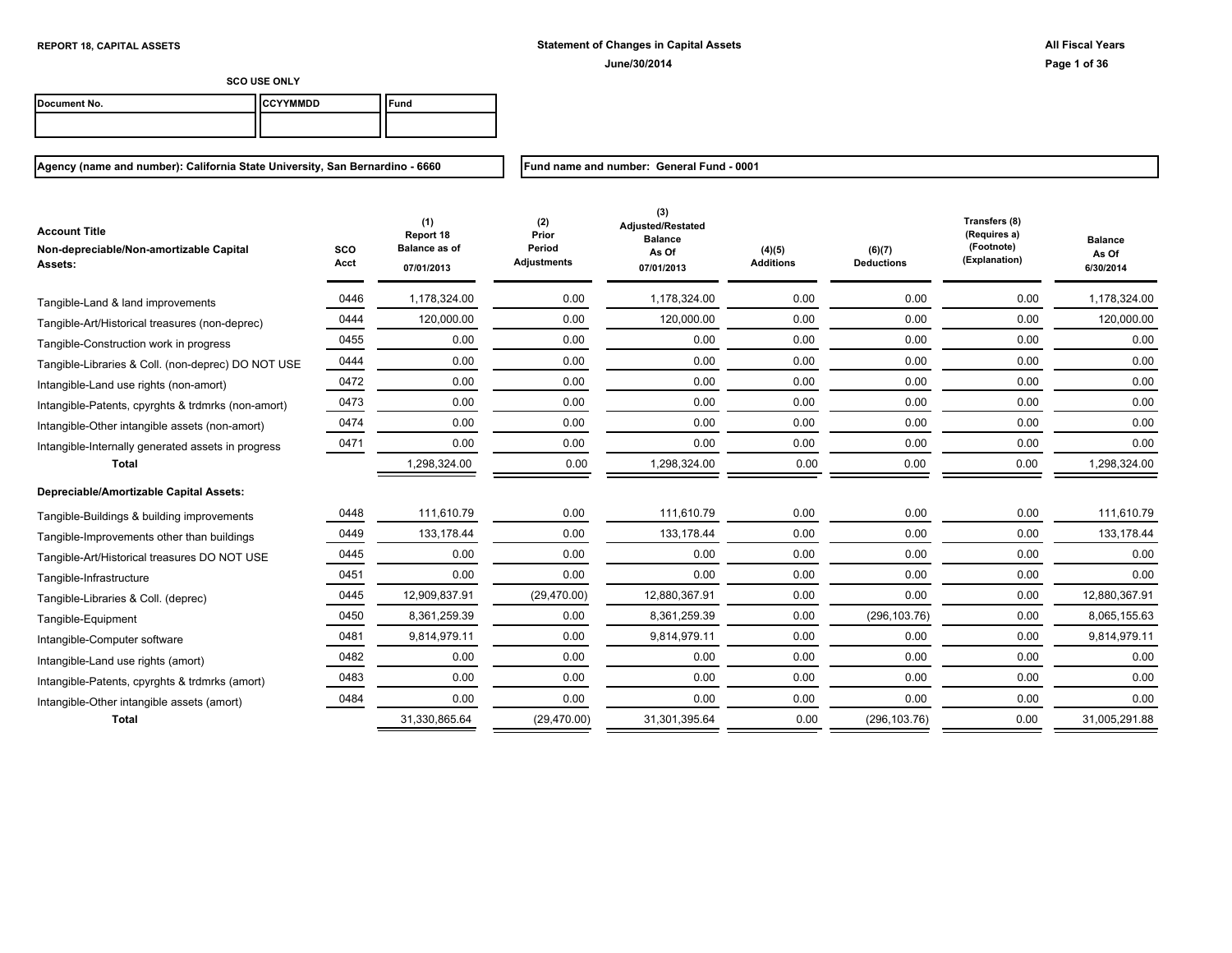**SCO USE ONLY**

| Document No. | <b>ICCYYMMDD</b> | und |
|--------------|------------------|-----|
|              |                  |     |
|              |                  |     |

# **Agency (name and number): California State University, San Bernardino - 6660**

**Fund name and number: General Fund - 0001**

| <b>Account Title</b>                                                    | <b>SCO</b><br>Acct | (1)<br>Report 18<br><b>Balance as of</b><br>07/01/2013 | (2)<br>Prior<br>Period<br>Adjustments | (3)<br>Adjusted/Restated<br><b>Balance</b><br>As Of<br>07/01/2013 | (4)(5)<br><b>Additions</b> | (6)(7)<br><b>Deductions</b> | Transfers (8)<br>(Requires a)<br>(Footnote)<br>(Explanation) | <b>Balance</b><br>As Of<br>6/30/2014 |
|-------------------------------------------------------------------------|--------------------|--------------------------------------------------------|---------------------------------------|-------------------------------------------------------------------|----------------------------|-----------------------------|--------------------------------------------------------------|--------------------------------------|
| Less accumulated Depreciation and Amortization for: Enter as (negative) |                    |                                                        |                                       |                                                                   |                            |                             |                                                              |                                      |
| Tangible-Buildings & building improvements                              | 0458               | (50, 179.84)                                           | 0.00                                  | (50, 179.84)                                                      | (4,647.75)                 | 0.00                        | 0.00                                                         | (54, 827.59)                         |
| Tangible-Improvements other than buildings                              | 0463               | (129, 962.46)                                          | 0.00                                  | (129, 962.46)                                                     | (3,215.98)                 | 0.00                        | 0.00                                                         | (133, 178.44)                        |
| Tangible-Art/Historical treasures DO NOT USE                            | 0459               | 0.00                                                   | 0.00                                  | 0.00                                                              | 0.00                       | 0.00                        | 0.00                                                         | 0.00                                 |
| Tangible-Infrastructure                                                 | 0457               | 0.00                                                   | 0.00                                  | 0.00                                                              | 0.00                       | 0.00                        | 0.00                                                         | 0.00                                 |
| Tangible-Libraries & Coll. (deprec)                                     | 0459               | (12,684,759.12)                                        | 29,470.00                             | (12,655,289.12)                                                   | (124, 417.85)              | 0.00                        | 0.00                                                         | (12, 779, 706.97)                    |
| Tangible-Equipment                                                      | 0462               | (8,210,432.05)                                         | 0.00                                  | (8,210,432.05)                                                    | (79, 376.73)               | 294,905.14                  | 0.00                                                         | (7,994,903.64)                       |
| Intangible-Computer software                                            | 0491               | (9,814,979.11)                                         | 0.00                                  | (9,814,979.11)                                                    | 0.00                       | 0.00                        | 0.00                                                         | (9,814,979.11)                       |
| Intangible-Land use rights (amort)                                      | 0492               | 0.00                                                   | 0.00                                  | 0.00                                                              | 0.00                       | 0.00                        | 0.00                                                         | 0.00                                 |
| Intangible-Patents, cpyrghts & trdmrks (amort)                          | 0493               | 0.00                                                   | 0.00                                  | 0.00                                                              | 0.00                       | 0.00                        | 0.00                                                         | 0.00                                 |
| Intangible-Other intangible assets (amort)                              | 0494               | 0.00                                                   | 0.00                                  | 0.00                                                              | 0.00                       | 0.00                        | 0.00                                                         | 0.00                                 |
| <b>Total</b>                                                            |                    | (30, 890, 312.58)                                      | 29,470.00                             | (30,860,842.58)                                                   | (211, 658.31)              | 294,905.14                  | 0.00                                                         | (30,777,595.75)                      |
| Depreciable Capital Assets, net of depreciation:                        |                    |                                                        |                                       |                                                                   |                            |                             |                                                              |                                      |
| Tangible-Buildings & building improvements                              |                    | 61,430.95                                              | 0.00                                  | 61,430.95                                                         | (4,647.75)                 | 0.00                        | 0.00                                                         | 56,783.20                            |
| Tangible-Improvements other than buildings                              |                    | 3,215.98                                               | 0.00                                  | 3,215.98                                                          | (3,215.98)                 | 0.00                        | 0.00                                                         | 0.00                                 |
| Tangible-Art/Historical treasures DO NOT USE                            |                    | 0.00                                                   | 0.00                                  | 0.00                                                              | 0.00                       | 0.00                        | 0.00                                                         | 0.00                                 |
| Tangible-Infrastructure                                                 |                    | 0.00                                                   | 0.00                                  | 0.00                                                              | 0.00                       | 0.00                        | 0.00                                                         | 0.00                                 |
| Tangible-Libraries & Coll. (deprec)                                     |                    | 225,078.79                                             | 0.00                                  | 225,078.79                                                        | (124, 417.85)              | 0.00                        | 0.00                                                         | 100,660.94                           |
| Tangible-Equipment                                                      |                    | 150,827.34                                             | 0.00                                  | 150,827.34                                                        | (79, 376.73)               | (1, 198.62)                 | 0.00                                                         | 70,251.99                            |
| Intangible-Computer software                                            |                    | 0.00                                                   | 0.00                                  | 0.00                                                              | 0.00                       | 0.00                        | 0.00                                                         | 0.00                                 |
| Intangible-Land use rights (amort)                                      |                    | 0.00                                                   | 0.00                                  | 0.00                                                              | 0.00                       | 0.00                        | 0.00                                                         | 0.00                                 |
| Intangible-Patents, cpyrghts & trdmrks (amort)                          |                    | 0.00                                                   | 0.00                                  | 0.00                                                              | 0.00                       | 0.00                        | 0.00                                                         | 0.00                                 |
| Intangible-Other intangible assets (amort)                              |                    | 0.00                                                   | 0.00                                  | 0.00                                                              | 0.00                       | 0.00                        | 0.00                                                         | 0.00                                 |
| <b>Total</b>                                                            |                    | 440,553.06                                             | 0.00                                  | 440,553.06                                                        | (211, 658.31)              | (1, 198.62)                 | 0.00                                                         | 227,696.13                           |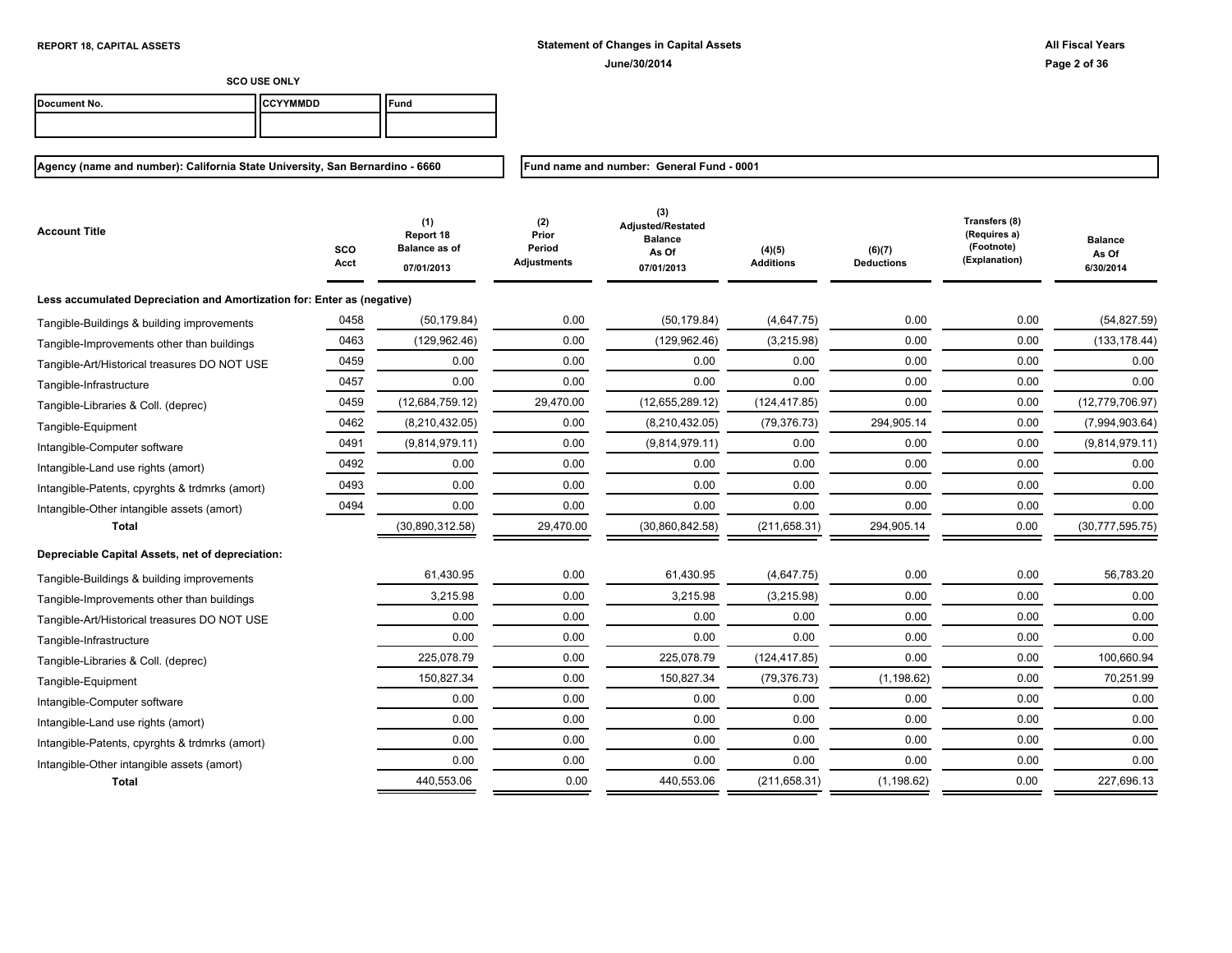| Document No. | <b>ICCYYMMDD</b> | <b>und</b> |
|--------------|------------------|------------|
|              |                  |            |

**Agency (name and number): California State University, San Bernardino - 6660**

**Fund name and number: General Fund - 0001**

| <b>Account Title</b>          | (1)<br>Report 18<br><b>Balance as of</b><br>07/01/2013 | (2)<br>Prior<br>Period<br>Adjustments | (3)<br><b>Adjusted/Restated</b><br><b>Balance</b><br>As Of<br>07/01/2013 | (4)(5)<br><b>Additions</b> | (6)(7)<br><b>Deductions</b> | Transfers (8)<br>(Requires a)<br>(Footnote)<br>(Explanation) | <b>Balance</b><br>As Of<br>6/30/2014 |
|-------------------------------|--------------------------------------------------------|---------------------------------------|--------------------------------------------------------------------------|----------------------------|-----------------------------|--------------------------------------------------------------|--------------------------------------|
| Total Net Capital Assets (10) | 1,738,877.06                                           | 0.00                                  | ,738,877.06                                                              | (211, 658.31)              | (1, 198.62)                 | 0.00                                                         | 1,526,020.13                         |

- **(2)** Prior Period Adjustments represents changes to capital assets for prior year transactions, such as corrections and timing differences between previous year's Report 18 and the assets included in the final audit report etc. Include an explanation for the adjustment, including the reason for the adjustment. If the adjustment represents a building or improvement which is equal to or greater than \$1 million, then state the **nature of the adjustment, the date the asset was acquired, and the acquisition cost.**
- **(3) Campus's financial statement balance sheet capital asset amount. (Note 5 of Reporting Package).**
- **(4) Additions represent current year purchases of capital assets, completed construction in progress (CWIP), and additions to CWIP.**
- **(5) Current period depreciation and amortization will be shown in the "Addition" column of the section labeled "Less Accum. Depreciation and Amortization for:"(CSU and Proprietary funds only).**
- **(6)** Deductions represent current year sales of capital assets, obsolete capital assets, and completed construction work in progress (CWIP). If there are buildings or other improvement deductions equal to or greater than \$1 million, the following information for each building or other improvement deduction should be provided in a footnote on the Report 18; the nature of the deduction (e.g. sale, demolition), **the date acquired and acquisition cost for each deduction.**
- **(7) Accumulated depreciation for current year sales of capital assets and obsolete capital assets will be shown in the "Deductions" column of the section labeled "Less Accum. Depreciation and Amortization for:" (CSU and Proprietary funds only).**
- **(8) Transfers represent transfers to/from other funds and other agencies. A footnote is required stating the fund to which the asset was transferred or from which it was received, and the agency name and number to which the asset was transferred or from which it was received.**
- **(9) Includes assets that do not fit the other asset descriptions, such as leasehold improvements. Do not include intangible assets on this line.**
- **(10) Total Net Capital Assets represents the total tangible assets, plus the total intangible assets, net of depreciation and amortization.**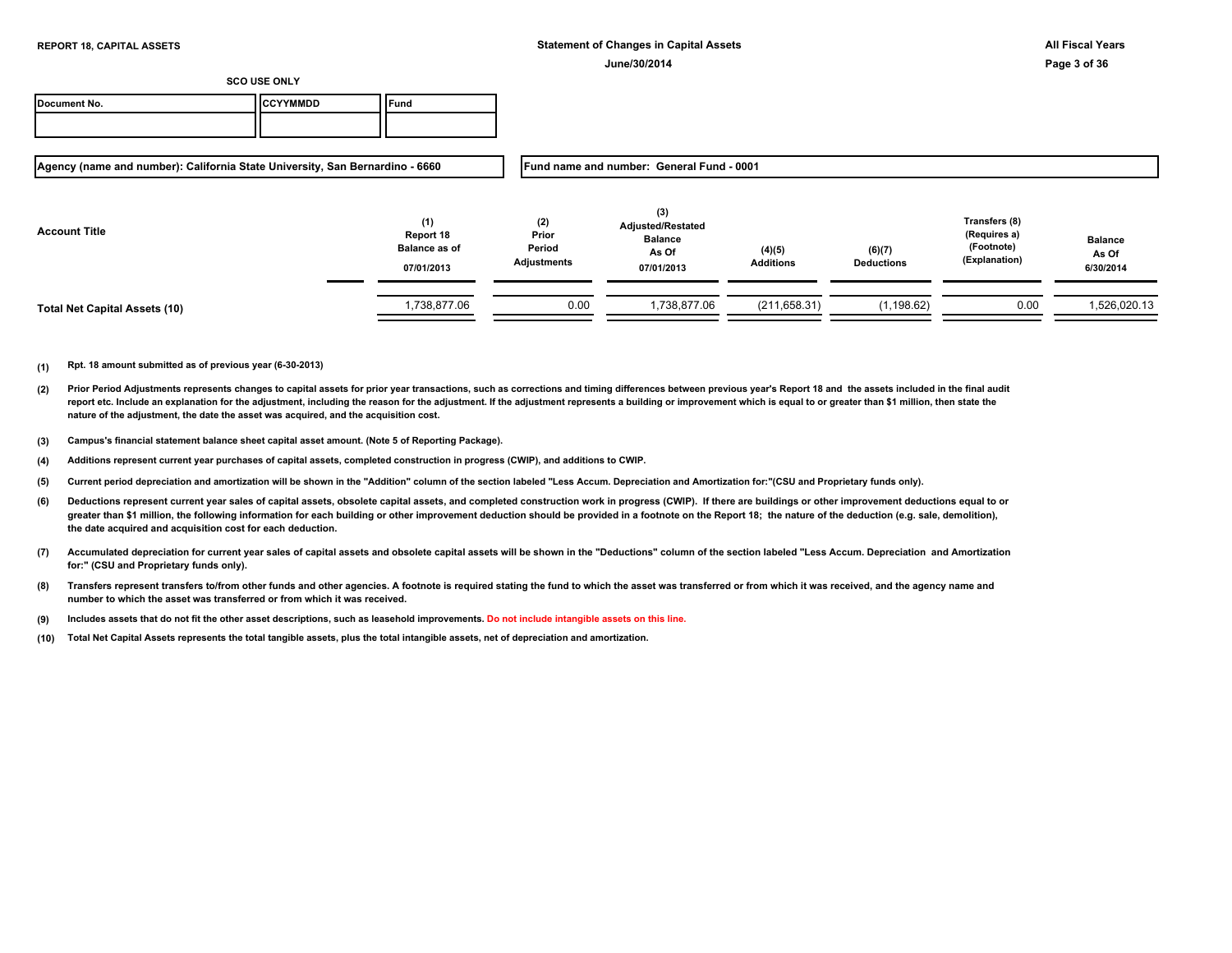**Fund name and number: State University Continuing Education Revenue Fund - 0573**

**SCO USE ONLY**

| Document No. | <b>CYYMMDD</b><br>нсс | ™und |
|--------------|-----------------------|------|
|              |                       |      |

**Agency (name and number): California State University, San Bernardino - 6660**

**SCO Acct (1) Report 18 Balance as of 07/01/2013 (2) Prior Period Adjustments (4)(5) Additions (3) Adjusted/Restated Balance As Of 07/01/2013 (6)(7) Deductions Transfers (8) (Requires a) (Footnote) (Explanation) Balance As Of 6/30/2014 Account Title Non-depreciable/Non-amortizable Capital Assets:** Tangible-Land & land improvements  $0.00$   $0.00$   $0.00$   $0.00$   $0.00$   $0.00$   $0.00$   $0.00$   $0.00$   $0.00$   $0.00$   $0.00$   $0.00$   $0.00$ 0444 0.00 0.00 0.00 0.00 0.00 0.00 0.00 Tangible-Art/Historical treasures (non-deprec) 0455 0.00 0.00 0.00 0.00 0.00 0.00 0.00 Tangible-Construction work in progress Tangible-Libraries & Coll. (non-deprec) DO NOT USE  $\frac{0.0444}{0.00}$   $\frac{0.00}{0.00}$   $\frac{0.00}{0.00}$   $\frac{0.00}{0.00}$   $\frac{0.00}{0.00}$   $\frac{0.00}{0.00}$   $\frac{0.00}{0.00}$   $\frac{0.00}{0.00}$ 0472 0.00 0.00 0.00 0.00 0.00 0.00 0.00 Intangible-Land use rights (non-amort) 0473 0.00 0.00 0.00 0.00 0.00 0.00 0.00 Intangible-Patents, cpyrghts & trdmrks (non-amort) Intangible-Other intangible assets (non-amort)  $0.00 \qquad 0.00 \qquad 0.00 \qquad 0.00 \qquad 0.00 \qquad 0.00 \qquad 0.00 \qquad 0.00 \qquad 0.00$ Intangible-Internally generated assets in progress and the control or computer or computer or computer or computer or computer or computer or computer or computer or computer or computer or computer or computer or computer **Total** 0.00 0.00 0.00 0.00 0.00 0.00 0.00 **Depreciable/Amortizable Capital Assets:** 0448 0.00 0.00 0.00 0.00 0.00 0.00 0.00 Tangible-Buildings & building improvements Tangible-Improvements other than buildings  $0.00$   $0.00$   $0.00$   $0.00$   $0.00$   $0.00$   $0.00$   $0.00$   $0.00$   $0.00$   $0.00$   $0.00$   $0.00$   $0.00$   $0.00$   $0.00$   $0.00$   $0.00$   $0.00$   $0.00$   $0.00$   $0.00$   $0.00$   $0.00$   $0.00$   $0.0$ 0445 0.00 0.00 0.00 0.00 0.00 0.00 0.00 Tangible-Art/Historical treasures DO NOT USE 0451 0.00 0.00 0.00 0.00 0.00 0.00 0.00 Tangible-Infrastructure 0445 0.00 0.00 0.00 0.00 0.00 0.00 0.00 Tangible-Libraries & Coll. (deprec) 0450 0.00 0.00 0.00 0.00 0.00 0.00 0.00 Tangible-Equipment 0481 0.00 0.00 0.00 0.00 0.00 0.00 0.00 Intangible-Computer software Intangible-Land use rights (amort)  $0.00$   $0.00$   $0.00$   $0.00$   $0.00$   $0.00$   $0.00$   $0.00$   $0.00$   $0.00$   $0.00$   $0.00$   $0.00$   $0.00$   $0.00$   $0.00$   $0.00$   $0.00$   $0.00$   $0.00$   $0.00$   $0.00$   $0.00$   $0.00$   $0.00$   $0.00$   $0.00$ 0483 0.00 0.00 0.00 0.00 0.00 0.00 0.00 Intangible-Patents, cpyrghts & trdmrks (amort) 0484 0.00 0.00 0.00 0.00 0.00 0.00 0.00 Intangible-Other intangible assets (amort) **Total** 0.00 0.00 0.00 0.00 0.00 0.00 0.00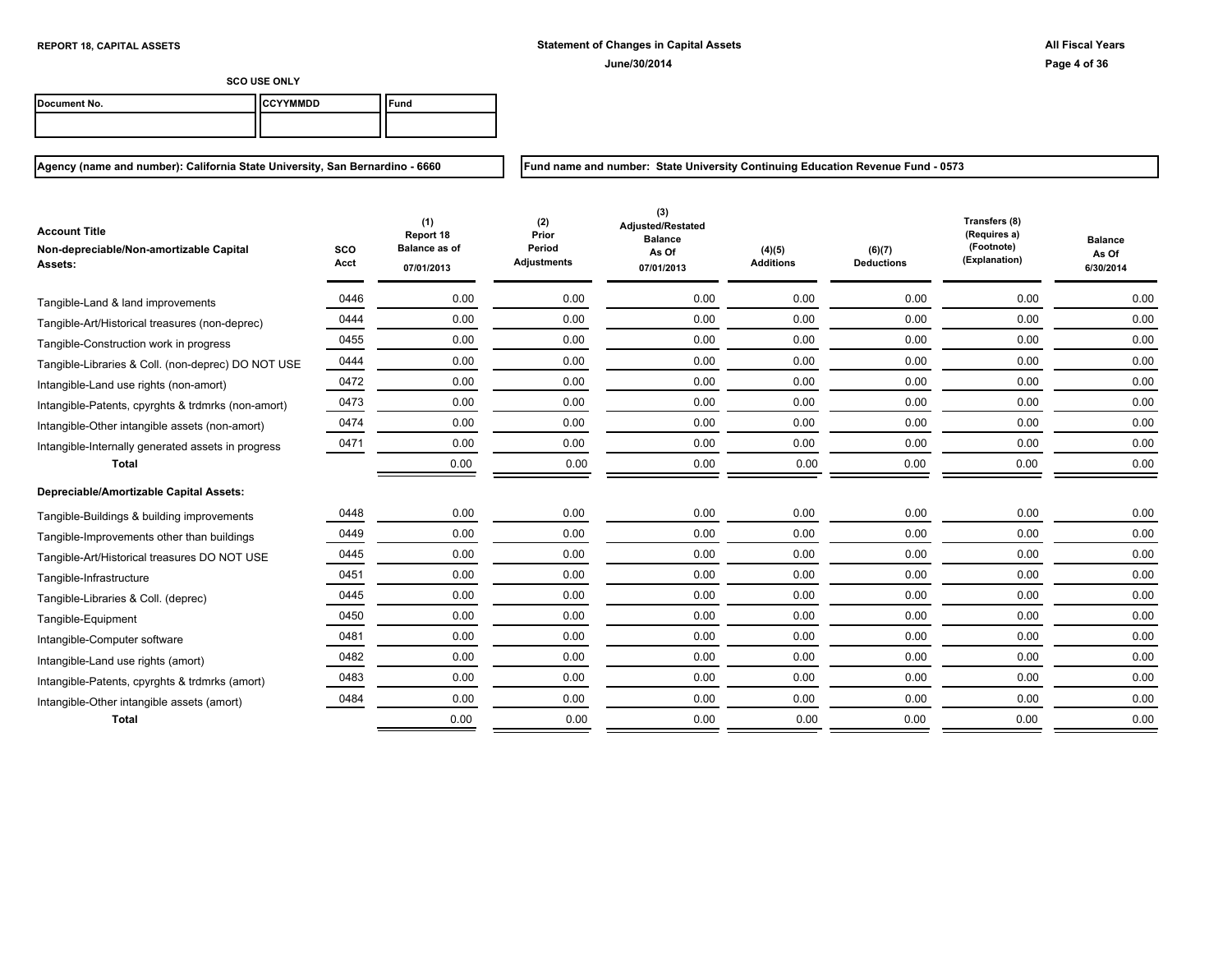**Fund name and number: State University Continuing Education Revenue Fund - 0573**

**SCO USE ONLY**

| Document No. | <b>ICCYYMMDD</b> | ≂und |
|--------------|------------------|------|
|              |                  |      |

| Account Title                                                           | SCO<br>Acct | (1)<br>Report 18<br><b>Balance as of</b><br>07/01/2013 | (2)<br>Prior<br>Period<br>Adjustments | (3)<br>Adjusted/Restated<br><b>Balance</b><br>As Of<br>07/01/2013 | (4)(5)<br><b>Additions</b> | (6)(7)<br><b>Deductions</b> | Transfers (8)<br>(Requires a)<br>(Footnote)<br>(Explanation) | <b>Balance</b><br>As Of<br>6/30/2014 |
|-------------------------------------------------------------------------|-------------|--------------------------------------------------------|---------------------------------------|-------------------------------------------------------------------|----------------------------|-----------------------------|--------------------------------------------------------------|--------------------------------------|
| Less accumulated Depreciation and Amortization for: Enter as (negative) |             |                                                        |                                       |                                                                   |                            |                             |                                                              |                                      |
| Tangible-Buildings & building improvements                              | 0458        | 0.00                                                   | 0.00                                  | 0.00                                                              | 0.00                       | 0.00                        | 0.00                                                         | 0.00                                 |
| Tangible-Improvements other than buildings                              | 0463        | 0.00                                                   | 0.00                                  | 0.00                                                              | 0.00                       | 0.00                        | 0.00                                                         | 0.00                                 |
| Tangible-Art/Historical treasures DO NOT USE                            | 0459        | 0.00                                                   | 0.00                                  | 0.00                                                              | 0.00                       | 0.00                        | 0.00                                                         | 0.00                                 |
| Tangible-Infrastructure                                                 | 0457        | 0.00                                                   | 0.00                                  | 0.00                                                              | 0.00                       | 0.00                        | 0.00                                                         | 0.00                                 |
| Tangible-Libraries & Coll. (deprec)                                     | 0459        | 0.00                                                   | 0.00                                  | 0.00                                                              | 0.00                       | 0.00                        | 0.00                                                         | 0.00                                 |
| Tangible-Equipment                                                      | 0462        | 0.00                                                   | 0.00                                  | 0.00                                                              | 0.00                       | 0.00                        | 0.00                                                         | 0.00                                 |
| Intangible-Computer software                                            | 0491        | 0.00                                                   | 0.00                                  | 0.00                                                              | 0.00                       | 0.00                        | 0.00                                                         | 0.00                                 |
| Intangible-Land use rights (amort)                                      | 0492        | 0.00                                                   | 0.00                                  | 0.00                                                              | 0.00                       | 0.00                        | 0.00                                                         | 0.00                                 |
| Intangible-Patents, cpyrghts & trdmrks (amort)                          | 0493        | 0.00                                                   | 0.00                                  | 0.00                                                              | 0.00                       | 0.00                        | 0.00                                                         | 0.00                                 |
| Intangible-Other intangible assets (amort)                              | 0494        | 0.00                                                   | 0.00                                  | 0.00                                                              | 0.00                       | 0.00                        | 0.00                                                         | 0.00                                 |
| <b>Total</b>                                                            |             | 0.00                                                   | 0.00                                  | 0.00                                                              | 0.00                       | 0.00                        | 0.00                                                         | 0.00                                 |
| Depreciable Capital Assets, net of depreciation:                        |             |                                                        |                                       |                                                                   |                            |                             |                                                              |                                      |
| Tangible-Buildings & building improvements                              |             | 0.00                                                   | 0.00                                  | 0.00                                                              | 0.00                       | 0.00                        | 0.00                                                         | 0.00                                 |
| Tangible-Improvements other than buildings                              |             | 0.00                                                   | 0.00                                  | 0.00                                                              | 0.00                       | 0.00                        | 0.00                                                         | 0.00                                 |
| Tangible-Art/Historical treasures DO NOT USE                            |             | 0.00                                                   | 0.00                                  | 0.00                                                              | 0.00                       | 0.00                        | 0.00                                                         | 0.00                                 |
| Tangible-Infrastructure                                                 |             | 0.00                                                   | 0.00                                  | 0.00                                                              | 0.00                       | 0.00                        | 0.00                                                         | 0.00                                 |
| Tangible-Libraries & Coll. (deprec)                                     |             | 0.00                                                   | 0.00                                  | 0.00                                                              | 0.00                       | 0.00                        | 0.00                                                         | 0.00                                 |
| Tangible-Equipment                                                      |             | 0.00                                                   | 0.00                                  | 0.00                                                              | 0.00                       | 0.00                        | 0.00                                                         | 0.00                                 |
| Intangible-Computer software                                            |             | 0.00                                                   | 0.00                                  | 0.00                                                              | 0.00                       | 0.00                        | 0.00                                                         | 0.00                                 |
| Intangible-Land use rights (amort)                                      |             | 0.00                                                   | 0.00                                  | 0.00                                                              | 0.00                       | 0.00                        | 0.00                                                         | 0.00                                 |
| Intangible-Patents, cpyrghts & trdmrks (amort)                          |             | 0.00                                                   | 0.00                                  | 0.00                                                              | 0.00                       | 0.00                        | 0.00                                                         | 0.00                                 |
| Intangible-Other intangible assets (amort)                              |             | 0.00                                                   | 0.00                                  | 0.00                                                              | 0.00                       | 0.00                        | 0.00                                                         | 0.00                                 |
| <b>Total</b>                                                            |             | 0.00                                                   | 0.00                                  | 0.00                                                              | 0.00                       | 0.00                        | 0.00                                                         | 0.00                                 |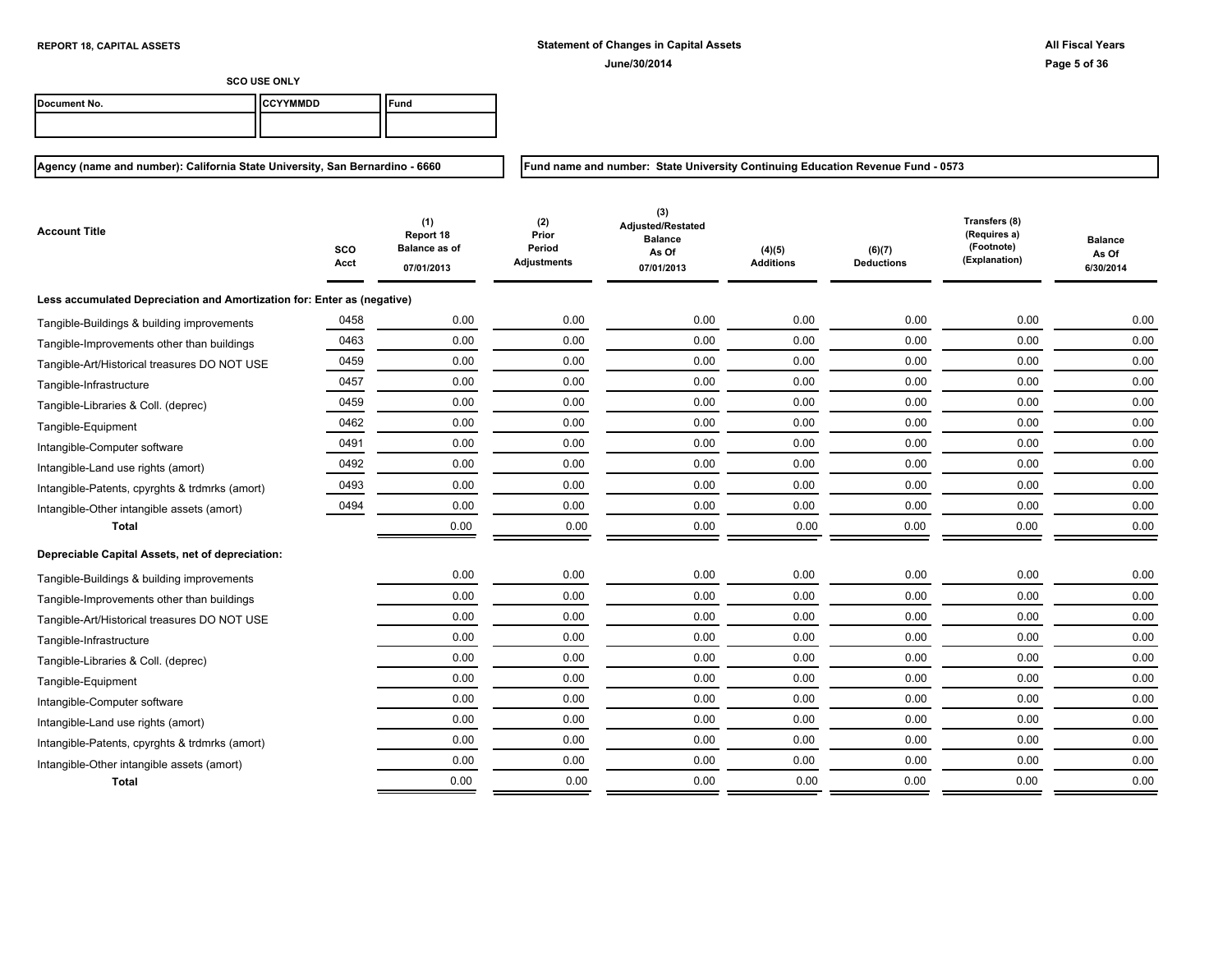| Document No. | <b>ICCYYMMDD</b> | <b>Fund</b> |
|--------------|------------------|-------------|
|              |                  |             |

**Agency (name and number): California State University, San Bernardino - 6660**

**Fund name and number: State University Continuing Education Revenue Fund - 0573**

| <b>Account Title</b>                 | (1)<br>Report 18<br><b>Balance as of</b><br>07/01/2013 | (2)<br>Prior<br>Period<br><b>Adjustments</b> | (3)<br><b>Adjusted/Restated</b><br><b>Balance</b><br>As Of<br>07/01/2013 | (4)(5)<br><b>Additions</b> | (6)(7)<br><b>Deductions</b> | Transfers (8)<br>(Requires a)<br>(Footnote)<br>(Explanation) | <b>Balance</b><br>As Of<br>6/30/2014 |
|--------------------------------------|--------------------------------------------------------|----------------------------------------------|--------------------------------------------------------------------------|----------------------------|-----------------------------|--------------------------------------------------------------|--------------------------------------|
| <b>Total Net Capital Assets (10)</b> | 0.00                                                   | 0.00                                         | 0.00                                                                     | 0.00                       | 0.00                        | 0.00                                                         | 0.00                                 |

- **(2)** Prior Period Adjustments represents changes to capital assets for prior year transactions, such as corrections and timing differences between previous year's Report 18 and the assets included in the final audit report etc. Include an explanation for the adjustment, including the reason for the adjustment. If the adjustment represents a building or improvement which is equal to or greater than \$1 million, then state the **nature of the adjustment, the date the asset was acquired, and the acquisition cost.**
- **(3) Campus's financial statement balance sheet capital asset amount. (Note 5 of Reporting Package).**
- **(4) Additions represent current year purchases of capital assets, completed construction in progress (CWIP), and additions to CWIP.**
- **(5) Current period depreciation and amortization will be shown in the "Addition" column of the section labeled "Less Accum. Depreciation and Amortization for:"(CSU and Proprietary funds only).**
- **(6)** Deductions represent current year sales of capital assets, obsolete capital assets, and completed construction work in progress (CWIP). If there are buildings or other improvement deductions equal to or greater than \$1 million, the following information for each building or other improvement deduction should be provided in a footnote on the Report 18; the nature of the deduction (e.g. sale, demolition), **the date acquired and acquisition cost for each deduction.**
- **(7) Accumulated depreciation for current year sales of capital assets and obsolete capital assets will be shown in the "Deductions" column of the section labeled "Less Accum. Depreciation and Amortization for:" (CSU and Proprietary funds only).**
- **(8) Transfers represent transfers to/from other funds and other agencies. A footnote is required stating the fund to which the asset was transferred or from which it was received, and the agency name and number to which the asset was transferred or from which it was received.**
- **(9) Includes assets that do not fit the other asset descriptions, such as leasehold improvements. Do not include intangible assets on this line.**
- **(10) Total Net Capital Assets represents the total tangible assets, plus the total intangible assets, net of depreciation and amortization.**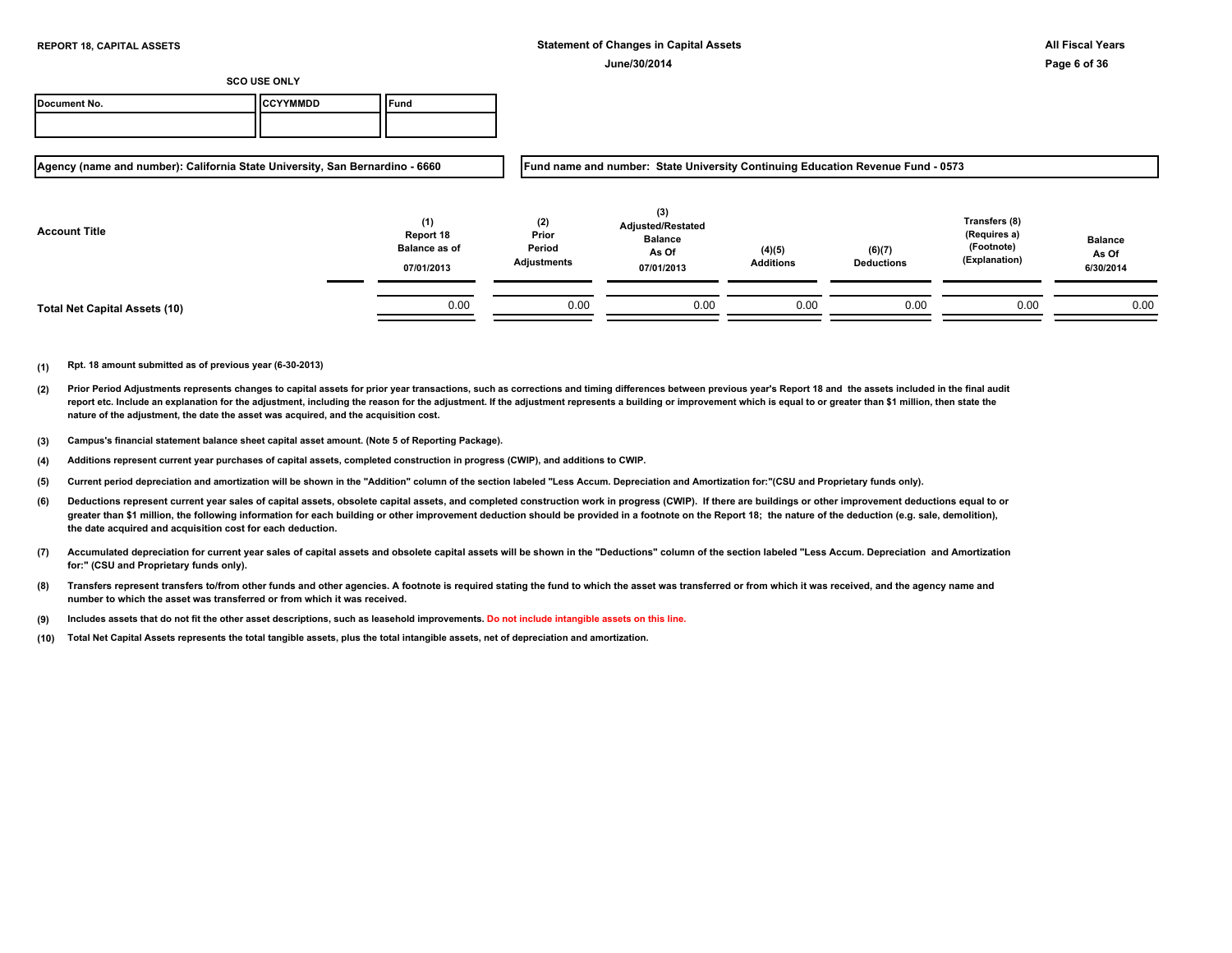| Document No. | <b>ICCYYMMDD</b> | `Fund |
|--------------|------------------|-------|
|              |                  |       |

**Agency (name and number): California State University, San Bernardino - 6660**

**Fund name and number: 1998 Higher Education Capital Outlay Bond Fund - 0574**

| <b>Account Title</b><br>Non-depreciable/Non-amortizable Capital<br>Assets: | SCO<br>Acct | (1)<br>Report 18<br><b>Balance as of</b><br>07/01/2013 | (2)<br>Prior<br>Period<br><b>Adjustments</b> | (3)<br>Adjusted/Restated<br><b>Balance</b><br>As Of<br>07/01/2013 | (4)(5)<br><b>Additions</b> | (6)(7)<br><b>Deductions</b> | Transfers (8)<br>(Requires a)<br>(Footnote)<br>(Explanation) | <b>Balance</b><br>As Of<br>6/30/2014 |
|----------------------------------------------------------------------------|-------------|--------------------------------------------------------|----------------------------------------------|-------------------------------------------------------------------|----------------------------|-----------------------------|--------------------------------------------------------------|--------------------------------------|
| Tangible-Land & land improvements                                          | 0446        | 0.00                                                   | 0.00                                         | 0.00                                                              | 0.00                       | 0.00                        | 0.00                                                         | 0.00                                 |
| Tangible-Art/Historical treasures (non-deprec)                             | 0444        | 0.00                                                   | 0.00                                         | 0.00                                                              | 0.00                       | 0.00                        | 0.00                                                         | 0.00                                 |
| Tangible-Construction work in progress                                     | 0455        | 20,440.70                                              | 0.00                                         | 20,440.70                                                         | 0.00                       | (20, 440.70)                | 0.00                                                         | 0.00                                 |
| Tangible-Libraries & Coll. (non-deprec) DO NOT USE                         | 0444        | 0.00                                                   | 0.00                                         | 0.00                                                              | 0.00                       | 0.00                        | 0.00                                                         | 0.00                                 |
| Intangible-Land use rights (non-amort)                                     | 0472        | 0.00                                                   | 0.00                                         | 0.00                                                              | 0.00                       | 0.00                        | 0.00                                                         | 0.00                                 |
| Intangible-Patents, cpyrghts & trdmrks (non-amort)                         | 0473        | 0.00                                                   | 0.00                                         | 0.00                                                              | 0.00                       | 0.00                        | 0.00                                                         | 0.00                                 |
| Intangible-Other intangible assets (non-amort)                             | 0474        | 0.00                                                   | 0.00                                         | 0.00                                                              | 0.00                       | 0.00                        | 0.00                                                         | 0.00                                 |
| Intangible-Internally generated assets in progress                         | 0471        | 0.00                                                   | 0.00                                         | 0.00                                                              | 0.00                       | 0.00                        | 0.00                                                         | 0.00                                 |
| <b>Total</b>                                                               |             | 20,440.70                                              | 0.00                                         | 20,440.70                                                         | 0.00                       | (20, 440.70)                | 0.00                                                         | 0.00                                 |
| Depreciable/Amortizable Capital Assets:                                    |             |                                                        |                                              |                                                                   |                            |                             |                                                              |                                      |
| Tangible-Buildings & building improvements                                 | 0448        | 24,031,577.45                                          | 0.00                                         | 24,031,577.45                                                     | 0.00                       | 0.00                        | 0.00                                                         | 24,031,577.45                        |
| Tangible-Improvements other than buildings                                 | 0449        | 0.00                                                   | 0.00                                         | 0.00                                                              | 0.00                       | 0.00                        | 0.00                                                         | 0.00                                 |
| Tangible-Art/Historical treasures DO NOT USE                               | 0445        | 0.00                                                   | 0.00                                         | 0.00                                                              | 0.00                       | 0.00                        | 0.00                                                         | 0.00                                 |
| Tangible-Infrastructure                                                    | 0451        | 0.00                                                   | 0.00                                         | 0.00                                                              | 0.00                       | 0.00                        | 0.00                                                         | 0.00                                 |
| Tangible-Libraries & Coll. (deprec)                                        | 0445        | 0.00                                                   | 0.00                                         | 0.00                                                              | 0.00                       | 0.00                        | 0.00                                                         | 0.00                                 |
| Tangible-Equipment                                                         | 0450        | 54,858.38                                              | 0.00                                         | 54,858.38                                                         | 0.00                       | 0.00                        | 0.00                                                         | 54,858.38                            |
| Intangible-Computer software                                               | 0481        | 0.00                                                   | 0.00                                         | 0.00                                                              | 0.00                       | 0.00                        | 0.00                                                         | 0.00                                 |
| Intangible-Land use rights (amort)                                         | 0482        | 0.00                                                   | 0.00                                         | 0.00                                                              | 0.00                       | 0.00                        | 0.00                                                         | 0.00                                 |
| Intangible-Patents, cpyrghts & trdmrks (amort)                             | 0483        | 0.00                                                   | 0.00                                         | 0.00                                                              | 0.00                       | 0.00                        | 0.00                                                         | 0.00                                 |
| Intangible-Other intangible assets (amort)                                 | 0484        | 0.00                                                   | 0.00                                         | 0.00                                                              | 0.00                       | 0.00                        | 0.00                                                         | 0.00                                 |
| <b>Total</b>                                                               |             | 24,086,435.83                                          | 0.00                                         | 24,086,435.83                                                     | 0.00                       | 0.00                        | 0.00                                                         | 24,086,435.83                        |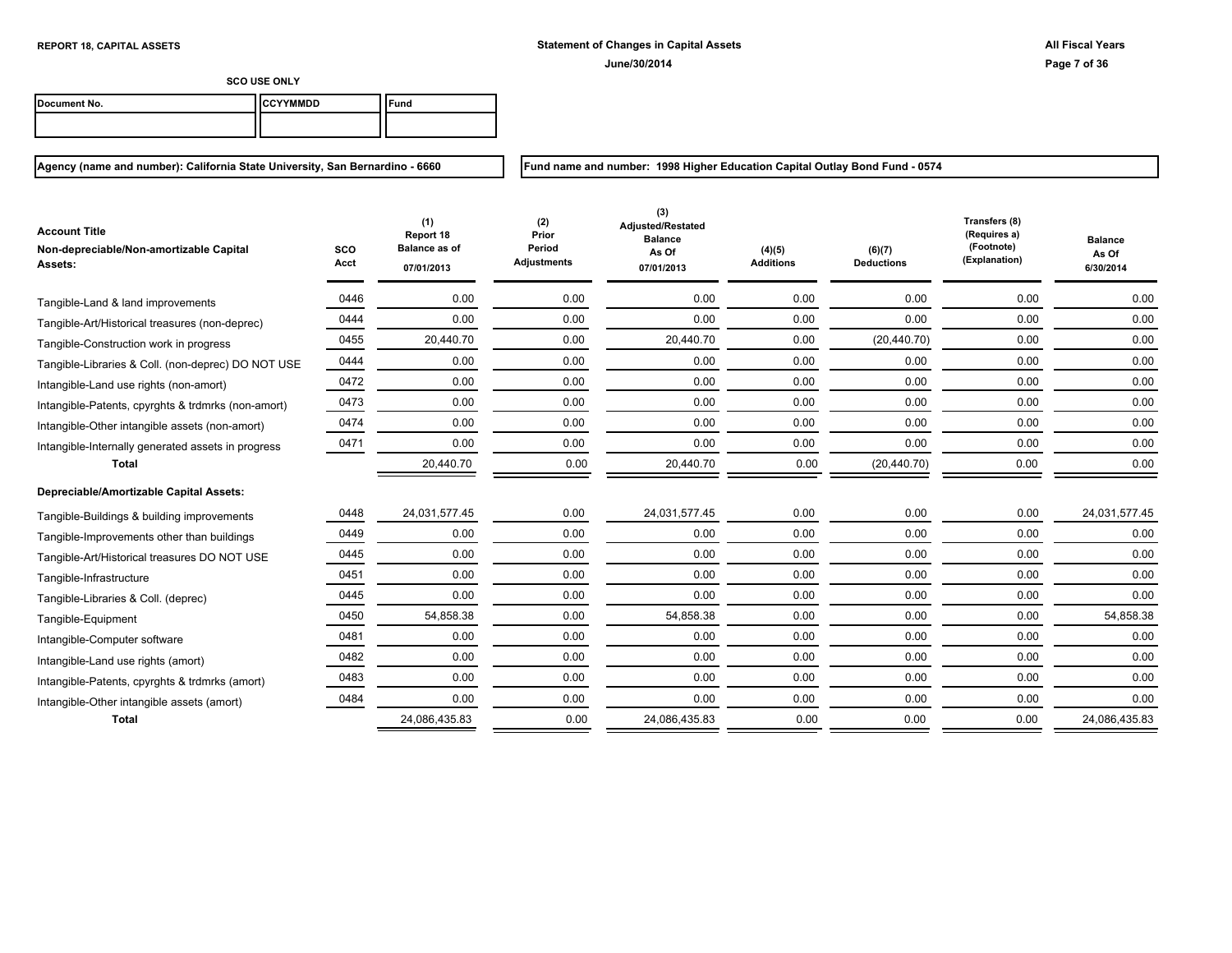**Fund name and number: 1998 Higher Education Capital Outlay Bond Fund - 0574**

**SCO USE ONLY**

| Document No. | <b>ICCYYMMDD</b> | ≂und |
|--------------|------------------|------|
|              |                  |      |

| Account Title                                                           | sco<br>Acct | (1)<br>Report 18<br><b>Balance as of</b><br>07/01/2013 | (2)<br>Prior<br>Period<br><b>Adjustments</b> | (3)<br>Adjusted/Restated<br><b>Balance</b><br>As Of<br>07/01/2013 | (4)(5)<br><b>Additions</b> | (6)(7)<br><b>Deductions</b> | Transfers (8)<br>(Requires a)<br>(Footnote)<br>(Explanation) | Balance<br>As Of<br>6/30/2014 |
|-------------------------------------------------------------------------|-------------|--------------------------------------------------------|----------------------------------------------|-------------------------------------------------------------------|----------------------------|-----------------------------|--------------------------------------------------------------|-------------------------------|
| Less accumulated Depreciation and Amortization for: Enter as (negative) |             |                                                        |                                              |                                                                   |                            |                             |                                                              |                               |
| Tangible-Buildings & building improvements                              | 0458        | (5,973,572.74)                                         | 0.00                                         | (5,973,572.74)                                                    | (801, 052.58)              | 0.00                        | 0.00                                                         | (6,774,625.32)                |
| Tangible-Improvements other than buildings                              | 0463        | 0.00                                                   | 0.00                                         | 0.00                                                              | 0.00                       | 0.00                        | 0.00                                                         | 0.00                          |
| Tangible-Art/Historical treasures DO NOT USE                            | 0459        | 0.00                                                   | 0.00                                         | 0.00                                                              | 0.00                       | 0.00                        | 0.00                                                         | 0.00                          |
| Tangible-Infrastructure                                                 | 0457        | 0.00                                                   | 0.00                                         | 0.00                                                              | 0.00                       | 0.00                        | 0.00                                                         | 0.00                          |
| Tangible-Libraries & Coll. (deprec)                                     | 0459        | 0.00                                                   | 0.00                                         | 0.00                                                              | 0.00                       | 0.00                        | 0.00                                                         | 0.00                          |
| Tangible-Equipment                                                      | 0462        | (35, 733.62)                                           | 0.00                                         | (35, 733.62)                                                      | (4, 182.06)                | 0.00                        | 0.00                                                         | (39, 915.68)                  |
| Intangible-Computer software                                            | 0491        | 0.00                                                   | 0.00                                         | 0.00                                                              | 0.00                       | 0.00                        | 0.00                                                         | 0.00                          |
| Intangible-Land use rights (amort)                                      | 0492        | 0.00                                                   | 0.00                                         | 0.00                                                              | 0.00                       | 0.00                        | 0.00                                                         | 0.00                          |
| Intangible-Patents, cpyrghts & trdmrks (amort)                          | 0493        | 0.00                                                   | 0.00                                         | 0.00                                                              | 0.00                       | 0.00                        | 0.00                                                         | 0.00                          |
| Intangible-Other intangible assets (amort)                              | 0494        | 0.00                                                   | 0.00                                         | 0.00                                                              | 0.00                       | 0.00                        | 0.00                                                         | 0.00                          |
| <b>Total</b>                                                            |             | (6,009,306.36)                                         | 0.00                                         | (6,009,306.36)                                                    | (805, 234.64)              | 0.00                        | 0.00                                                         | (6,814,541.00)                |
| Depreciable Capital Assets, net of depreciation:                        |             |                                                        |                                              |                                                                   |                            |                             |                                                              |                               |
| Tangible-Buildings & building improvements                              |             | 18,058,004.71                                          | 0.00                                         | 18,058,004.71                                                     | (801, 052.58)              | 0.00                        | 0.00                                                         | 17,256,952.13                 |
| Tangible-Improvements other than buildings                              |             | 0.00                                                   | 0.00                                         | 0.00                                                              | 0.00                       | 0.00                        | 0.00                                                         | 0.00                          |
| Tangible-Art/Historical treasures DO NOT USE                            |             | 0.00                                                   | 0.00                                         | 0.00                                                              | 0.00                       | 0.00                        | 0.00                                                         | 0.00                          |
| Tangible-Infrastructure                                                 |             | 0.00                                                   | 0.00                                         | 0.00                                                              | 0.00                       | 0.00                        | 0.00                                                         | 0.00                          |
| Tangible-Libraries & Coll. (deprec)                                     |             | 0.00                                                   | 0.00                                         | 0.00                                                              | 0.00                       | 0.00                        | 0.00                                                         | 0.00                          |
| Tangible-Equipment                                                      |             | 19,124.76                                              | 0.00                                         | 19,124.76                                                         | (4, 182.06)                | 0.00                        | 0.00                                                         | 14,942.70                     |
| Intangible-Computer software                                            |             | 0.00                                                   | 0.00                                         | 0.00                                                              | 0.00                       | 0.00                        | 0.00                                                         | 0.00                          |
| Intangible-Land use rights (amort)                                      |             | 0.00                                                   | 0.00                                         | 0.00                                                              | 0.00                       | 0.00                        | 0.00                                                         | 0.00                          |
| Intangible-Patents, cpyrghts & trdmrks (amort)                          |             | 0.00                                                   | 0.00                                         | 0.00                                                              | 0.00                       | 0.00                        | 0.00                                                         | 0.00                          |
| Intangible-Other intangible assets (amort)                              |             | 0.00                                                   | 0.00                                         | 0.00                                                              | 0.00                       | 0.00                        | 0.00                                                         | 0.00                          |
| <b>Total</b>                                                            |             | 18,077,129.47                                          | 0.00                                         | 18,077,129.47                                                     | (805, 234.64)              | 0.00                        | 0.00                                                         | 17,271,894.83                 |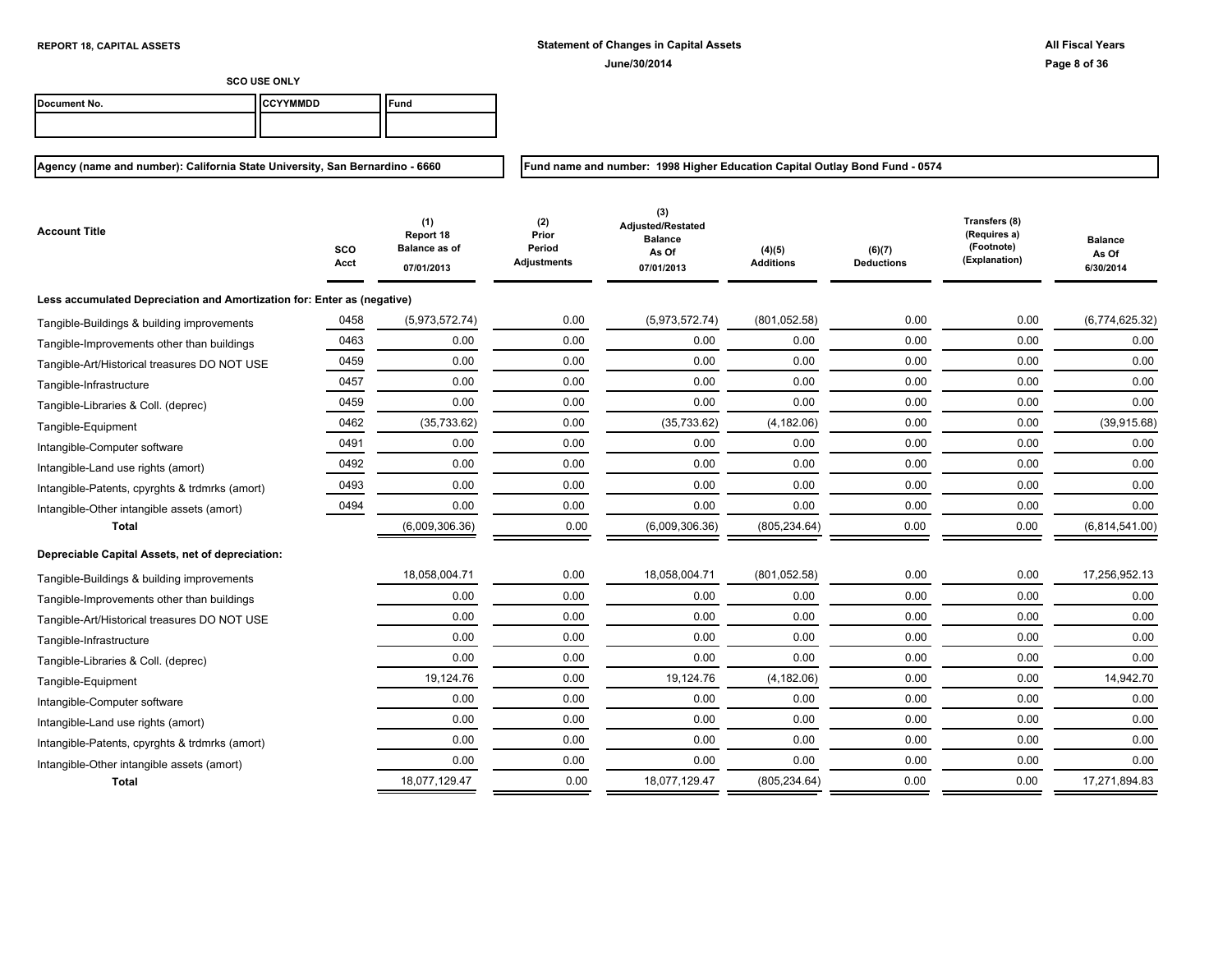| Document No. | <b>ICCYYMMDD</b> | <b>Fund</b> |
|--------------|------------------|-------------|
|              |                  |             |

**Agency (name and number): California State University, San Bernardino - 6660**

**Fund name and number: 1998 Higher Education Capital Outlay Bond Fund - 0574**

| <b>Account Title</b>                 | (1)<br>Report 18<br><b>Balance as of</b><br>07/01/2013 | (2)<br>Prior<br>Period<br>Adjustments | (3)<br><b>Adjusted/Restated</b><br><b>Balance</b><br>As Of<br>07/01/2013 | (4)(5)<br><b>Additions</b> | (6)(7)<br><b>Deductions</b> | Transfers (8)<br>(Requires a)<br>(Footnote)<br>(Explanation) | <b>Balance</b><br>As Of<br>6/30/2014 |
|--------------------------------------|--------------------------------------------------------|---------------------------------------|--------------------------------------------------------------------------|----------------------------|-----------------------------|--------------------------------------------------------------|--------------------------------------|
| <b>Total Net Capital Assets (10)</b> | 18,097,570.17                                          | 0.00                                  | 18,097,570.17                                                            | (805, 234.64)              | (20, 440.70)                | 0.00                                                         | 17,271,894.83                        |

- **(2)** Prior Period Adjustments represents changes to capital assets for prior year transactions, such as corrections and timing differences between previous year's Report 18 and the assets included in the final audit report etc. Include an explanation for the adjustment, including the reason for the adjustment. If the adjustment represents a building or improvement which is equal to or greater than \$1 million, then state the **nature of the adjustment, the date the asset was acquired, and the acquisition cost.**
- **(3) Campus's financial statement balance sheet capital asset amount. (Note 5 of Reporting Package).**
- **(4) Additions represent current year purchases of capital assets, completed construction in progress (CWIP), and additions to CWIP.**
- **(5) Current period depreciation and amortization will be shown in the "Addition" column of the section labeled "Less Accum. Depreciation and Amortization for:"(CSU and Proprietary funds only).**
- **(6)** Deductions represent current year sales of capital assets, obsolete capital assets, and completed construction work in progress (CWIP). If there are buildings or other improvement deductions equal to or greater than \$1 million, the following information for each building or other improvement deduction should be provided in a footnote on the Report 18; the nature of the deduction (e.g. sale, demolition), **the date acquired and acquisition cost for each deduction.**
- **(7) Accumulated depreciation for current year sales of capital assets and obsolete capital assets will be shown in the "Deductions" column of the section labeled "Less Accum. Depreciation and Amortization for:" (CSU and Proprietary funds only).**
- **(8) Transfers represent transfers to/from other funds and other agencies. A footnote is required stating the fund to which the asset was transferred or from which it was received, and the agency name and number to which the asset was transferred or from which it was received.**
- **(9) Includes assets that do not fit the other asset descriptions, such as leasehold improvements. Do not include intangible assets on this line.**
- **(10) Total Net Capital Assets represents the total tangible assets, plus the total intangible assets, net of depreciation and amortization.**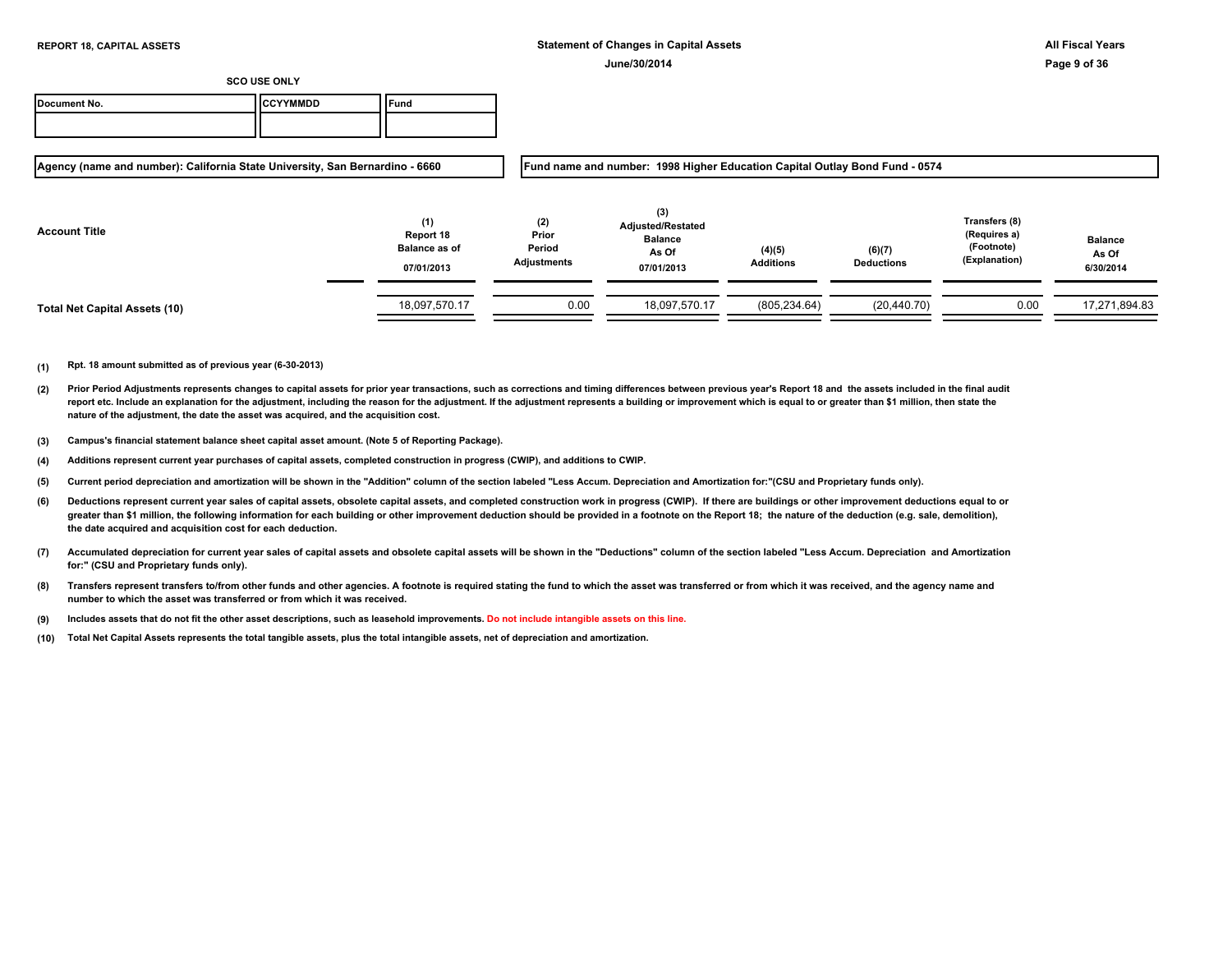**Fund name and number: State College Dorm Bldg Maint And Equip Res Fund - 0575**

Ξ

**SCO USE ONLY**

| Document No. | ICCYYMMDD | `Fund |
|--------------|-----------|-------|
|              |           |       |

**Agency (name and number): California State University, San Bernardino - 6660**

| <b>Account Title</b><br>Non-depreciable/Non-amortizable Capital<br>Assets: | <b>SCO</b><br>Acct | (1)<br>Report 18<br><b>Balance as of</b><br>07/01/2013 | (2)<br>Prior<br>Period<br><b>Adjustments</b> | (3)<br>Adjusted/Restated<br><b>Balance</b><br>As Of<br>07/01/2013 | (4)(5)<br><b>Additions</b> | (6)(7)<br><b>Deductions</b> | Transfers (8)<br>(Requires a)<br>(Footnote)<br>(Explanation) | <b>Balance</b><br>As Of<br>6/30/2014 |
|----------------------------------------------------------------------------|--------------------|--------------------------------------------------------|----------------------------------------------|-------------------------------------------------------------------|----------------------------|-----------------------------|--------------------------------------------------------------|--------------------------------------|
| Tangible-Land & land improvements                                          | 0446               | 0.00                                                   | 0.00                                         | 0.00                                                              | 0.00                       | 0.00                        | 0.00                                                         | 0.00                                 |
| Tangible-Art/Historical treasures (non-deprec)                             | 0444               | 0.00                                                   | 0.00                                         | 0.00                                                              | 0.00                       | 0.00                        | 0.00                                                         | 0.00                                 |
| Tangible-Construction work in progress                                     | 0455               | 0.00                                                   | 0.00                                         | 0.00                                                              | 0.00                       | 0.00                        | 0.00                                                         | 0.00                                 |
| Tangible-Libraries & Coll. (non-deprec) DO NOT USE                         | 0444               | 0.00                                                   | 0.00                                         | 0.00                                                              | 0.00                       | 0.00                        | 0.00                                                         | 0.00                                 |
| Intangible-Land use rights (non-amort)                                     | 0472               | 0.00                                                   | 0.00                                         | 0.00                                                              | 0.00                       | 0.00                        | 0.00                                                         | 0.00                                 |
| Intangible-Patents, cpyrghts & trdmrks (non-amort)                         | 0473               | 0.00                                                   | 0.00                                         | 0.00                                                              | 0.00                       | 0.00                        | 0.00                                                         | 0.00                                 |
| Intangible-Other intangible assets (non-amort)                             | 0474               | 0.00                                                   | 0.00                                         | 0.00                                                              | 0.00                       | 0.00                        | 0.00                                                         | 0.00                                 |
| Intangible-Internally generated assets in progress                         | 0471               | 0.00                                                   | 0.00                                         | 0.00                                                              | 0.00                       | 0.00                        | 0.00                                                         | 0.00                                 |
| <b>Total</b>                                                               |                    | 0.00                                                   | 0.00                                         | 0.00                                                              | 0.00                       | 0.00                        | 0.00                                                         | 0.00                                 |
| Depreciable/Amortizable Capital Assets:                                    |                    |                                                        |                                              |                                                                   |                            |                             |                                                              |                                      |
| Tangible-Buildings & building improvements                                 | 0448               | 0.00                                                   | 0.00                                         | 0.00                                                              | 0.00                       | 0.00                        | 0.00                                                         | 0.00                                 |
| Tangible-Improvements other than buildings                                 | 0449               | 0.00                                                   | 0.00                                         | 0.00                                                              | 0.00                       | 0.00                        | 0.00                                                         | 0.00                                 |
| Tangible-Art/Historical treasures DO NOT USE                               | 0445               | 0.00                                                   | 0.00                                         | 0.00                                                              | 0.00                       | 0.00                        | 0.00                                                         | 0.00                                 |
| Tangible-Infrastructure                                                    | 0451               | 0.00                                                   | 0.00                                         | 0.00                                                              | 0.00                       | 0.00                        | 0.00                                                         | 0.00                                 |
| Tangible-Libraries & Coll. (deprec)                                        | 0445               | 0.00                                                   | 0.00                                         | 0.00                                                              | 0.00                       | 0.00                        | 0.00                                                         | 0.00                                 |
| Tangible-Equipment                                                         | 0450               | 104,922.34                                             | 0.00                                         | 104,922.34                                                        | 0.00                       | (5,747.39)                  | 0.00                                                         | 99,174.95                            |
| Intangible-Computer software                                               | 0481               | 0.00                                                   | 0.00                                         | 0.00                                                              | 0.00                       | 0.00                        | 0.00                                                         | 0.00                                 |
| Intangible-Land use rights (amort)                                         | 0482               | 0.00                                                   | 0.00                                         | 0.00                                                              | 0.00                       | 0.00                        | 0.00                                                         | 0.00                                 |
| Intangible-Patents, cpyrghts & trdmrks (amort)                             | 0483               | 0.00                                                   | 0.00                                         | 0.00                                                              | 0.00                       | 0.00                        | 0.00                                                         | 0.00                                 |
| Intangible-Other intangible assets (amort)                                 | 0484               | 0.00                                                   | 0.00                                         | 0.00                                                              | 0.00                       | 0.00                        | 0.00                                                         | 0.00                                 |
| <b>Total</b>                                                               |                    | 104,922.34                                             | 0.00                                         | 104,922.34                                                        | 0.00                       | (5,747.39)                  | 0.00                                                         | 99,174.95                            |

 $\equiv$ 

= - 11 <u>т</u>

=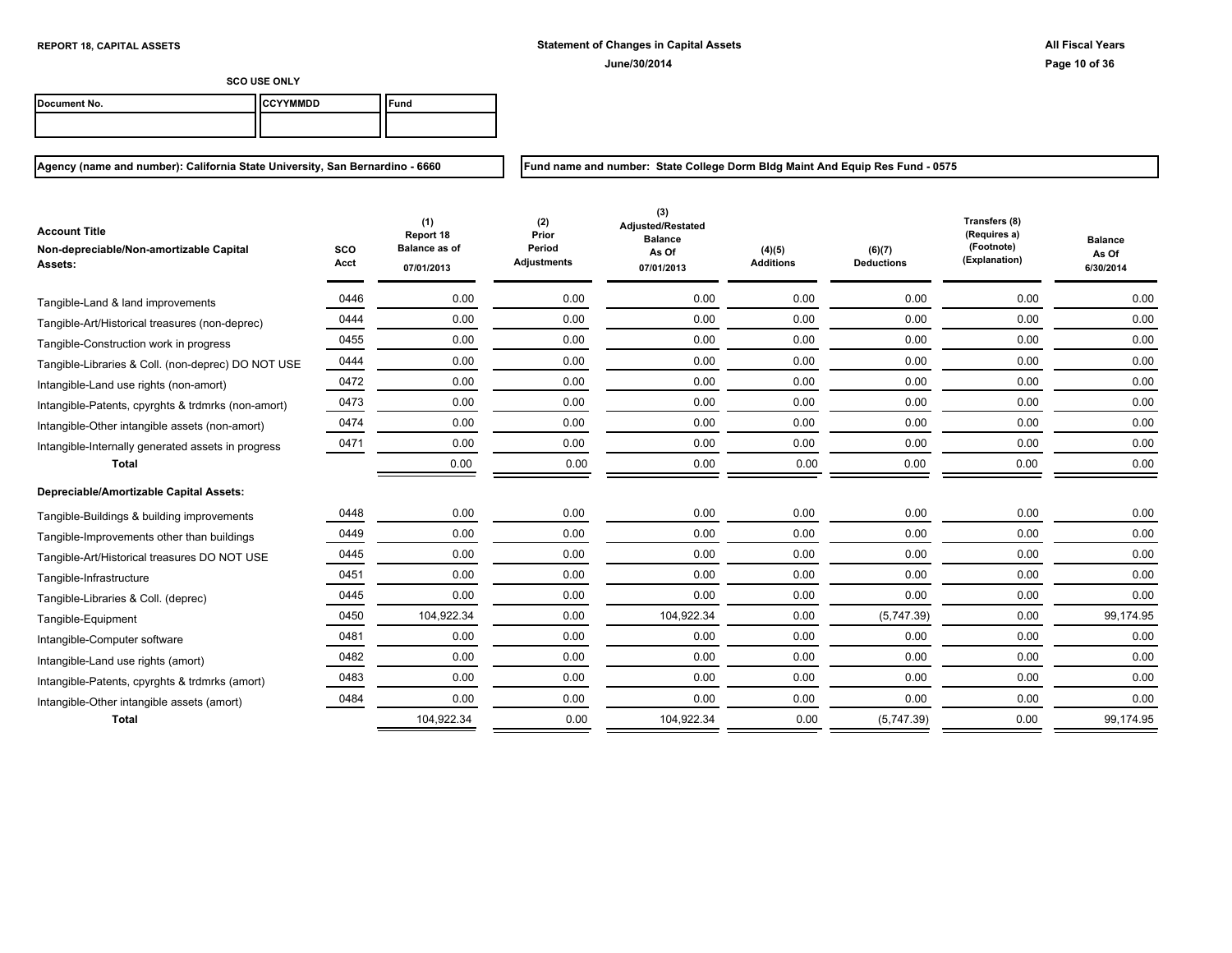**Fund name and number: State College Dorm Bldg Maint And Equip Res Fund - 0575**

**SCO USE ONLY**

| Document No. | <b>ICCYYMMDD</b> | ≂und |
|--------------|------------------|------|
|              |                  |      |

| <b>Account Title</b>                                                    | sco<br>Acct | (1)<br>Report 18<br><b>Balance as of</b><br>07/01/2013 | (2)<br>Prior<br>Period<br><b>Adjustments</b> | (3)<br>Adjusted/Restated<br><b>Balance</b><br>As Of<br>07/01/2013 | (4)(5)<br><b>Additions</b> | (6)(7)<br><b>Deductions</b> | Transfers (8)<br>(Requires a)<br>(Footnote)<br>(Explanation) | <b>Balance</b><br>As Of<br>6/30/2014 |
|-------------------------------------------------------------------------|-------------|--------------------------------------------------------|----------------------------------------------|-------------------------------------------------------------------|----------------------------|-----------------------------|--------------------------------------------------------------|--------------------------------------|
| Less accumulated Depreciation and Amortization for: Enter as (negative) |             |                                                        |                                              |                                                                   |                            |                             |                                                              |                                      |
| Tangible-Buildings & building improvements                              | 0458        | 0.00                                                   | 0.00                                         | 0.00                                                              | 0.00                       | 0.00                        | 0.00                                                         | 0.00                                 |
| Tangible-Improvements other than buildings                              | 0463        | 0.00                                                   | 0.00                                         | 0.00                                                              | 0.00                       | 0.00                        | 0.00                                                         | 0.00                                 |
| Tangible-Art/Historical treasures DO NOT USE                            | 0459        | 0.00                                                   | 0.00                                         | 0.00                                                              | 0.00                       | 0.00                        | 0.00                                                         | 0.00                                 |
| Tangible-Infrastructure                                                 | 0457        | 0.00                                                   | 0.00                                         | 0.00                                                              | 0.00                       | 0.00                        | 0.00                                                         | 0.00                                 |
| Tangible-Libraries & Coll. (deprec)                                     | 0459        | 0.00                                                   | 0.00                                         | 0.00                                                              | 0.00                       | 0.00                        | 0.00                                                         | 0.00                                 |
| Tangible-Equipment                                                      | 0462        | (103, 932.12)                                          | 0.00                                         | (103, 932.12)                                                     | (990.22)                   | 5,747.39                    | 0.00                                                         | (99, 174.95)                         |
| Intangible-Computer software                                            | 0491        | 0.00                                                   | 0.00                                         | 0.00                                                              | 0.00                       | 0.00                        | 0.00                                                         | 0.00                                 |
| Intangible-Land use rights (amort)                                      | 0492        | 0.00                                                   | 0.00                                         | 0.00                                                              | 0.00                       | 0.00                        | 0.00                                                         | 0.00                                 |
| Intangible-Patents, cpyrghts & trdmrks (amort)                          | 0493        | 0.00                                                   | 0.00                                         | 0.00                                                              | 0.00                       | 0.00                        | 0.00                                                         | 0.00                                 |
| Intangible-Other intangible assets (amort)                              | 0494        | 0.00                                                   | 0.00                                         | 0.00                                                              | 0.00                       | 0.00                        | 0.00                                                         | 0.00                                 |
| <b>Total</b>                                                            |             | (103, 932.12)                                          | 0.00                                         | (103, 932.12)                                                     | (990.22)                   | 5,747.39                    | 0.00                                                         | (99, 174.95)                         |
| Depreciable Capital Assets, net of depreciation:                        |             |                                                        |                                              |                                                                   |                            |                             |                                                              |                                      |
| Tangible-Buildings & building improvements                              |             | 0.00                                                   | 0.00                                         | 0.00                                                              | 0.00                       | 0.00                        | 0.00                                                         | 0.00                                 |
| Tangible-Improvements other than buildings                              |             | 0.00                                                   | 0.00                                         | 0.00                                                              | 0.00                       | 0.00                        | 0.00                                                         | 0.00                                 |
| Tangible-Art/Historical treasures DO NOT USE                            |             | 0.00                                                   | 0.00                                         | 0.00                                                              | 0.00                       | 0.00                        | 0.00                                                         | 0.00                                 |
| Tangible-Infrastructure                                                 |             | 0.00                                                   | 0.00                                         | 0.00                                                              | 0.00                       | 0.00                        | 0.00                                                         | 0.00                                 |
| Tangible-Libraries & Coll. (deprec)                                     |             | 0.00                                                   | 0.00                                         | 0.00                                                              | 0.00                       | 0.00                        | 0.00                                                         | 0.00                                 |
| Tangible-Equipment                                                      |             | 990.22                                                 | 0.00                                         | 990.22                                                            | (990.22)                   | 0.00                        | 0.00                                                         | 0.00                                 |
| Intangible-Computer software                                            |             | 0.00                                                   | 0.00                                         | 0.00                                                              | 0.00                       | 0.00                        | 0.00                                                         | 0.00                                 |
| Intangible-Land use rights (amort)                                      |             | 0.00                                                   | 0.00                                         | 0.00                                                              | 0.00                       | 0.00                        | 0.00                                                         | 0.00                                 |
| Intangible-Patents, cpyrghts & trdmrks (amort)                          |             | 0.00                                                   | 0.00                                         | 0.00                                                              | 0.00                       | 0.00                        | 0.00                                                         | 0.00                                 |
| Intangible-Other intangible assets (amort)                              |             | 0.00                                                   | 0.00                                         | 0.00                                                              | 0.00                       | 0.00                        | 0.00                                                         | 0.00                                 |
| Total                                                                   |             | 990.22                                                 | 0.00                                         | 990.22                                                            | (990.22)                   | 0.00                        | 0.00                                                         | 0.00                                 |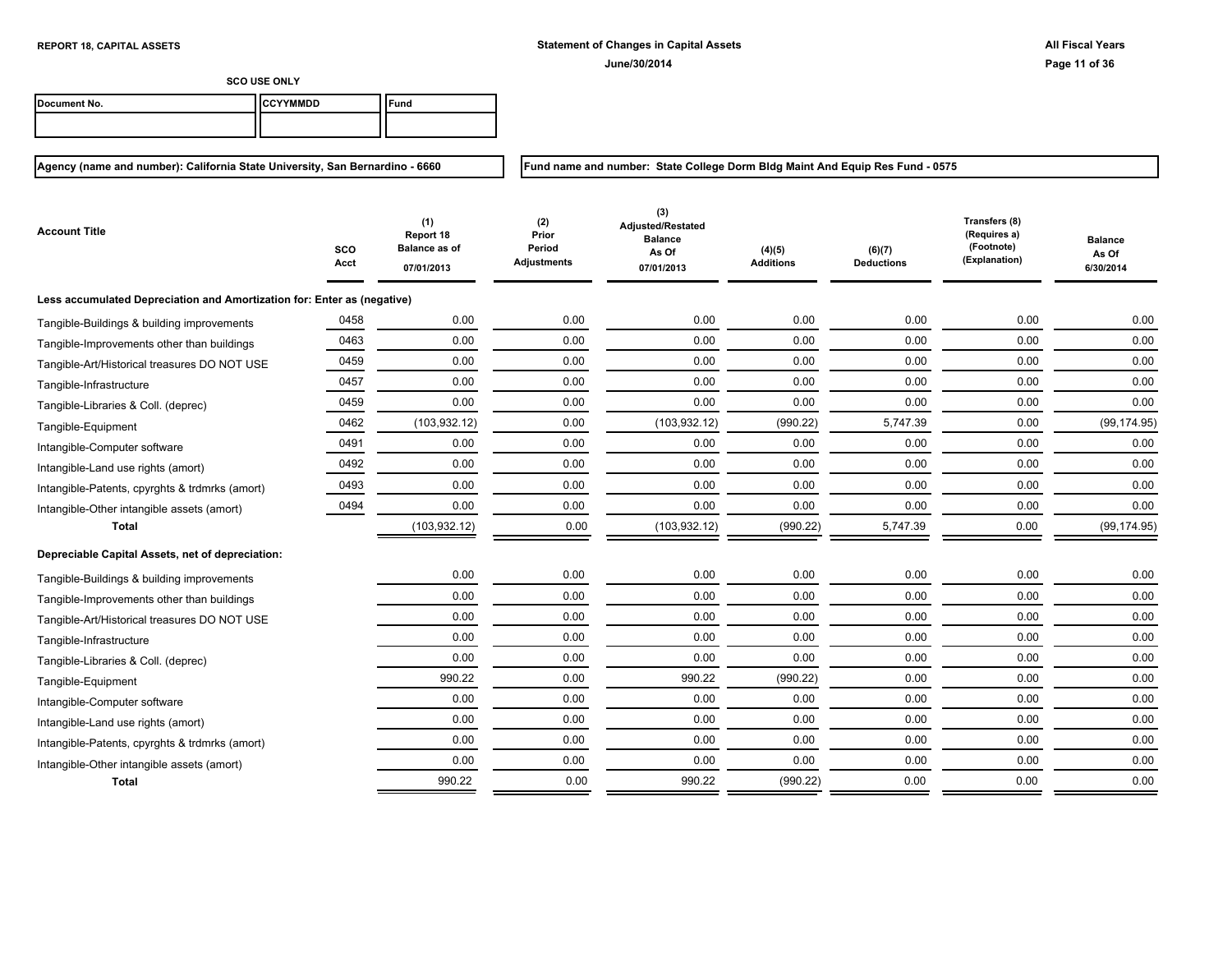| Document No. | <b>`YYMMDD</b> | Fund |
|--------------|----------------|------|
|              |                |      |

**Agency (name and number): California State University, San Bernardino - 6660**

**Fund name and number: State College Dorm Bldg Maint And Equip Res Fund - 0575**

| <b>Account Title</b>                 | (1)<br>Report 18<br><b>Balance as of</b><br>07/01/2013 | (2)<br>Prior<br>Period<br>Adjustments | (3)<br><b>Adjusted/Restated</b><br><b>Balance</b><br>As Of<br>07/01/2013 | (4)(5)<br><b>Additions</b> | (6)(7)<br><b>Deductions</b> | Transfers (8)<br>(Requires a)<br>(Footnote)<br>(Explanation) | <b>Balance</b><br>As Of<br>6/30/2014 |
|--------------------------------------|--------------------------------------------------------|---------------------------------------|--------------------------------------------------------------------------|----------------------------|-----------------------------|--------------------------------------------------------------|--------------------------------------|
| <b>Total Net Capital Assets (10)</b> | 990.22                                                 | 0.00                                  | 990.22                                                                   | (990.22)                   | 0.00                        | 0.00                                                         | 0.00                                 |

- **(2)** Prior Period Adjustments represents changes to capital assets for prior year transactions, such as corrections and timing differences between previous year's Report 18 and the assets included in the final audit report etc. Include an explanation for the adjustment, including the reason for the adjustment. If the adjustment represents a building or improvement which is equal to or greater than \$1 million, then state the **nature of the adjustment, the date the asset was acquired, and the acquisition cost.**
- **(3) Campus's financial statement balance sheet capital asset amount. (Note 5 of Reporting Package).**
- **(4) Additions represent current year purchases of capital assets, completed construction in progress (CWIP), and additions to CWIP.**
- **(5) Current period depreciation and amortization will be shown in the "Addition" column of the section labeled "Less Accum. Depreciation and Amortization for:"(CSU and Proprietary funds only).**
- **(6)** Deductions represent current year sales of capital assets, obsolete capital assets, and completed construction work in progress (CWIP). If there are buildings or other improvement deductions equal to or greater than \$1 million, the following information for each building or other improvement deduction should be provided in a footnote on the Report 18; the nature of the deduction (e.g. sale, demolition), **the date acquired and acquisition cost for each deduction.**
- **(7) Accumulated depreciation for current year sales of capital assets and obsolete capital assets will be shown in the "Deductions" column of the section labeled "Less Accum. Depreciation and Amortization for:" (CSU and Proprietary funds only).**
- **(8) Transfers represent transfers to/from other funds and other agencies. A footnote is required stating the fund to which the asset was transferred or from which it was received, and the agency name and number to which the asset was transferred or from which it was received.**
- **(9) Includes assets that do not fit the other asset descriptions, such as leasehold improvements. Do not include intangible assets on this line.**
- **(10) Total Net Capital Assets represents the total tangible assets, plus the total intangible assets, net of depreciation and amortization.**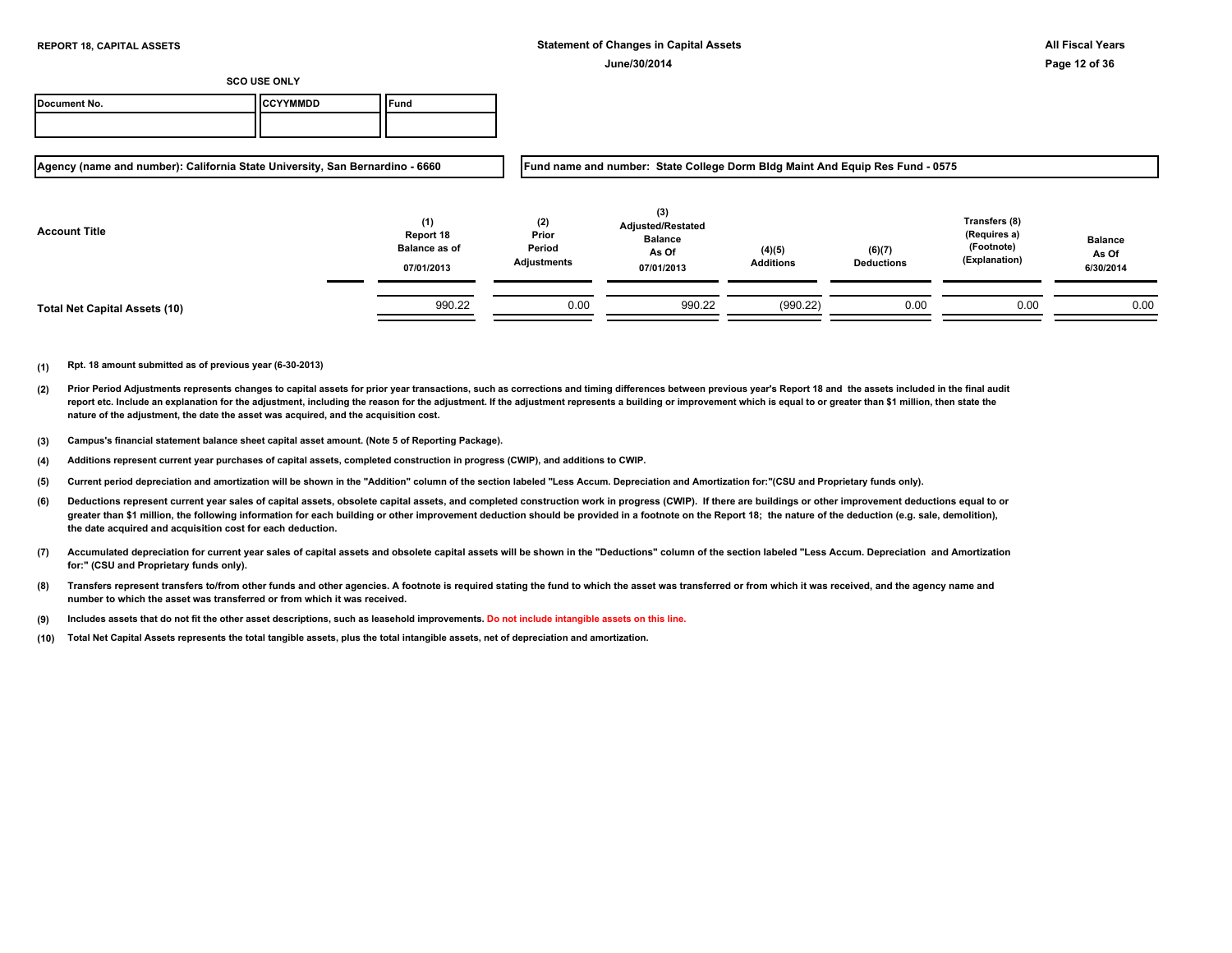| Document No. | <b>ICCYYMMDD</b> | "und |
|--------------|------------------|------|
|              |                  |      |

**Agency (name and number): California State University, San Bernardino - 6660**

**Fund name and number: Calif State Univ Dorm Construction Fund (Dcf) - 0576**

| <b>Account Title</b><br>Non-depreciable/Non-amortizable Capital<br>Assets: | sco<br>Acct | (1)<br>Report 18<br><b>Balance as of</b><br>07/01/2013 | (2)<br>Prior<br>Period<br><b>Adjustments</b> | (3)<br>Adjusted/Restated<br><b>Balance</b><br>As Of<br>07/01/2013 | (4)(5)<br><b>Additions</b> | (6)(7)<br><b>Deductions</b> | Transfers (8)<br>(Requires a)<br>(Footnote)<br>(Explanation) | <b>Balance</b><br>As Of<br>6/30/2014 |
|----------------------------------------------------------------------------|-------------|--------------------------------------------------------|----------------------------------------------|-------------------------------------------------------------------|----------------------------|-----------------------------|--------------------------------------------------------------|--------------------------------------|
|                                                                            |             |                                                        |                                              |                                                                   |                            |                             |                                                              |                                      |
| Tangible-Land & land improvements                                          | 0446        | 0.00                                                   | 0.00                                         | 0.00                                                              | 0.00                       | 0.00                        | 0.00                                                         | 0.00                                 |
| Tangible-Art/Historical treasures (non-deprec)                             | 0444        | 0.00                                                   | 0.00                                         | 0.00                                                              | 0.00                       | 0.00                        | 0.00                                                         | 0.00                                 |
| Tangible-Construction work in progress                                     | 0455        | 0.00                                                   | 0.00                                         | 0.00                                                              | 0.00                       | 0.00                        | 0.00                                                         | 0.00                                 |
| Tangible-Libraries & Coll. (non-deprec) DO NOT USE                         | 0444        | 0.00                                                   | 0.00                                         | 0.00                                                              | 0.00                       | 0.00                        | 0.00                                                         | 0.00                                 |
| Intangible-Land use rights (non-amort)                                     | 0472        | 0.00                                                   | 0.00                                         | 0.00                                                              | 0.00                       | 0.00                        | 0.00                                                         | 0.00                                 |
| Intangible-Patents, cpyrghts & trdmrks (non-amort)                         | 0473        | 0.00                                                   | 0.00                                         | 0.00                                                              | 0.00                       | 0.00                        | 0.00                                                         | 0.00                                 |
| Intangible-Other intangible assets (non-amort)                             | 0474        | 0.00                                                   | 0.00                                         | 0.00                                                              | 0.00                       | 0.00                        | 0.00                                                         | 0.00                                 |
| Intangible-Internally generated assets in progress                         | 0471        | 0.00                                                   | 0.00                                         | 0.00                                                              | 0.00                       | 0.00                        | 0.00                                                         | 0.00                                 |
| <b>Total</b>                                                               |             | 0.00                                                   | 0.00                                         | 0.00                                                              | 0.00                       | 0.00                        | 0.00                                                         | 0.00                                 |
| Depreciable/Amortizable Capital Assets:                                    |             |                                                        |                                              |                                                                   |                            |                             |                                                              |                                      |
| Tangible-Buildings & building improvements                                 | 0448        | 64,408,947.92                                          | 0.00                                         | 64,408,947.92                                                     | 0.00                       | 0.00                        | 0.00                                                         | 64,408,947.92                        |
| Tangible-Improvements other than buildings                                 | 0449        | 0.00                                                   | 0.00                                         | 0.00                                                              | 0.00                       | 0.00                        | 0.00                                                         | 0.00                                 |
| Tangible-Art/Historical treasures DO NOT USE                               | 0445        | 0.00                                                   | 0.00                                         | 0.00                                                              | 0.00                       | 0.00                        | 0.00                                                         | 0.00                                 |
| Tangible-Infrastructure                                                    | 0451        | 5,022,601.82                                           | 0.00                                         | 5,022,601.82                                                      | 0.00                       | 0.00                        | 0.00                                                         | 5,022,601.82                         |
| Tangible-Libraries & Coll. (deprec)                                        | 0445        | 0.00                                                   | 0.00                                         | 0.00                                                              | 0.00                       | 0.00                        | 0.00                                                         | 0.00                                 |
| Tangible-Equipment                                                         | 0450        | 33,290.91                                              | 0.00                                         | 33,290.91                                                         | 0.00                       | 0.00                        | 0.00                                                         | 33,290.91                            |
| Intangible-Computer software                                               | 0481        | 0.00                                                   | 0.00                                         | 0.00                                                              | 0.00                       | 0.00                        | 0.00                                                         | 0.00                                 |
| Intangible-Land use rights (amort)                                         | 0482        | 0.00                                                   | 0.00                                         | 0.00                                                              | 0.00                       | 0.00                        | 0.00                                                         | 0.00                                 |
| Intangible-Patents, cpyrghts & trdmrks (amort)                             | 0483        | 0.00                                                   | 0.00                                         | 0.00                                                              | 0.00                       | 0.00                        | 0.00                                                         | 0.00                                 |
| Intangible-Other intangible assets (amort)                                 | 0484        | 0.00                                                   | 0.00                                         | 0.00                                                              | 0.00                       | 0.00                        | 0.00                                                         | 0.00                                 |
| <b>Total</b>                                                               |             | 69,464,840.65                                          | 0.00                                         | 69,464,840.65                                                     | 0.00                       | 0.00                        | 0.00                                                         | 69,464,840.65                        |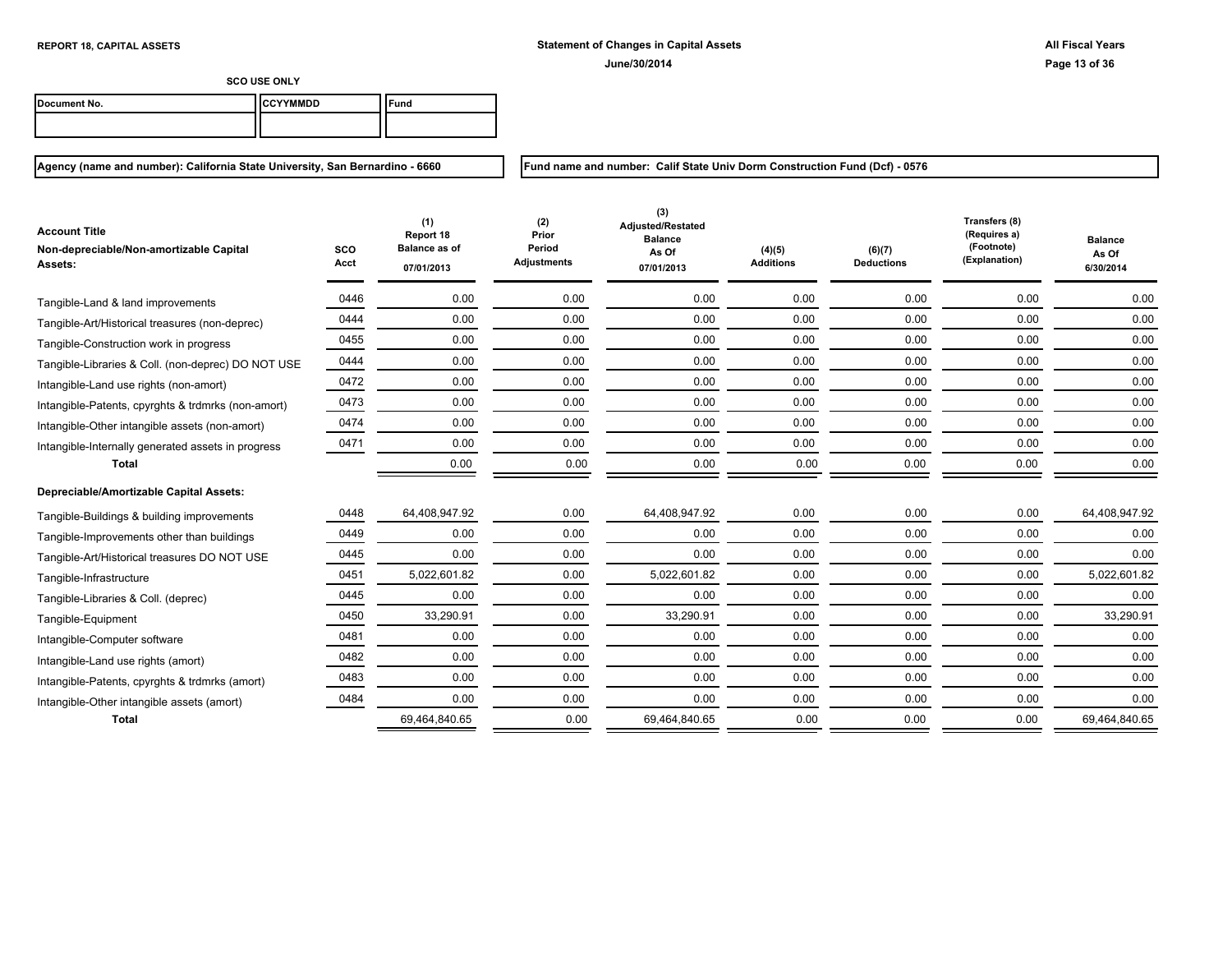**Fund name and number: Calif State Univ Dorm Construction Fund (Dcf) - 0576**

**SCO USE ONLY**

| Document No. | <b>ICCYYMMDD</b> | ≂und |
|--------------|------------------|------|
|              |                  |      |

| Account Title                                                           | sco<br>Acct | (1)<br>Report 18<br><b>Balance as of</b><br>07/01/2013 | (2)<br>Prior<br>Period<br><b>Adjustments</b> | (3)<br>Adjusted/Restated<br><b>Balance</b><br>As Of<br>07/01/2013 | (4)(5)<br><b>Additions</b> | (6)(7)<br><b>Deductions</b> | Transfers (8)<br>(Requires a)<br>(Footnote)<br>(Explanation) | <b>Balance</b><br>As Of<br>6/30/2014 |
|-------------------------------------------------------------------------|-------------|--------------------------------------------------------|----------------------------------------------|-------------------------------------------------------------------|----------------------------|-----------------------------|--------------------------------------------------------------|--------------------------------------|
| Less accumulated Depreciation and Amortization for: Enter as (negative) |             |                                                        |                                              |                                                                   |                            |                             |                                                              |                                      |
| Tangible-Buildings & building improvements                              | 0458        | (13,009,408.85)                                        | 0.00                                         | (13,009,408.85)                                                   | (2, 146, 964.93)           | 0.00                        | 0.00                                                         | (15, 156, 373.78)                    |
| Tangible-Improvements other than buildings                              | 0463        | 0.00                                                   | 0.00                                         | 0.00                                                              | 0.00                       | 0.00                        | 0.00                                                         | 0.00                                 |
| Tangible-Art/Historical treasures DO NOT USE                            | 0459        | 0.00                                                   | 0.00                                         | 0.00                                                              | 0.00                       | 0.00                        | 0.00                                                         | 0.00                                 |
| Tangible-Infrastructure                                                 | 0457        | (690, 607.77)                                          | 0.00                                         | (690, 607.77)                                                     | (125, 565.04)              | 0.00                        | 0.00                                                         | (816, 172.81)                        |
| Tangible-Libraries & Coll. (deprec)                                     | 0459        | 0.00                                                   | 0.00                                         | 0.00                                                              | 0.00                       | 0.00                        | 0.00                                                         | 0.00                                 |
| Tangible-Equipment                                                      | 0462        | (24,081.91)                                            | 0.00                                         | (24,081.91)                                                       | (3,329.08)                 | 0.00                        | 0.00                                                         | (27, 410.99)                         |
| Intangible-Computer software                                            | 0491        | 0.00                                                   | 0.00                                         | 0.00                                                              | 0.00                       | 0.00                        | 0.00                                                         | 0.00                                 |
| Intangible-Land use rights (amort)                                      | 0492        | 0.00                                                   | 0.00                                         | 0.00                                                              | 0.00                       | 0.00                        | 0.00                                                         | 0.00                                 |
| Intangible-Patents, cpyrghts & trdmrks (amort)                          | 0493        | 0.00                                                   | 0.00                                         | 0.00                                                              | 0.00                       | 0.00                        | 0.00                                                         | 0.00                                 |
| Intangible-Other intangible assets (amort)                              | 0494        | 0.00                                                   | 0.00                                         | 0.00                                                              | 0.00                       | 0.00                        | 0.00                                                         | 0.00                                 |
| <b>Total</b>                                                            |             | (13, 724, 098.53)                                      | 0.00                                         | (13, 724, 098.53)                                                 | (2,275,859.05)             | 0.00                        | 0.00                                                         | (15,999,957.58)                      |
| Depreciable Capital Assets, net of depreciation:                        |             |                                                        |                                              |                                                                   |                            |                             |                                                              |                                      |
| Tangible-Buildings & building improvements                              |             | 51,399,539.07                                          | 0.00                                         | 51,399,539.07                                                     | (2, 146, 964.93)           | 0.00                        | 0.00                                                         | 49,252,574.14                        |
| Tangible-Improvements other than buildings                              |             | 0.00                                                   | 0.00                                         | 0.00                                                              | 0.00                       | 0.00                        | 0.00                                                         | 0.00                                 |
| Tangible-Art/Historical treasures DO NOT USE                            |             | 0.00                                                   | 0.00                                         | 0.00                                                              | 0.00                       | 0.00                        | 0.00                                                         | 0.00                                 |
| Tangible-Infrastructure                                                 |             | 4,331,994.05                                           | 0.00                                         | 4,331,994.05                                                      | (125, 565.04)              | 0.00                        | 0.00                                                         | 4,206,429.01                         |
| Tangible-Libraries & Coll. (deprec)                                     |             | 0.00                                                   | 0.00                                         | 0.00                                                              | 0.00                       | 0.00                        | 0.00                                                         | 0.00                                 |
| Tangible-Equipment                                                      |             | 9,209.00                                               | 0.00                                         | 9,209.00                                                          | (3,329.08)                 | 0.00                        | 0.00                                                         | 5,879.92                             |
| Intangible-Computer software                                            |             | 0.00                                                   | 0.00                                         | 0.00                                                              | 0.00                       | 0.00                        | 0.00                                                         | 0.00                                 |
| Intangible-Land use rights (amort)                                      |             | 0.00                                                   | 0.00                                         | 0.00                                                              | 0.00                       | 0.00                        | 0.00                                                         | 0.00                                 |
| Intangible-Patents, cpyrghts & trdmrks (amort)                          |             | 0.00                                                   | 0.00                                         | 0.00                                                              | 0.00                       | 0.00                        | 0.00                                                         | 0.00                                 |
| Intangible-Other intangible assets (amort)                              |             | 0.00                                                   | 0.00                                         | 0.00                                                              | 0.00                       | 0.00                        | 0.00                                                         | 0.00                                 |
| <b>Total</b>                                                            |             | 55,740,742.12                                          | 0.00                                         | 55,740,742.12                                                     | (2,275,859.05)             | 0.00                        | 0.00                                                         | 53,464,883.07                        |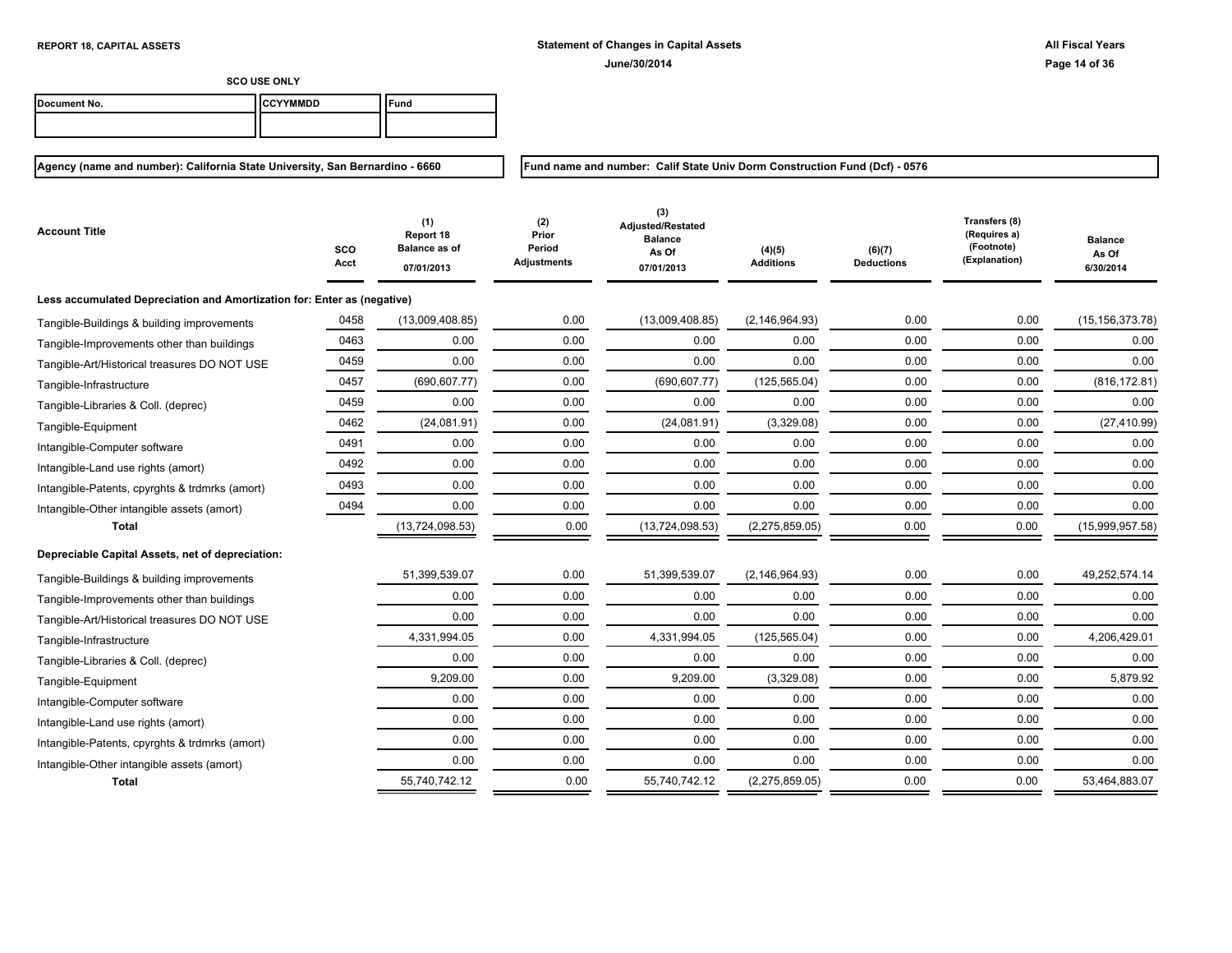| Document No. | <b>ICCYYMMDD</b> | $\epsilon$ und |
|--------------|------------------|----------------|
|              |                  |                |

**Agency (name and number): California State University, San Bernardino - 6660**

**Fund name and number: Calif State Univ Dorm Construction Fund (Dcf) - 0576**

| <b>Account Title</b>                 | (1)<br>Report 18<br><b>Balance as of</b><br>07/01/2013 | (2)<br>Prior<br>Period<br>Adjustments | (3)<br><b>Adjusted/Restated</b><br><b>Balance</b><br>As Of<br>07/01/2013 | (4)(5)<br><b>Additions</b> | (6)(7)<br><b>Deductions</b> | Transfers (8)<br>(Requires a)<br>(Footnote)<br>(Explanation) | <b>Balance</b><br>As Of<br>6/30/2014 |
|--------------------------------------|--------------------------------------------------------|---------------------------------------|--------------------------------------------------------------------------|----------------------------|-----------------------------|--------------------------------------------------------------|--------------------------------------|
| <b>Total Net Capital Assets (10)</b> | 55,740,742.12                                          | 0.00                                  | 55,740,742.12                                                            | (2,275,859.05)             | 0.00                        | 0.00                                                         | 53,464,883.07                        |

- **(2)** Prior Period Adjustments represents changes to capital assets for prior year transactions, such as corrections and timing differences between previous year's Report 18 and the assets included in the final audit report etc. Include an explanation for the adjustment, including the reason for the adjustment. If the adjustment represents a building or improvement which is equal to or greater than \$1 million, then state the **nature of the adjustment, the date the asset was acquired, and the acquisition cost.**
- **(3) Campus's financial statement balance sheet capital asset amount. (Note 5 of Reporting Package).**
- **(4) Additions represent current year purchases of capital assets, completed construction in progress (CWIP), and additions to CWIP.**
- **(5) Current period depreciation and amortization will be shown in the "Addition" column of the section labeled "Less Accum. Depreciation and Amortization for:"(CSU and Proprietary funds only).**
- **(6)** Deductions represent current year sales of capital assets, obsolete capital assets, and completed construction work in progress (CWIP). If there are buildings or other improvement deductions equal to or greater than \$1 million, the following information for each building or other improvement deduction should be provided in a footnote on the Report 18; the nature of the deduction (e.g. sale, demolition), **the date acquired and acquisition cost for each deduction.**
- **(7) Accumulated depreciation for current year sales of capital assets and obsolete capital assets will be shown in the "Deductions" column of the section labeled "Less Accum. Depreciation and Amortization for:" (CSU and Proprietary funds only).**
- **(8) Transfers represent transfers to/from other funds and other agencies. A footnote is required stating the fund to which the asset was transferred or from which it was received, and the agency name and number to which the asset was transferred or from which it was received.**
- **(9) Includes assets that do not fit the other asset descriptions, such as leasehold improvements. Do not include intangible assets on this line.**
- **(10) Total Net Capital Assets represents the total tangible assets, plus the total intangible assets, net of depreciation and amortization.**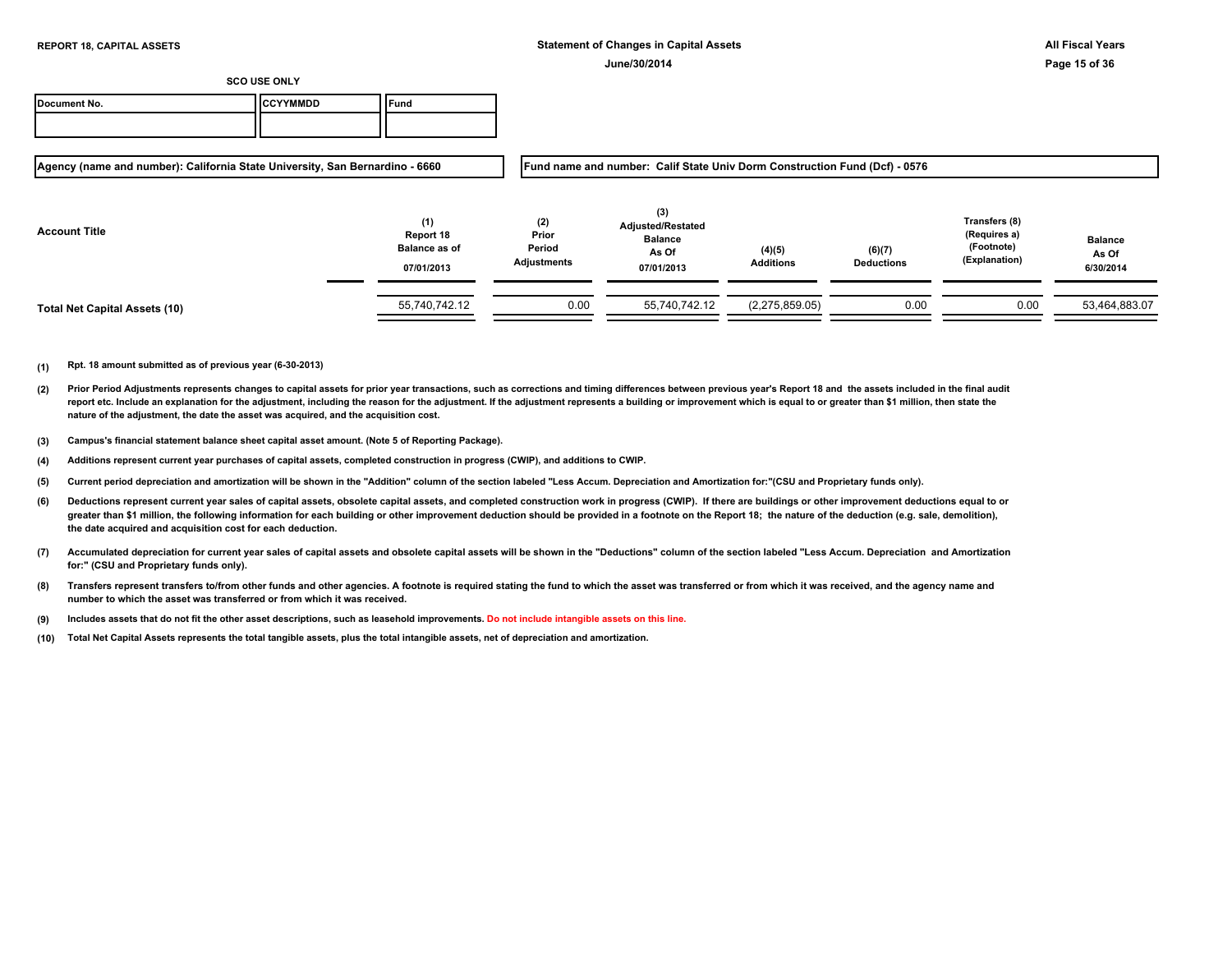| Document No. | <b>ICCYYMMDD</b> | "und |
|--------------|------------------|------|
|              |                  |      |

**Agency (name and number): California State University, San Bernardino - 6660**

**Fund name and number: Calif State University Dorm Revenue Fund (Drf) - 0580**

| <b>Account Title</b><br>Non-depreciable/Non-amortizable Capital<br><b>Assets:</b> | sco<br>Acct | (1)<br>Report 18<br><b>Balance as of</b><br>07/01/2013 | (2)<br>Prior<br>Period<br>Adjustments | (3)<br>Adjusted/Restated<br><b>Balance</b><br>As Of<br>07/01/2013 | (4)(5)<br><b>Additions</b> | (6)(7)<br><b>Deductions</b> | Transfers (8)<br>(Requires a)<br>(Footnote)<br>(Explanation) | <b>Balance</b><br>As Of<br>6/30/2014 |
|-----------------------------------------------------------------------------------|-------------|--------------------------------------------------------|---------------------------------------|-------------------------------------------------------------------|----------------------------|-----------------------------|--------------------------------------------------------------|--------------------------------------|
| Tangible-Land & land improvements                                                 | 0446        | 0.00                                                   | 0.00                                  | 0.00                                                              | 0.00                       | 0.00                        | 0.00                                                         | 0.00                                 |
| Tangible-Art/Historical treasures (non-deprec)                                    | 0444        | 0.00                                                   | 0.00                                  | 0.00                                                              | 0.00                       | 0.00                        | 0.00                                                         | 0.00                                 |
| Tangible-Construction work in progress                                            | 0455        | 0.00                                                   | 0.00                                  | 0.00                                                              | 0.00                       | 0.00                        | 0.00                                                         | 0.00                                 |
| Tangible-Libraries & Coll. (non-deprec) DO NOT USE                                | 0444        | 0.00                                                   | 0.00                                  | 0.00                                                              | 0.00                       | 0.00                        | 0.00                                                         | 0.00                                 |
| Intangible-Land use rights (non-amort)                                            | 0472        | 0.00                                                   | 0.00                                  | 0.00                                                              | 0.00                       | 0.00                        | 0.00                                                         | 0.00                                 |
| Intangible-Patents, cpyrghts & trdmrks (non-amort)                                | 0473        | 0.00                                                   | 0.00                                  | 0.00                                                              | 0.00                       | 0.00                        | 0.00                                                         | 0.00                                 |
| Intangible-Other intangible assets (non-amort)                                    | 0474        | 0.00                                                   | 0.00                                  | 0.00                                                              | 0.00                       | 0.00                        | 0.00                                                         | 0.00                                 |
| Intangible-Internally generated assets in progress                                | 0471        | 0.00                                                   | 0.00                                  | 0.00                                                              | 0.00                       | 0.00                        | 0.00                                                         | 0.00                                 |
| Total                                                                             |             | 0.00                                                   | 0.00                                  | 0.00                                                              | 0.00                       | 0.00                        | 0.00                                                         | 0.00                                 |
| Depreciable/Amortizable Capital Assets:                                           |             |                                                        |                                       |                                                                   |                            |                             |                                                              |                                      |
| Tangible-Buildings & building improvements                                        | 0448        | 0.00                                                   | 0.00                                  | 0.00                                                              | 0.00                       | 0.00                        | 0.00                                                         | 0.00                                 |
| Tangible-Improvements other than buildings                                        | 0449        | 0.00                                                   | 0.00                                  | 0.00                                                              | 0.00                       | 0.00                        | 0.00                                                         | 0.00                                 |
| Tangible-Art/Historical treasures DO NOT USE                                      | 0445        | 0.00                                                   | 0.00                                  | 0.00                                                              | 0.00                       | 0.00                        | 0.00                                                         | 0.00                                 |
| Tangible-Infrastructure                                                           | 0451        | 0.00                                                   | 0.00                                  | 0.00                                                              | 0.00                       | 0.00                        | 0.00                                                         | 0.00                                 |
| Tangible-Libraries & Coll. (deprec)                                               | 0445        | 0.00                                                   | 0.00                                  | 0.00                                                              | 0.00                       | 0.00                        | 0.00                                                         | 0.00                                 |
| Tangible-Equipment                                                                | 0450        | 73,218.75                                              | 0.00                                  | 73,218.75                                                         | 0.00                       | 0.00                        | 0.00                                                         | 73,218.75                            |
| Intangible-Computer software                                                      | 0481        | 0.00                                                   | 0.00                                  | 0.00                                                              | 0.00                       | 0.00                        | 0.00                                                         | 0.00                                 |
| Intangible-Land use rights (amort)                                                | 0482        | 0.00                                                   | 0.00                                  | 0.00                                                              | 0.00                       | 0.00                        | 0.00                                                         | 0.00                                 |
| Intangible-Patents, cpyrghts & trdmrks (amort)                                    | 0483        | 0.00                                                   | 0.00                                  | 0.00                                                              | 0.00                       | 0.00                        | 0.00                                                         | 0.00                                 |
| Intangible-Other intangible assets (amort)                                        | 0484        | 0.00                                                   | 0.00                                  | 0.00                                                              | 0.00                       | 0.00                        | 0.00                                                         | 0.00                                 |
| <b>Total</b>                                                                      |             | 73,218.75                                              | 0.00                                  | 73,218.75                                                         | 0.00                       | 0.00                        | 0.00                                                         | 73,218.75                            |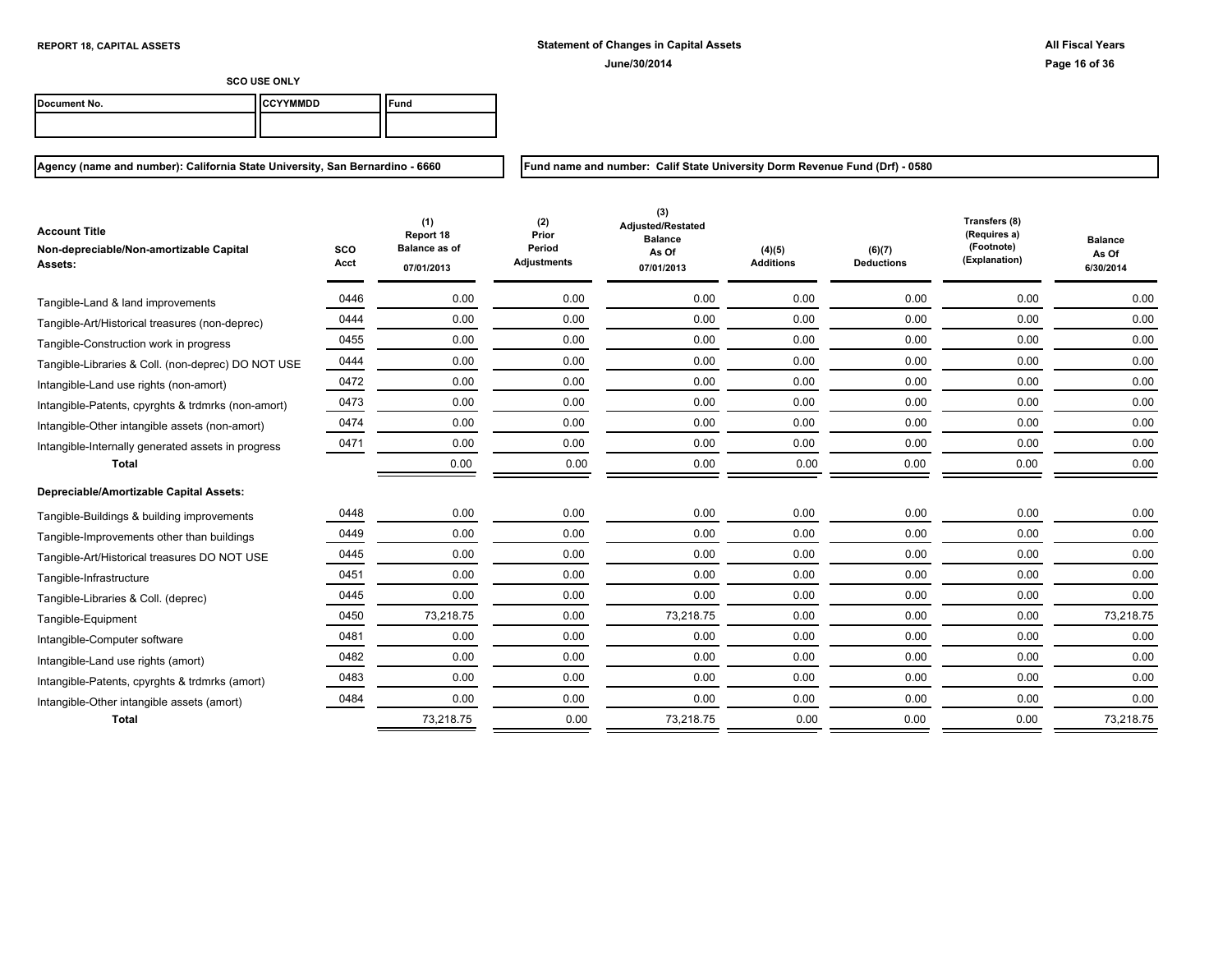**Fund name and number: Calif State University Dorm Revenue Fund (Drf) - 0580**

**SCO USE ONLY**

| Document No. | <b>ICCYYMMDD</b> | Fund |
|--------------|------------------|------|
|              |                  |      |

| Account Title                                                           | SCO<br>Acct | (1)<br>Report 18<br><b>Balance as of</b><br>07/01/2013 | (2)<br>Prior<br>Period<br><b>Adjustments</b> | (3)<br>Adjusted/Restated<br><b>Balance</b><br>As Of<br>07/01/2013 | (4)(5)<br><b>Additions</b> | (6)(7)<br><b>Deductions</b> | Transfers (8)<br>(Requires a)<br>(Footnote)<br>(Explanation) | <b>Balance</b><br>As Of<br>6/30/2014 |
|-------------------------------------------------------------------------|-------------|--------------------------------------------------------|----------------------------------------------|-------------------------------------------------------------------|----------------------------|-----------------------------|--------------------------------------------------------------|--------------------------------------|
| Less accumulated Depreciation and Amortization for: Enter as (negative) |             |                                                        |                                              |                                                                   |                            |                             |                                                              |                                      |
| Tangible-Buildings & building improvements                              | 0458        | 0.00                                                   | 0.00                                         | 0.00                                                              | 0.00                       | 0.00                        | 0.00                                                         | 0.00                                 |
| Tangible-Improvements other than buildings                              | 0463        | 0.00                                                   | 0.00                                         | 0.00                                                              | 0.00                       | 0.00                        | 0.00                                                         | 0.00                                 |
| Tangible-Art/Historical treasures DO NOT USE                            | 0459        | 0.00                                                   | 0.00                                         | 0.00                                                              | 0.00                       | 0.00                        | 0.00                                                         | 0.00                                 |
| Tangible-Infrastructure                                                 | 0457        | 0.00                                                   | 0.00                                         | 0.00                                                              | 0.00                       | 0.00                        | 0.00                                                         | 0.00                                 |
| Tangible-Libraries & Coll. (deprec)                                     | 0459        | 0.00                                                   | 0.00                                         | 0.00                                                              | 0.00                       | 0.00                        | 0.00                                                         | 0.00                                 |
| Tangible-Equipment                                                      | 0462        | (73, 218.75)                                           | 0.00                                         | (73, 218.75)                                                      | 0.00                       | 0.00                        | 0.00                                                         | (73, 218.75)                         |
| Intangible-Computer software                                            | 0491        | 0.00                                                   | 0.00                                         | 0.00                                                              | 0.00                       | 0.00                        | 0.00                                                         | 0.00                                 |
| Intangible-Land use rights (amort)                                      | 0492        | 0.00                                                   | 0.00                                         | 0.00                                                              | 0.00                       | 0.00                        | 0.00                                                         | 0.00                                 |
| Intangible-Patents, cpyrghts & trdmrks (amort)                          | 0493        | 0.00                                                   | 0.00                                         | 0.00                                                              | 0.00                       | 0.00                        | 0.00                                                         | 0.00                                 |
| Intangible-Other intangible assets (amort)                              | 0494        | 0.00                                                   | 0.00                                         | 0.00                                                              | 0.00                       | 0.00                        | 0.00                                                         | 0.00                                 |
| <b>Total</b>                                                            |             | (73, 218.75)                                           | 0.00                                         | (73, 218.75)                                                      | 0.00                       | 0.00                        | 0.00                                                         | (73, 218.75)                         |
| Depreciable Capital Assets, net of depreciation:                        |             |                                                        |                                              |                                                                   |                            |                             |                                                              |                                      |
| Tangible-Buildings & building improvements                              |             | 0.00                                                   | 0.00                                         | 0.00                                                              | 0.00                       | 0.00                        | 0.00                                                         | 0.00                                 |
| Tangible-Improvements other than buildings                              |             | 0.00                                                   | 0.00                                         | 0.00                                                              | 0.00                       | 0.00                        | 0.00                                                         | 0.00                                 |
| Tangible-Art/Historical treasures DO NOT USE                            |             | 0.00                                                   | 0.00                                         | 0.00                                                              | 0.00                       | 0.00                        | 0.00                                                         | 0.00                                 |
| Tangible-Infrastructure                                                 |             | 0.00                                                   | 0.00                                         | 0.00                                                              | 0.00                       | 0.00                        | 0.00                                                         | 0.00                                 |
| Tangible-Libraries & Coll. (deprec)                                     |             | 0.00                                                   | 0.00                                         | 0.00                                                              | 0.00                       | 0.00                        | 0.00                                                         | 0.00                                 |
| Tangible-Equipment                                                      |             | 0.00                                                   | 0.00                                         | 0.00                                                              | 0.00                       | 0.00                        | 0.00                                                         | 0.00                                 |
| Intangible-Computer software                                            |             | 0.00                                                   | 0.00                                         | 0.00                                                              | 0.00                       | 0.00                        | 0.00                                                         | 0.00                                 |
| Intangible-Land use rights (amort)                                      |             | 0.00                                                   | 0.00                                         | 0.00                                                              | 0.00                       | 0.00                        | 0.00                                                         | 0.00                                 |
| Intangible-Patents, cpyrghts & trdmrks (amort)                          |             | 0.00                                                   | 0.00                                         | 0.00                                                              | 0.00                       | 0.00                        | 0.00                                                         | 0.00                                 |
| Intangible-Other intangible assets (amort)                              |             | 0.00                                                   | 0.00                                         | 0.00                                                              | 0.00                       | 0.00                        | 0.00                                                         | 0.00                                 |
| <b>Total</b>                                                            |             | 0.00                                                   | 0.00                                         | 0.00                                                              | 0.00                       | 0.00                        | 0.00                                                         | 0.00                                 |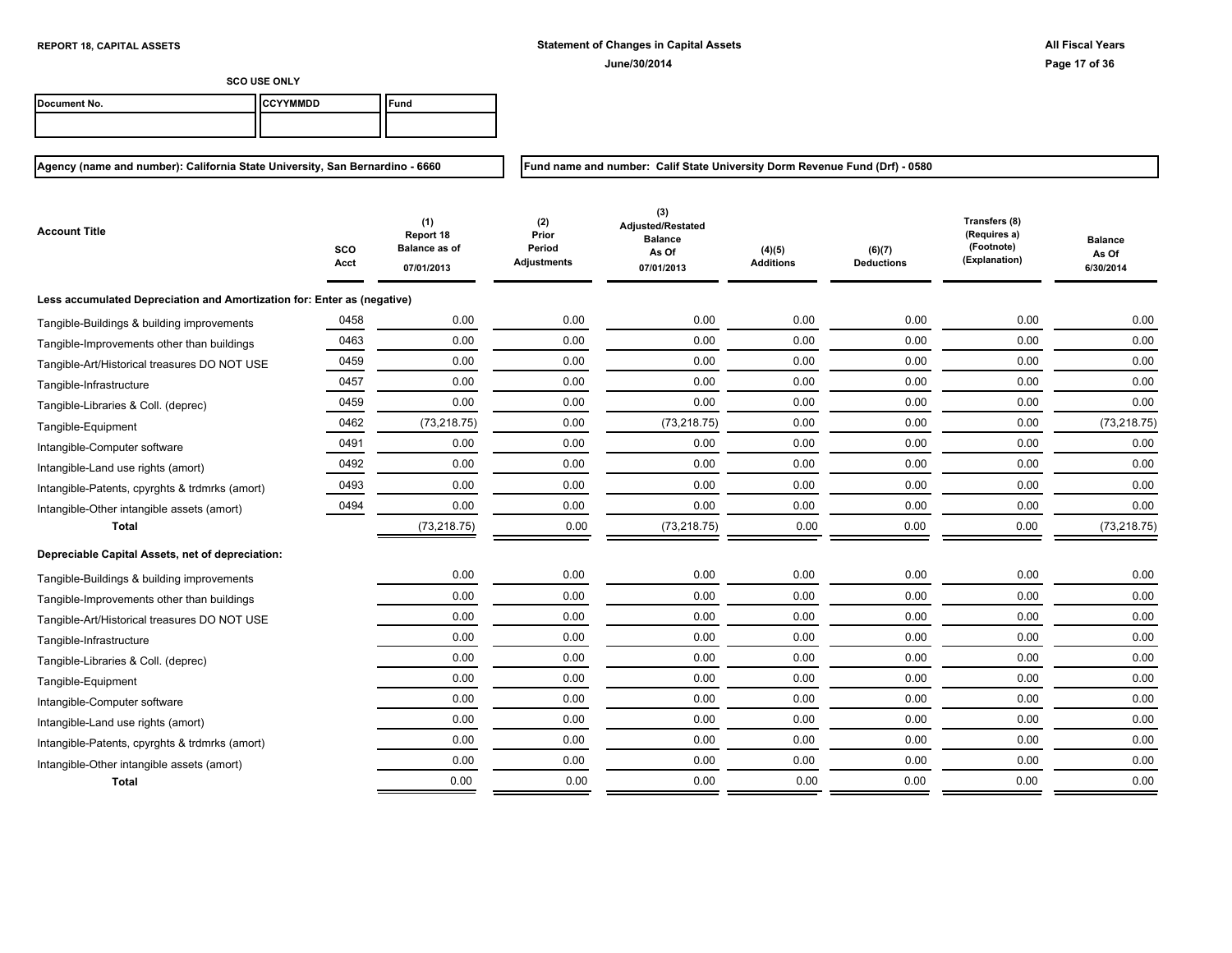| Document No. | ICCYYMMDD | Tuna |
|--------------|-----------|------|
|              |           |      |

**Agency (name and number): California State University, San Bernardino - 6660**

**Fund name and number: Calif State University Dorm Revenue Fund (Drf) - 0580**

| <b>Account Title</b>                 | (1)<br>Report 18<br><b>Balance as of</b><br>07/01/2013 | (2)<br>Prior<br>Period<br>Adjustments | (3)<br><b>Adjusted/Restated</b><br><b>Balance</b><br>As Of<br>07/01/2013 | (4)(5)<br><b>Additions</b> | (6)(7)<br><b>Deductions</b> | Transfers (8)<br>(Requires a)<br>(Footnote)<br>(Explanation) | <b>Balance</b><br>As Of<br>6/30/2014 |
|--------------------------------------|--------------------------------------------------------|---------------------------------------|--------------------------------------------------------------------------|----------------------------|-----------------------------|--------------------------------------------------------------|--------------------------------------|
| <b>Total Net Capital Assets (10)</b> | 0.00                                                   | 0.00                                  | 0.00                                                                     | 0.00                       | 0.00                        | 0.00                                                         | 0.00                                 |

- **(2)** Prior Period Adjustments represents changes to capital assets for prior year transactions, such as corrections and timing differences between previous year's Report 18 and the assets included in the final audit report etc. Include an explanation for the adjustment, including the reason for the adjustment. If the adjustment represents a building or improvement which is equal to or greater than \$1 million, then state the **nature of the adjustment, the date the asset was acquired, and the acquisition cost.**
- **(3) Campus's financial statement balance sheet capital asset amount. (Note 5 of Reporting Package).**
- **(4) Additions represent current year purchases of capital assets, completed construction in progress (CWIP), and additions to CWIP.**
- **(5) Current period depreciation and amortization will be shown in the "Addition" column of the section labeled "Less Accum. Depreciation and Amortization for:"(CSU and Proprietary funds only).**
- **(6)** Deductions represent current year sales of capital assets, obsolete capital assets, and completed construction work in progress (CWIP). If there are buildings or other improvement deductions equal to or greater than \$1 million, the following information for each building or other improvement deduction should be provided in a footnote on the Report 18; the nature of the deduction (e.g. sale, demolition), **the date acquired and acquisition cost for each deduction.**
- **(7) Accumulated depreciation for current year sales of capital assets and obsolete capital assets will be shown in the "Deductions" column of the section labeled "Less Accum. Depreciation and Amortization for:" (CSU and Proprietary funds only).**
- **(8) Transfers represent transfers to/from other funds and other agencies. A footnote is required stating the fund to which the asset was transferred or from which it was received, and the agency name and number to which the asset was transferred or from which it was received.**
- **(9) Includes assets that do not fit the other asset descriptions, such as leasehold improvements. Do not include intangible assets on this line.**
- **(10) Total Net Capital Assets represents the total tangible assets, plus the total intangible assets, net of depreciation and amortization.**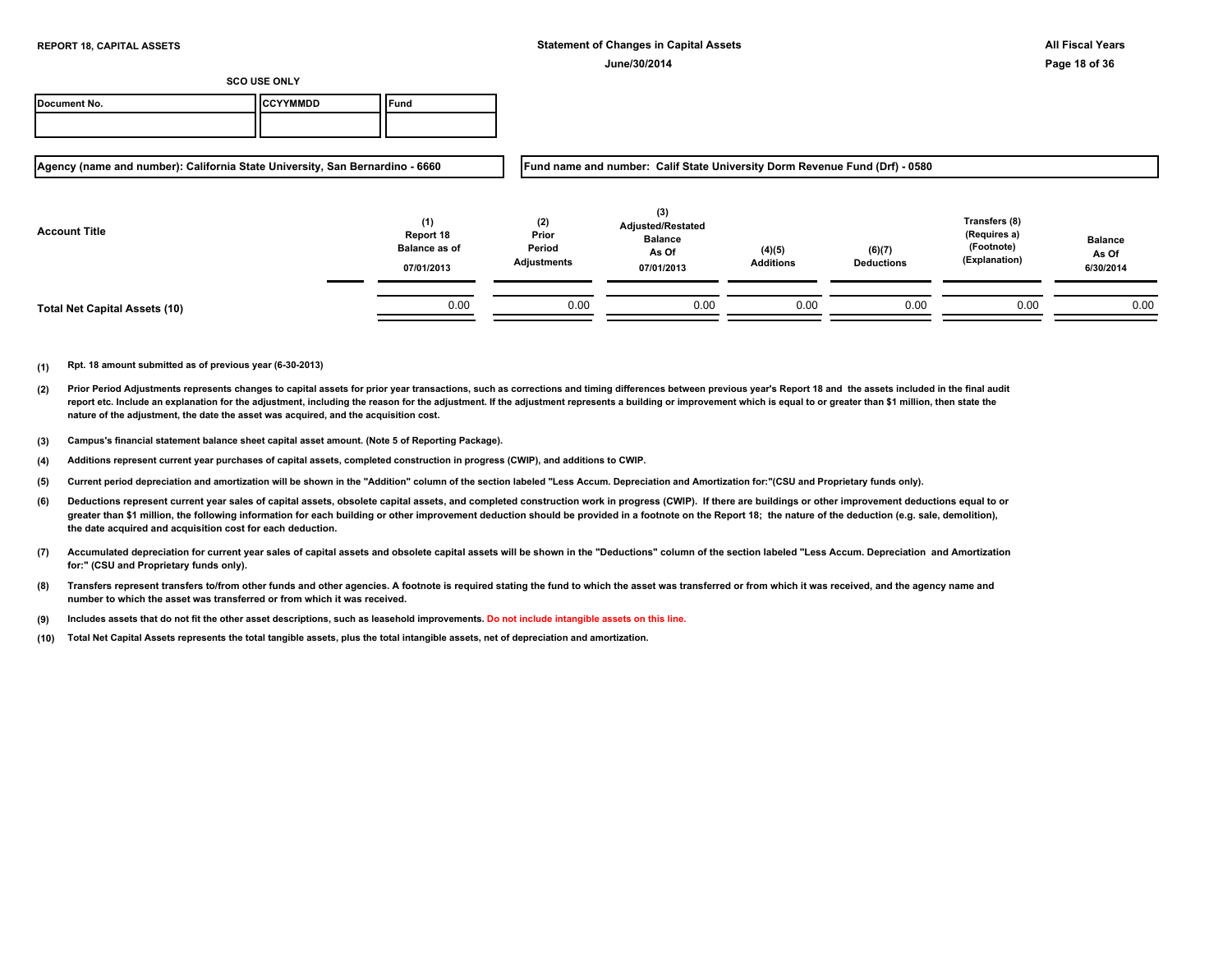Ξ

**SCO USE ONLY**

| Document No. | ICCYYMMDD | ` <sup>c</sup> una |
|--------------|-----------|--------------------|
|              |           |                    |

**Agency (name and number): California State University, San Bernardino - 6660**

**Fund name and number: State University Parking Revenue Fund - 0583**

| <b>Account Title</b><br>Non-depreciable/Non-amortizable Capital<br><b>Assets:</b> | sco<br>Acct | (1)<br>Report 18<br><b>Balance as of</b><br>07/01/2013 | (2)<br>Prior<br>Period<br><b>Adjustments</b> | (3)<br><b>Adjusted/Restated</b><br><b>Balance</b><br>As Of<br>07/01/2013 | (4)(5)<br><b>Additions</b> | (6)(7)<br><b>Deductions</b> | Transfers (8)<br>(Requires a)<br>(Footnote)<br>(Explanation) | <b>Balance</b><br>As Of<br>6/30/2014 |
|-----------------------------------------------------------------------------------|-------------|--------------------------------------------------------|----------------------------------------------|--------------------------------------------------------------------------|----------------------------|-----------------------------|--------------------------------------------------------------|--------------------------------------|
| Tangible-Land & land improvements                                                 | 0446        | 0.00                                                   | 0.00                                         | 0.00                                                                     | 0.00                       | 0.00                        | 0.00                                                         | 0.00                                 |
| Tangible-Art/Historical treasures (non-deprec)                                    | 0444        | 0.00                                                   | 0.00                                         | 0.00                                                                     | 0.00                       | 0.00                        | 0.00                                                         | 0.00                                 |
| Tangible-Construction work in progress                                            | 0455        | 0.00                                                   | 0.00                                         | 0.00                                                                     | 0.00                       | 0.00                        | 0.00                                                         | 0.00                                 |
| Tangible-Libraries & Coll. (non-deprec) DO NOT USE                                | 0444        | 0.00                                                   | 0.00                                         | 0.00                                                                     | 0.00                       | 0.00                        | 0.00                                                         | 0.00                                 |
| Intangible-Land use rights (non-amort)                                            | 0472        | 0.00                                                   | 0.00                                         | 0.00                                                                     | 0.00                       | 0.00                        | 0.00                                                         | 0.00                                 |
| Intangible-Patents, cpyrghts & trdmrks (non-amort)                                | 0473        | 0.00                                                   | 0.00                                         | 0.00                                                                     | 0.00                       | 0.00                        | 0.00                                                         | 0.00                                 |
| Intangible-Other intangible assets (non-amort)                                    | 0474        | 0.00                                                   | 0.00                                         | 0.00                                                                     | 0.00                       | 0.00                        | 0.00                                                         | 0.00                                 |
| Intangible-Internally generated assets in progress                                | 0471        | 0.00                                                   | 0.00                                         | 0.00                                                                     | 0.00                       | 0.00                        | 0.00                                                         | 0.00                                 |
| <b>Total</b>                                                                      |             | 0.00                                                   | 0.00                                         | 0.00                                                                     | 0.00                       | 0.00                        | 0.00                                                         | 0.00                                 |
| Depreciable/Amortizable Capital Assets:                                           |             |                                                        |                                              |                                                                          |                            |                             |                                                              |                                      |
| Tangible-Buildings & building improvements                                        | 0448        | 0.00                                                   | 0.00                                         | 0.00                                                                     | 0.00                       | 0.00                        | 0.00                                                         | 0.00                                 |
| Tangible-Improvements other than buildings                                        | 0449        | 717,198.83                                             | 0.00                                         | 717,198.83                                                               | 0.00                       | 0.00                        | 0.00                                                         | 717,198.83                           |
| Tangible-Art/Historical treasures DO NOT USE                                      | 0445        | 0.00                                                   | 0.00                                         | 0.00                                                                     | 0.00                       | 0.00                        | 0.00                                                         | 0.00                                 |
| Tangible-Infrastructure                                                           | 0451        | 0.00                                                   | 0.00                                         | 0.00                                                                     | 0.00                       | 0.00                        | 0.00                                                         | 0.00                                 |
| Tangible-Libraries & Coll. (deprec)                                               | 0445        | 0.00                                                   | 0.00                                         | 0.00                                                                     | 0.00                       | 0.00                        | 0.00                                                         | 0.00                                 |
| Tangible-Equipment                                                                | 0450        | 0.00                                                   | 0.00                                         | 0.00                                                                     | 0.00                       | 0.00                        | 0.00                                                         | 0.00                                 |
| Intangible-Computer software                                                      | 0481        | 0.00                                                   | 0.00                                         | 0.00                                                                     | 0.00                       | 0.00                        | 0.00                                                         | 0.00                                 |
| Intangible-Land use rights (amort)                                                | 0482        | 0.00                                                   | 0.00                                         | 0.00                                                                     | 0.00                       | 0.00                        | 0.00                                                         | 0.00                                 |
| Intangible-Patents, cpyrghts & trdmrks (amort)                                    | 0483        | 0.00                                                   | 0.00                                         | 0.00                                                                     | 0.00                       | 0.00                        | 0.00                                                         | 0.00                                 |
| Intangible-Other intangible assets (amort)                                        | 0484        | 0.00                                                   | 0.00                                         | 0.00                                                                     | 0.00                       | 0.00                        | 0.00                                                         | 0.00                                 |
| <b>Total</b>                                                                      |             | 717,198.83                                             | 0.00                                         | 717,198.83                                                               | 0.00                       | 0.00                        | 0.00                                                         | 717,198.83                           |

- 7

Ξ Ξ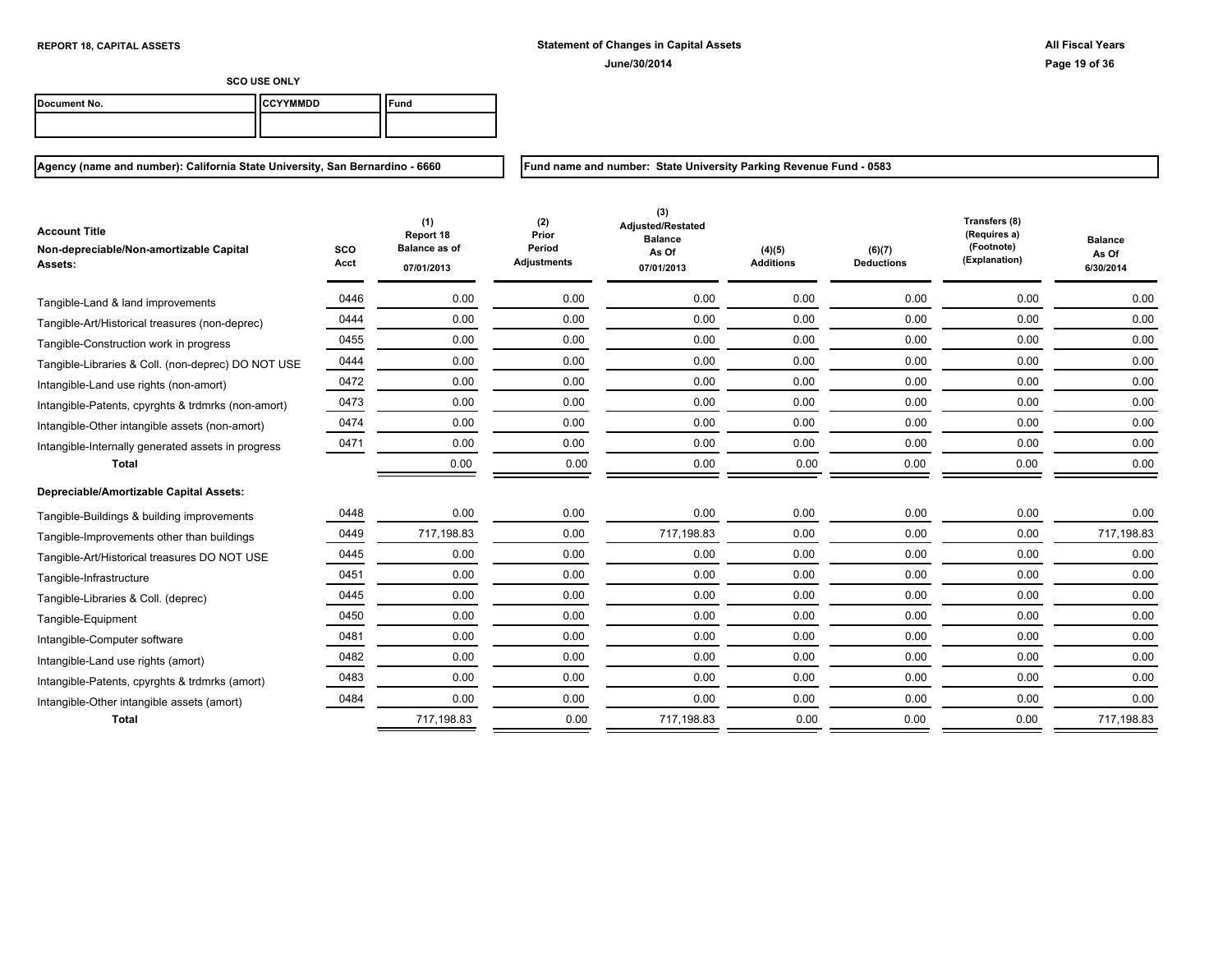**Fund name and number: State University Parking Revenue Fund - 0583**

**SCO USE ONLY**

| Document No. | <b>ICCYYMMDD</b> | ™und |
|--------------|------------------|------|
|              |                  |      |

| Account Title                                                           | SCO<br>Acct | (1)<br>Report 18<br><b>Balance as of</b><br>07/01/2013 | (2)<br>Prior<br>Period<br>Adjustments | (3)<br>Adjusted/Restated<br><b>Balance</b><br>As Of<br>07/01/2013 | (4)(5)<br><b>Additions</b> | (6)(7)<br><b>Deductions</b> | Transfers (8)<br>(Requires a)<br>(Footnote)<br>(Explanation) | <b>Balance</b><br>As Of<br>6/30/2014 |
|-------------------------------------------------------------------------|-------------|--------------------------------------------------------|---------------------------------------|-------------------------------------------------------------------|----------------------------|-----------------------------|--------------------------------------------------------------|--------------------------------------|
| Less accumulated Depreciation and Amortization for: Enter as (negative) |             |                                                        |                                       |                                                                   |                            |                             |                                                              |                                      |
| Tangible-Buildings & building improvements                              | 0458        | 0.00                                                   | 0.00                                  | 0.00                                                              | 0.00                       | 0.00                        | 0.00                                                         | 0.00                                 |
| Tangible-Improvements other than buildings                              | 0463        | (716, 439.63)                                          | 0.00                                  | (716, 439.63)                                                     | (759.20)                   | 0.00                        | 0.00                                                         | (717, 198.83)                        |
| Tangible-Art/Historical treasures DO NOT USE                            | 0459        | 0.00                                                   | 0.00                                  | 0.00                                                              | 0.00                       | 0.00                        | 0.00                                                         | 0.00                                 |
| Tangible-Infrastructure                                                 | 0457        | 0.00                                                   | 0.00                                  | 0.00                                                              | 0.00                       | 0.00                        | 0.00                                                         | 0.00                                 |
| Tangible-Libraries & Coll. (deprec)                                     | 0459        | 0.00                                                   | 0.00                                  | 0.00                                                              | 0.00                       | 0.00                        | 0.00                                                         | 0.00                                 |
| Tangible-Equipment                                                      | 0462        | 0.00                                                   | 0.00                                  | 0.00                                                              | 0.00                       | 0.00                        | 0.00                                                         | 0.00                                 |
| Intangible-Computer software                                            | 0491        | 0.00                                                   | 0.00                                  | 0.00                                                              | 0.00                       | 0.00                        | 0.00                                                         | 0.00                                 |
| Intangible-Land use rights (amort)                                      | 0492        | 0.00                                                   | 0.00                                  | 0.00                                                              | 0.00                       | 0.00                        | 0.00                                                         | 0.00                                 |
| Intangible-Patents, cpyrghts & trdmrks (amort)                          | 0493        | 0.00                                                   | 0.00                                  | 0.00                                                              | 0.00                       | 0.00                        | 0.00                                                         | 0.00                                 |
| Intangible-Other intangible assets (amort)                              | 0494        | 0.00                                                   | 0.00                                  | 0.00                                                              | 0.00                       | 0.00                        | 0.00                                                         | 0.00                                 |
| <b>Total</b>                                                            |             | (716, 439.63)                                          | 0.00                                  | (716, 439.63)                                                     | (759.20)                   | 0.00                        | 0.00                                                         | (717, 198.83)                        |
| Depreciable Capital Assets, net of depreciation:                        |             |                                                        |                                       |                                                                   |                            |                             |                                                              |                                      |
| Tangible-Buildings & building improvements                              |             | 0.00                                                   | 0.00                                  | 0.00                                                              | 0.00                       | 0.00                        | 0.00                                                         | 0.00                                 |
| Tangible-Improvements other than buildings                              |             | 759.20                                                 | 0.00                                  | 759.20                                                            | (759.20)                   | 0.00                        | 0.00                                                         | 0.00                                 |
| Tangible-Art/Historical treasures DO NOT USE                            |             | 0.00                                                   | 0.00                                  | 0.00                                                              | 0.00                       | 0.00                        | 0.00                                                         | 0.00                                 |
| Tangible-Infrastructure                                                 |             | 0.00                                                   | 0.00                                  | 0.00                                                              | 0.00                       | 0.00                        | 0.00                                                         | 0.00                                 |
| Tangible-Libraries & Coll. (deprec)                                     |             | 0.00                                                   | 0.00                                  | 0.00                                                              | 0.00                       | 0.00                        | 0.00                                                         | 0.00                                 |
| Tangible-Equipment                                                      |             | 0.00                                                   | 0.00                                  | 0.00                                                              | 0.00                       | 0.00                        | 0.00                                                         | 0.00                                 |
| Intangible-Computer software                                            |             | 0.00                                                   | 0.00                                  | 0.00                                                              | 0.00                       | 0.00                        | 0.00                                                         | 0.00                                 |
| Intangible-Land use rights (amort)                                      |             | 0.00                                                   | 0.00                                  | 0.00                                                              | 0.00                       | 0.00                        | 0.00                                                         | 0.00                                 |
| Intangible-Patents, cpyrghts & trdmrks (amort)                          |             | 0.00                                                   | 0.00                                  | 0.00                                                              | 0.00                       | 0.00                        | 0.00                                                         | 0.00                                 |
| Intangible-Other intangible assets (amort)                              |             | 0.00                                                   | 0.00                                  | 0.00                                                              | 0.00                       | 0.00                        | 0.00                                                         | 0.00                                 |
| Total                                                                   |             | 759.20                                                 | 0.00                                  | 759.20                                                            | (759.20)                   | 0.00                        | 0.00                                                         | 0.00                                 |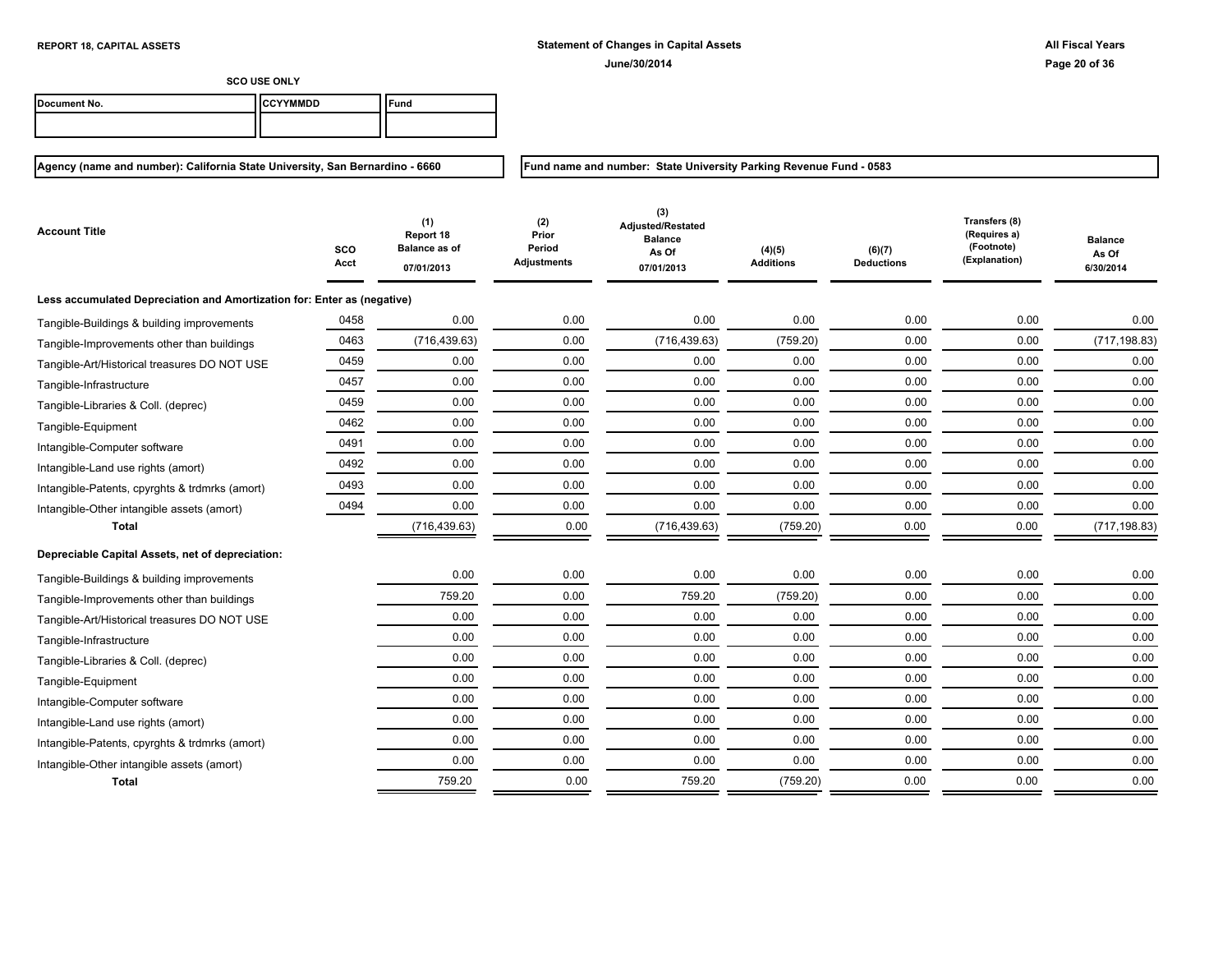| Document No. | <b>ICCYYMMDD</b> | Fund |
|--------------|------------------|------|
|              |                  |      |

**Agency (name and number): California State University, San Bernardino - 6660**

**Fund name and number: State University Parking Revenue Fund - 0583**

| <b>Account Title</b>          | (1)<br>Report 18<br><b>Balance as of</b><br>07/01/2013 | (2)<br>Prior<br>Period<br>Adjustments | (3)<br><b>Adjusted/Restated</b><br><b>Balance</b><br>As Of<br>07/01/2013 | (4)(5)<br><b>Additions</b> | (6)(7)<br><b>Deductions</b> | Transfers (8)<br>(Requires a)<br>(Footnote)<br>(Explanation) | <b>Balance</b><br>As Of<br>6/30/2014 |
|-------------------------------|--------------------------------------------------------|---------------------------------------|--------------------------------------------------------------------------|----------------------------|-----------------------------|--------------------------------------------------------------|--------------------------------------|
| Total Net Capital Assets (10) | 759.20                                                 | 0.00                                  | 759.20                                                                   | (759.20)                   | 0.00                        | 0.00                                                         | 0.00                                 |

- **(2)** Prior Period Adjustments represents changes to capital assets for prior year transactions, such as corrections and timing differences between previous year's Report 18 and the assets included in the final audit report etc. Include an explanation for the adjustment, including the reason for the adjustment. If the adjustment represents a building or improvement which is equal to or greater than \$1 million, then state the **nature of the adjustment, the date the asset was acquired, and the acquisition cost.**
- **(3) Campus's financial statement balance sheet capital asset amount. (Note 5 of Reporting Package).**
- **(4) Additions represent current year purchases of capital assets, completed construction in progress (CWIP), and additions to CWIP.**
- **(5) Current period depreciation and amortization will be shown in the "Addition" column of the section labeled "Less Accum. Depreciation and Amortization for:"(CSU and Proprietary funds only).**
- **(6)** Deductions represent current year sales of capital assets, obsolete capital assets, and completed construction work in progress (CWIP). If there are buildings or other improvement deductions equal to or greater than \$1 million, the following information for each building or other improvement deduction should be provided in a footnote on the Report 18; the nature of the deduction (e.g. sale, demolition), **the date acquired and acquisition cost for each deduction.**
- **(7) Accumulated depreciation for current year sales of capital assets and obsolete capital assets will be shown in the "Deductions" column of the section labeled "Less Accum. Depreciation and Amortization for:" (CSU and Proprietary funds only).**
- **(8) Transfers represent transfers to/from other funds and other agencies. A footnote is required stating the fund to which the asset was transferred or from which it was received, and the agency name and number to which the asset was transferred or from which it was received.**
- **(9) Includes assets that do not fit the other asset descriptions, such as leasehold improvements. Do not include intangible assets on this line.**
- **(10) Total Net Capital Assets represents the total tangible assets, plus the total intangible assets, net of depreciation and amortization.**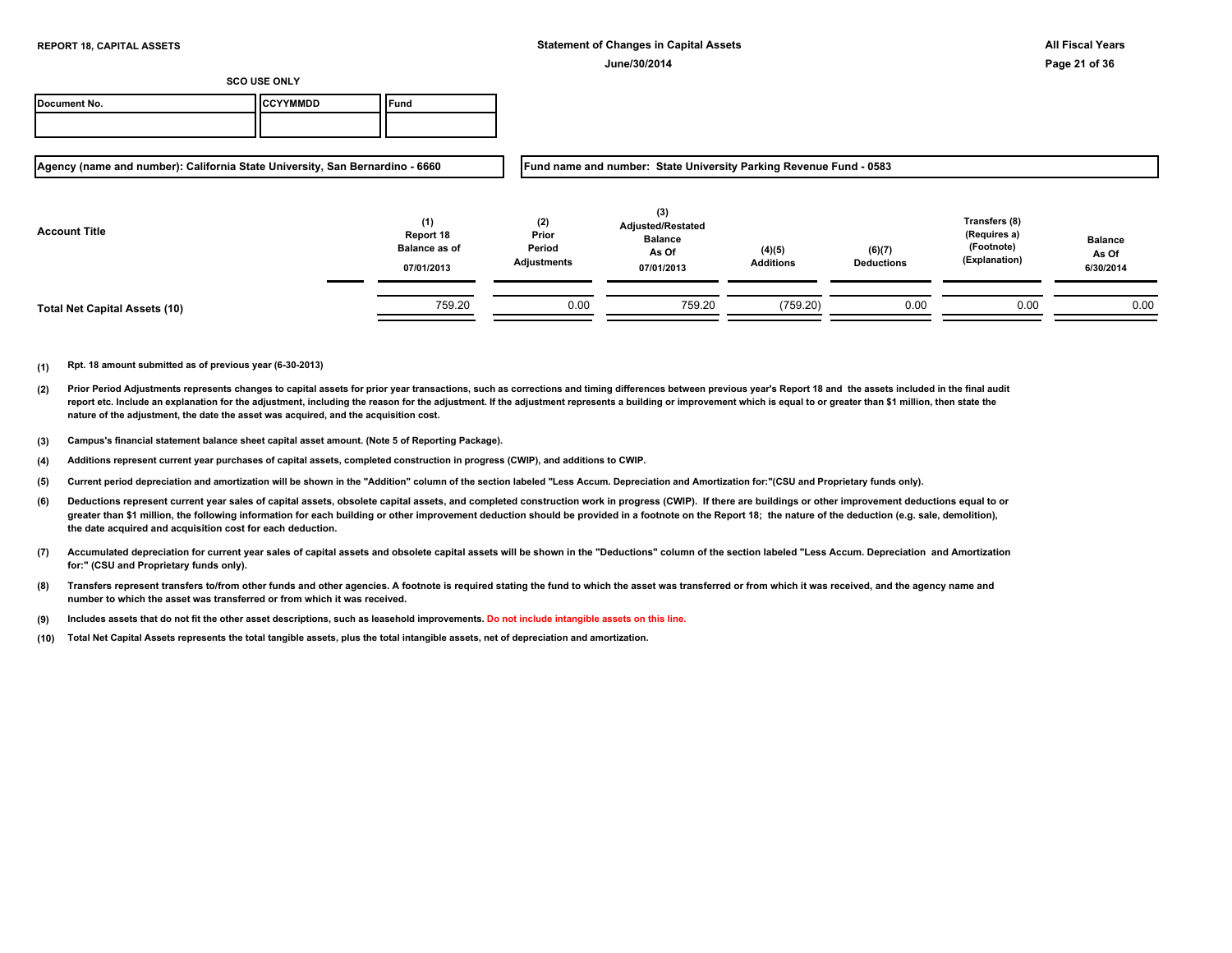| Document No. | ICCYYMMDD | ` <sup>c</sup> una |
|--------------|-----------|--------------------|
|              |           |                    |

**Agency (name and number): California State University, San Bernardino - 6660**

**Fund name and number: 1996 Higher Education Capital Outlay Bond Fund - 0658**

| <b>Account Title</b><br>Non-depreciable/Non-amortizable Capital<br>Assets: | <b>SCO</b><br>Acct | (1)<br>Report 18<br><b>Balance as of</b><br>07/01/2013 | (2)<br>Prior<br>Period<br><b>Adjustments</b> | (3)<br><b>Adjusted/Restated</b><br><b>Balance</b><br>As Of<br>07/01/2013 | (4)(5)<br><b>Additions</b> | (6)(7)<br><b>Deductions</b> | Transfers (8)<br>(Requires a)<br>(Footnote)<br>(Explanation) | <b>Balance</b><br>As Of<br>6/30/2014 |
|----------------------------------------------------------------------------|--------------------|--------------------------------------------------------|----------------------------------------------|--------------------------------------------------------------------------|----------------------------|-----------------------------|--------------------------------------------------------------|--------------------------------------|
| Tangible-Land & land improvements                                          | 0446               | 0.00                                                   | 0.00                                         | 0.00                                                                     | 0.00                       | 0.00                        | 0.00                                                         | 0.00                                 |
| Tangible-Art/Historical treasures (non-deprec)                             | 0444               | 0.00                                                   | 0.00                                         | 0.00                                                                     | 0.00                       | 0.00                        | 0.00                                                         | 0.00                                 |
| Tangible-Construction work in progress                                     | 0455               | 0.00                                                   | 0.00                                         | 0.00                                                                     | 0.00                       | 0.00                        | 0.00                                                         | 0.00                                 |
| Tangible-Libraries & Coll. (non-deprec) DO NOT USE                         | 0444               | 0.00                                                   | 0.00                                         | 0.00                                                                     | 0.00                       | 0.00                        | 0.00                                                         | 0.00                                 |
| Intangible-Land use rights (non-amort)                                     | 0472               | 0.00                                                   | 0.00                                         | 0.00                                                                     | 0.00                       | 0.00                        | 0.00                                                         | 0.00                                 |
| Intangible-Patents, cpyrghts & trdmrks (non-amort)                         | 0473               | 0.00                                                   | 0.00                                         | 0.00                                                                     | 0.00                       | 0.00                        | 0.00                                                         | 0.00                                 |
| Intangible-Other intangible assets (non-amort)                             | 0474               | 0.00                                                   | 0.00                                         | 0.00                                                                     | 0.00                       | 0.00                        | 0.00                                                         | 0.00                                 |
| Intangible-Internally generated assets in progress                         | 0471               | 0.00                                                   | 0.00                                         | 0.00                                                                     | 0.00                       | 0.00                        | 0.00                                                         | 0.00                                 |
| <b>Total</b>                                                               |                    | 0.00                                                   | 0.00                                         | 0.00                                                                     | 0.00                       | 0.00                        | 0.00                                                         | 0.00                                 |
| Depreciable/Amortizable Capital Assets:                                    |                    |                                                        |                                              |                                                                          |                            |                             |                                                              |                                      |
| Tangible-Buildings & building improvements                                 | 0448               | 0.00                                                   | 0.00                                         | 0.00                                                                     | 0.00                       | 0.00                        | 0.00                                                         | 0.00                                 |
| Tangible-Improvements other than buildings                                 | 0449               | 0.00                                                   | 0.00                                         | 0.00                                                                     | 0.00                       | 0.00                        | 0.00                                                         | 0.00                                 |
| Tangible-Art/Historical treasures DO NOT USE                               | 0445               | 0.00                                                   | 0.00                                         | 0.00                                                                     | 0.00                       | 0.00                        | 0.00                                                         | 0.00                                 |
| Tangible-Infrastructure                                                    | 0451               | 0.00                                                   | 0.00                                         | 0.00                                                                     | 0.00                       | 0.00                        | 0.00                                                         | 0.00                                 |
| Tangible-Libraries & Coll. (deprec)                                        | 0445               | 0.00                                                   | 0.00                                         | 0.00                                                                     | 0.00                       | 0.00                        | 0.00                                                         | 0.00                                 |
| Tangible-Equipment                                                         | 0450               | 16,402.20                                              | 0.00                                         | 16,402.20                                                                | 0.00                       | 0.00                        | 0.00                                                         | 16,402.20                            |
| Intangible-Computer software                                               | 0481               | 0.00                                                   | 0.00                                         | 0.00                                                                     | 0.00                       | 0.00                        | 0.00                                                         | 0.00                                 |
| Intangible-Land use rights (amort)                                         | 0482               | 0.00                                                   | 0.00                                         | 0.00                                                                     | 0.00                       | 0.00                        | 0.00                                                         | 0.00                                 |
| Intangible-Patents, cpyrghts & trdmrks (amort)                             | 0483               | 0.00                                                   | 0.00                                         | 0.00                                                                     | 0.00                       | 0.00                        | 0.00                                                         | 0.00                                 |
| Intangible-Other intangible assets (amort)                                 | 0484               | 0.00                                                   | 0.00                                         | 0.00                                                                     | 0.00                       | 0.00                        | 0.00                                                         | 0.00                                 |
| <b>Total</b>                                                               |                    | 16,402.20                                              | 0.00                                         | 16,402.20                                                                | 0.00                       | 0.00                        | 0.00                                                         | 16,402.20                            |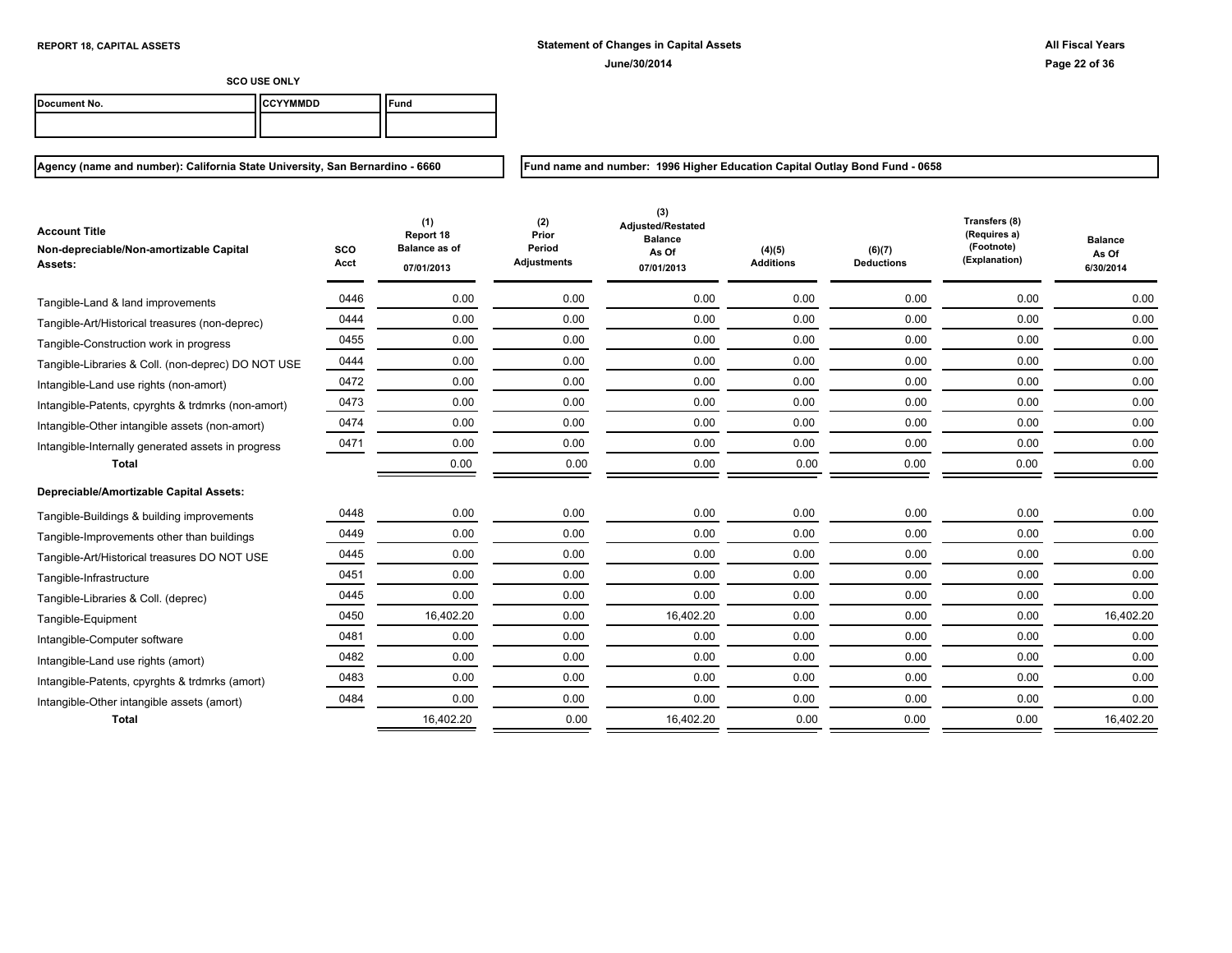**Fund name and number: 1996 Higher Education Capital Outlay Bond Fund - 0658**

**SCO USE ONLY**

| Document No. | <b>ICCYYMMDD</b> | ≂und |
|--------------|------------------|------|
|              |                  |      |

| Account Title                                                           | SCO<br>Acct | (1)<br>Report 18<br><b>Balance as of</b><br>07/01/2013 | (2)<br>Prior<br>Period<br><b>Adjustments</b> | (3)<br>Adjusted/Restated<br><b>Balance</b><br>As Of<br>07/01/2013 | (4)(5)<br><b>Additions</b> | (6)(7)<br><b>Deductions</b> | Transfers (8)<br>(Requires a)<br>(Footnote)<br>(Explanation) | <b>Balance</b><br>As Of<br>6/30/2014 |
|-------------------------------------------------------------------------|-------------|--------------------------------------------------------|----------------------------------------------|-------------------------------------------------------------------|----------------------------|-----------------------------|--------------------------------------------------------------|--------------------------------------|
| Less accumulated Depreciation and Amortization for: Enter as (negative) |             |                                                        |                                              |                                                                   |                            |                             |                                                              |                                      |
| Tangible-Buildings & building improvements                              | 0458        | 0.00                                                   | 0.00                                         | 0.00                                                              | 0.00                       | 0.00                        | 0.00                                                         | 0.00                                 |
| Tangible-Improvements other than buildings                              | 0463        | 0.00                                                   | 0.00                                         | 0.00                                                              | 0.00                       | 0.00                        | 0.00                                                         | 0.00                                 |
| Tangible-Art/Historical treasures DO NOT USE                            | 0459        | 0.00                                                   | 0.00                                         | 0.00                                                              | 0.00                       | 0.00                        | 0.00                                                         | 0.00                                 |
| Tangible-Infrastructure                                                 | 0457        | 0.00                                                   | 0.00                                         | 0.00                                                              | 0.00                       | 0.00                        | 0.00                                                         | 0.00                                 |
| Tangible-Libraries & Coll. (deprec)                                     | 0459        | 0.00                                                   | 0.00                                         | 0.00                                                              | 0.00                       | 0.00                        | 0.00                                                         | 0.00                                 |
| Tangible-Equipment                                                      | 0462        | (16, 402.20)                                           | 0.00                                         | (16, 402.20)                                                      | 0.00                       | 0.00                        | 0.00                                                         | (16, 402.20)                         |
| Intangible-Computer software                                            | 0491        | 0.00                                                   | 0.00                                         | 0.00                                                              | 0.00                       | 0.00                        | 0.00                                                         | 0.00                                 |
| Intangible-Land use rights (amort)                                      | 0492        | 0.00                                                   | 0.00                                         | 0.00                                                              | 0.00                       | 0.00                        | 0.00                                                         | 0.00                                 |
| Intangible-Patents, cpyrghts & trdmrks (amort)                          | 0493        | 0.00                                                   | 0.00                                         | 0.00                                                              | 0.00                       | 0.00                        | 0.00                                                         | 0.00                                 |
| Intangible-Other intangible assets (amort)                              | 0494        | 0.00                                                   | 0.00                                         | 0.00                                                              | 0.00                       | 0.00                        | 0.00                                                         | 0.00                                 |
| <b>Total</b>                                                            |             | (16, 402.20)                                           | 0.00                                         | (16, 402.20)                                                      | 0.00                       | 0.00                        | 0.00                                                         | (16, 402.20)                         |
| Depreciable Capital Assets, net of depreciation:                        |             |                                                        |                                              |                                                                   |                            |                             |                                                              |                                      |
| Tangible-Buildings & building improvements                              |             | 0.00                                                   | 0.00                                         | 0.00                                                              | 0.00                       | 0.00                        | 0.00                                                         | 0.00                                 |
| Tangible-Improvements other than buildings                              |             | 0.00                                                   | 0.00                                         | 0.00                                                              | 0.00                       | 0.00                        | 0.00                                                         | 0.00                                 |
| Tangible-Art/Historical treasures DO NOT USE                            |             | 0.00                                                   | 0.00                                         | 0.00                                                              | 0.00                       | 0.00                        | 0.00                                                         | 0.00                                 |
| Tangible-Infrastructure                                                 |             | 0.00                                                   | 0.00                                         | 0.00                                                              | 0.00                       | 0.00                        | 0.00                                                         | 0.00                                 |
| Tangible-Libraries & Coll. (deprec)                                     |             | 0.00                                                   | 0.00                                         | 0.00                                                              | 0.00                       | 0.00                        | 0.00                                                         | 0.00                                 |
| Tangible-Equipment                                                      |             | 0.00                                                   | 0.00                                         | 0.00                                                              | 0.00                       | 0.00                        | 0.00                                                         | 0.00                                 |
| Intangible-Computer software                                            |             | 0.00                                                   | 0.00                                         | 0.00                                                              | 0.00                       | 0.00                        | 0.00                                                         | 0.00                                 |
| Intangible-Land use rights (amort)                                      |             | 0.00                                                   | 0.00                                         | 0.00                                                              | 0.00                       | 0.00                        | 0.00                                                         | 0.00                                 |
| Intangible-Patents, cpyrghts & trdmrks (amort)                          |             | 0.00                                                   | 0.00                                         | 0.00                                                              | 0.00                       | 0.00                        | 0.00                                                         | 0.00                                 |
| Intangible-Other intangible assets (amort)                              |             | 0.00                                                   | 0.00                                         | 0.00                                                              | 0.00                       | 0.00                        | 0.00                                                         | 0.00                                 |
| <b>Total</b>                                                            |             | 0.00                                                   | 0.00                                         | 0.00                                                              | 0.00                       | 0.00                        | 0.00                                                         | 0.00                                 |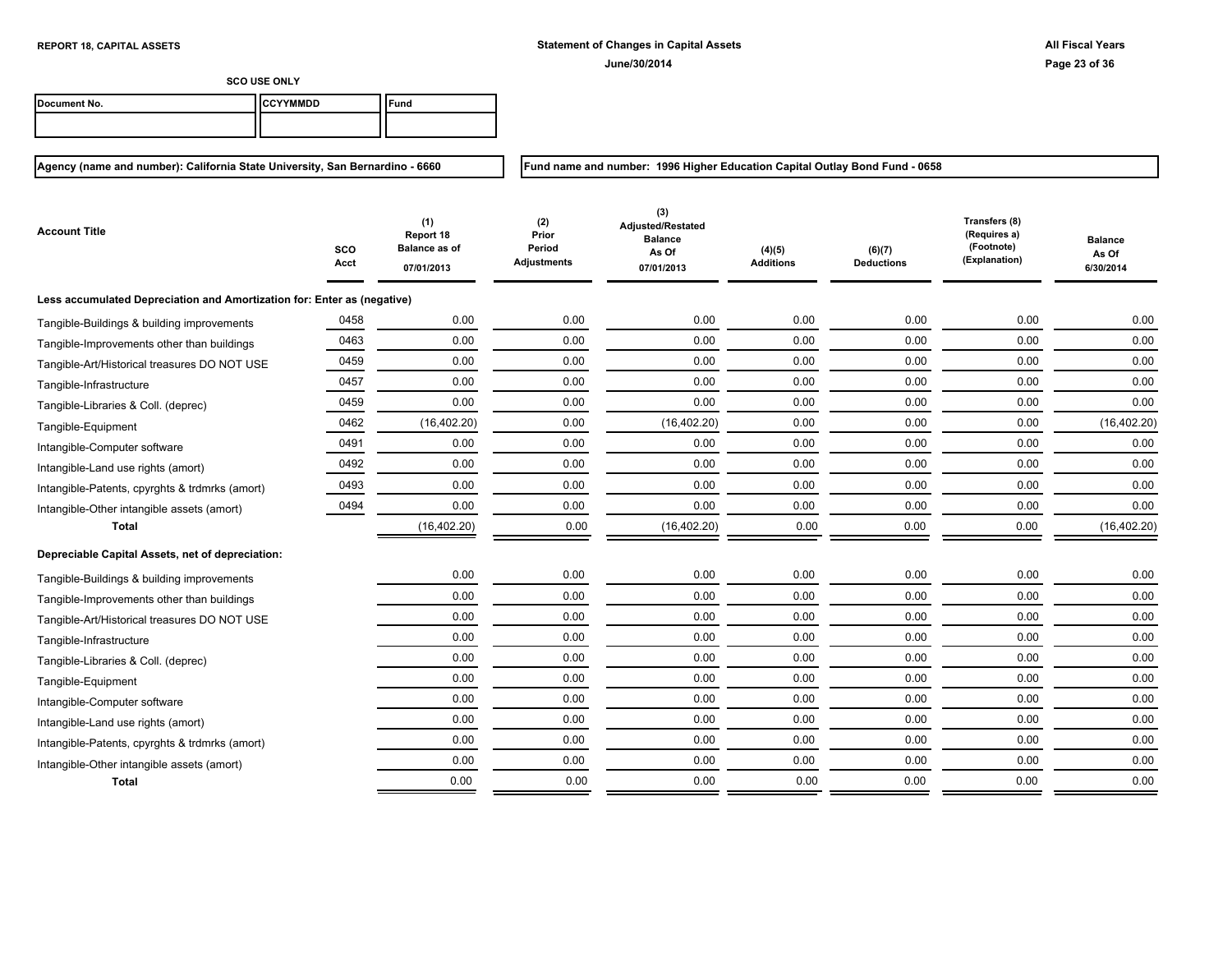| Document No. | ICCYYMMDD | Tuna |
|--------------|-----------|------|
|              |           |      |

**Agency (name and number): California State University, San Bernardino - 6660**

**Fund name and number: 1996 Higher Education Capital Outlay Bond Fund - 0658**

| <b>Account Title</b>                 | (1)<br>Report 18<br><b>Balance as of</b><br>07/01/2013 | (2)<br>Prior<br>Period<br>Adjustments | (3)<br><b>Adjusted/Restated</b><br><b>Balance</b><br>As Of<br>07/01/2013 | (4)(5)<br><b>Additions</b> | (6)(7)<br><b>Deductions</b> | Transfers (8)<br>(Requires a)<br>(Footnote)<br>(Explanation) | <b>Balance</b><br>As Of<br>6/30/2014 |
|--------------------------------------|--------------------------------------------------------|---------------------------------------|--------------------------------------------------------------------------|----------------------------|-----------------------------|--------------------------------------------------------------|--------------------------------------|
| <b>Total Net Capital Assets (10)</b> | 0.00                                                   | 0.00                                  | 0.00                                                                     | 0.00                       | 0.00                        | 0.00                                                         | 0.00                                 |

- **(2)** Prior Period Adjustments represents changes to capital assets for prior year transactions, such as corrections and timing differences between previous year's Report 18 and the assets included in the final audit report etc. Include an explanation for the adjustment, including the reason for the adjustment. If the adjustment represents a building or improvement which is equal to or greater than \$1 million, then state the **nature of the adjustment, the date the asset was acquired, and the acquisition cost.**
- **(3) Campus's financial statement balance sheet capital asset amount. (Note 5 of Reporting Package).**
- **(4) Additions represent current year purchases of capital assets, completed construction in progress (CWIP), and additions to CWIP.**
- **(5) Current period depreciation and amortization will be shown in the "Addition" column of the section labeled "Less Accum. Depreciation and Amortization for:"(CSU and Proprietary funds only).**
- **(6)** Deductions represent current year sales of capital assets, obsolete capital assets, and completed construction work in progress (CWIP). If there are buildings or other improvement deductions equal to or greater than \$1 million, the following information for each building or other improvement deduction should be provided in a footnote on the Report 18; the nature of the deduction (e.g. sale, demolition), **the date acquired and acquisition cost for each deduction.**
- **(7) Accumulated depreciation for current year sales of capital assets and obsolete capital assets will be shown in the "Deductions" column of the section labeled "Less Accum. Depreciation and Amortization for:" (CSU and Proprietary funds only).**
- **(8) Transfers represent transfers to/from other funds and other agencies. A footnote is required stating the fund to which the asset was transferred or from which it was received, and the agency name and number to which the asset was transferred or from which it was received.**
- **(9) Includes assets that do not fit the other asset descriptions, such as leasehold improvements. Do not include intangible assets on this line.**
- **(10) Total Net Capital Assets represents the total tangible assets, plus the total intangible assets, net of depreciation and amortization.**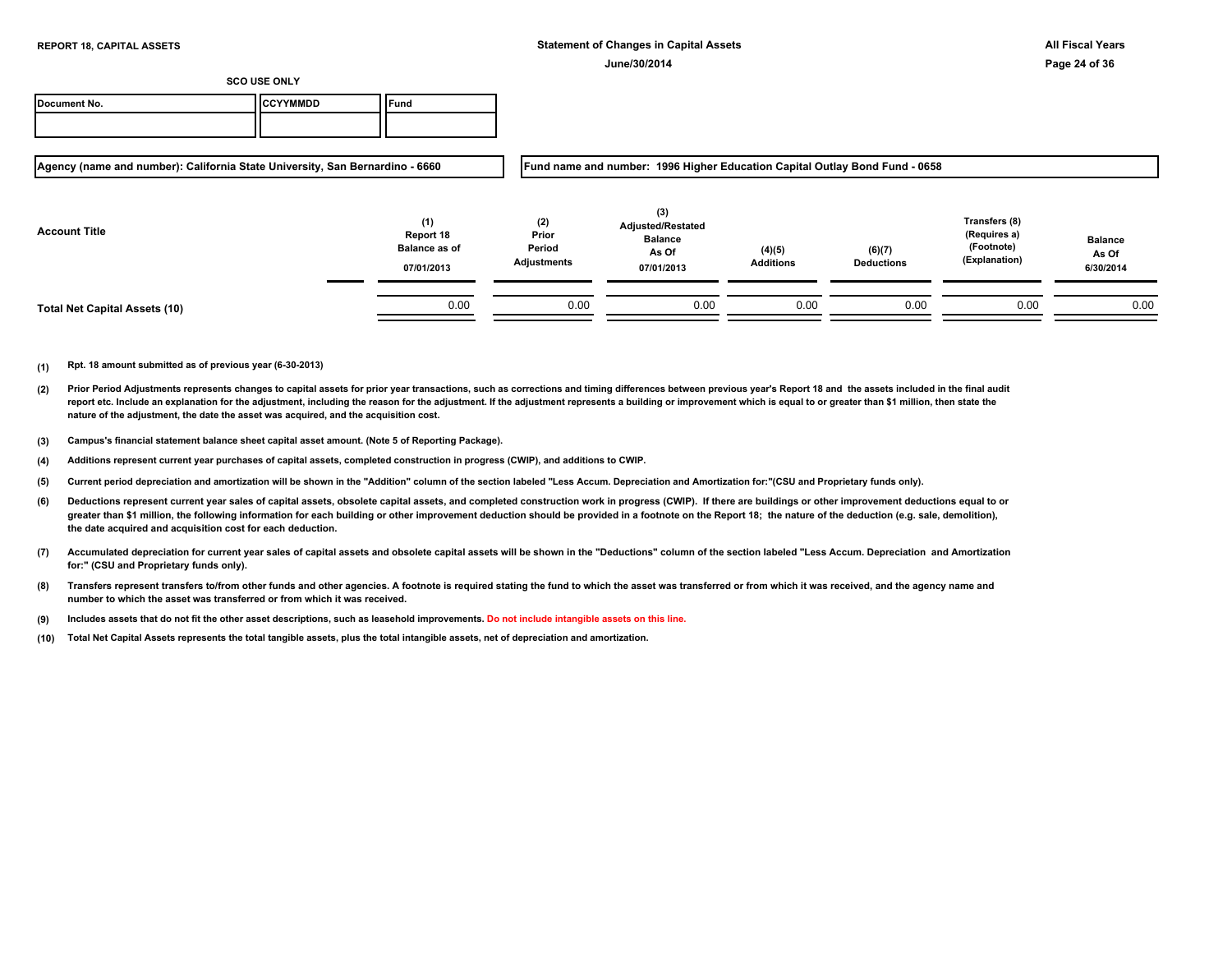| Document No. | ICCYYMMDD | ` <sup>c</sup> una |
|--------------|-----------|--------------------|
|              |           |                    |

**Agency (name and number): California State University, San Bernardino - 6660**

**Fund name and number: Calif State University Trust Fund - 0948**

| <b>Account Title</b><br>Non-depreciable/Non-amortizable Capital<br>Assets: | sco<br>Acct | (1)<br>Report 18<br><b>Balance as of</b><br>07/01/2013 | (2)<br>Prior<br>Period<br><b>Adjustments</b> | (3)<br>Adjusted/Restated<br><b>Balance</b><br>As Of<br>07/01/2013 | (4)(5)<br><b>Additions</b> | (6)(7)<br><b>Deductions</b> | Transfers (8)<br>(Requires a)<br>(Footnote)<br>(Explanation) | <b>Balance</b><br>As Of<br>6/30/2014 |
|----------------------------------------------------------------------------|-------------|--------------------------------------------------------|----------------------------------------------|-------------------------------------------------------------------|----------------------------|-----------------------------|--------------------------------------------------------------|--------------------------------------|
| Tangible-Land & land improvements                                          | 0446        | 0.00                                                   | 0.00                                         | 0.00                                                              | 0.00                       | 0.00                        | 0.00                                                         | 0.00                                 |
| Tangible-Art/Historical treasures (non-deprec)                             | 0444        | 260,978.00                                             | 0.00                                         | 260,978.00                                                        | 0.00                       | 0.00                        | 0.00                                                         | 260,978.00                           |
| Tangible-Construction work in progress                                     | 0455        | 89,538.65                                              | (37,763.24)                                  | 51,775.41                                                         | 37,965.18                  | 0.00                        | 0.00                                                         | 89,740.59                            |
| Tangible-Libraries & Coll. (non-deprec) DO NOT USE                         | 0444        | 0.00                                                   | 0.00                                         | 0.00                                                              | 0.00                       | 0.00                        | 0.00                                                         | 0.00                                 |
| Intangible-Land use rights (non-amort)                                     | 0472        | 0.00                                                   | 0.00                                         | 0.00                                                              | 0.00                       | 0.00                        | 0.00                                                         | 0.00                                 |
| Intangible-Patents, cpyrghts & trdmrks (non-amort)                         | 0473        | 0.00                                                   | 0.00                                         | 0.00                                                              | 0.00                       | 0.00                        | 0.00                                                         | 0.00                                 |
| Intangible-Other intangible assets (non-amort)                             | 0474        | 0.00                                                   | 0.00                                         | 0.00                                                              | 0.00                       | 0.00                        | 0.00                                                         | 0.00                                 |
| Intangible-Internally generated assets in progress                         | 0471        | 0.00                                                   | 0.00                                         | 0.00                                                              | 0.00                       | 0.00                        | 0.00                                                         | 0.00                                 |
| <b>Total</b>                                                               |             | 350,516.65                                             | (37,763.24)                                  | 312,753.41                                                        | 37,965.18                  | 0.00                        | 0.00                                                         | 350,718.59                           |
| Depreciable/Amortizable Capital Assets:                                    |             |                                                        |                                              |                                                                   |                            |                             |                                                              |                                      |
| Tangible-Buildings & building improvements                                 | 0448        | 36,745,231.52                                          | 107,076.00                                   | 36,852,307.52                                                     | 459,700.00                 | 0.00                        | 0.00                                                         | 37,312,007.52                        |
| Tangible-Improvements other than buildings                                 | 0449        | 315.174.59                                             | 0.00                                         | 315.174.59                                                        | 229.790.90                 | 0.00                        | 0.00                                                         | 544.965.49                           |
| Tangible-Art/Historical treasures DO NOT USE                               | 0445        | 0.00                                                   | 0.00                                         | 0.00                                                              | 0.00                       | 0.00                        | 0.00                                                         | 0.00                                 |
| Tangible-Infrastructure                                                    | 0451        | 15.478.427.53                                          | 0.00                                         | 15,478,427.53                                                     | 128,068.00                 | 0.00                        | 0.00                                                         | 15,606,495.53                        |
| Tangible-Libraries & Coll. (deprec)                                        | 0445        | 1.857.758.41                                           | 300,037.63                                   | 2.157.796.04                                                      | 0.00                       | 0.00                        | 0.00                                                         | 2.157.796.04                         |
| Tangible-Equipment                                                         | 0450        | 10,874,473.48                                          | 0.00                                         | 10,874,473.48                                                     | 1,147,963.14               | (279,660.88)                | 0.00                                                         | 11,742,775.74                        |
| Intangible-Computer software                                               | 0481        | 11,721,605.71                                          | 0.00                                         | 11,721,605.71                                                     | 133,830.00                 | 0.00                        | 0.00                                                         | 11,855,435.71                        |
| Intangible-Land use rights (amort)                                         | 0482        | 0.00                                                   | 0.00                                         | 0.00                                                              | 0.00                       | 0.00                        | 0.00                                                         | 0.00                                 |
| Intangible-Patents, cpyrghts & trdmrks (amort)                             | 0483        | 0.00                                                   | 0.00                                         | 0.00                                                              | 0.00                       | 0.00                        | 0.00                                                         | 0.00                                 |
| Intangible-Other intangible assets (amort)                                 | 0484        | 0.00                                                   | 0.00                                         | 0.00                                                              | 0.00                       | 0.00                        | 0.00                                                         | 0.00                                 |
| <b>Total</b>                                                               |             | 76,992,671.24                                          | 407,113.63                                   | 77,399,784.87                                                     | 2,099,352.04               | (279, 660.88)               | 0.00                                                         | 79,219,476.03                        |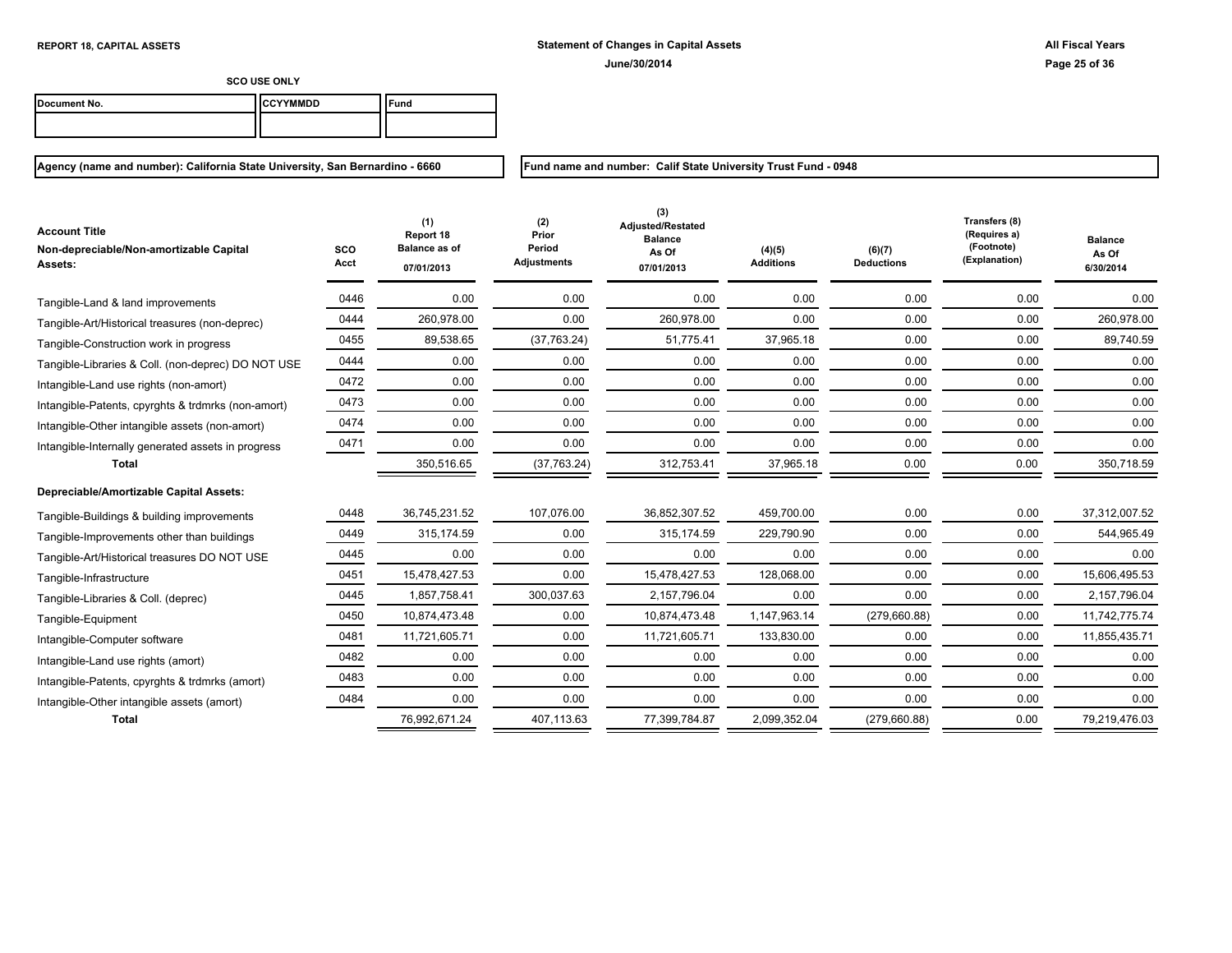**Fund name and number: Calif State University Trust Fund - 0948**

**SCO USE ONLY**

| Document No. | <b>ICCYYMMDD</b> | Fund |
|--------------|------------------|------|
|              |                  |      |

| <b>Account Title</b>                                                    | sco<br>Acct | (1)<br>Report 18<br><b>Balance as of</b><br>07/01/2013 | (2)<br>Prior<br>Period<br><b>Adjustments</b> | (3)<br>Adjusted/Restated<br><b>Balance</b><br>As Of<br>07/01/2013 | (4)(5)<br><b>Additions</b> | (6)(7)<br><b>Deductions</b> | Transfers (8)<br>(Requires a)<br>(Footnote)<br>(Explanation) | <b>Balance</b><br>As Of<br>6/30/2014 |
|-------------------------------------------------------------------------|-------------|--------------------------------------------------------|----------------------------------------------|-------------------------------------------------------------------|----------------------------|-----------------------------|--------------------------------------------------------------|--------------------------------------|
| Less accumulated Depreciation and Amortization for: Enter as (negative) |             |                                                        |                                              |                                                                   |                            |                             |                                                              |                                      |
| Tangible-Buildings & building improvements                              | 0458        | (3,896,826.65)                                         | (1,784.60)                                   | (3,898,611.25)                                                    | (1,241,214.33)             | 0.00                        | 0.00                                                         | (5, 139, 825.58)                     |
| Tangible-Improvements other than buildings                              | 0463        | (146,093.80)                                           | 0.00                                         | (146,093.80)                                                      | (39, 392.85)               | 0.00                        | 0.00                                                         | (185, 486.65)                        |
| Tangible-Art/Historical treasures DO NOT USE                            | 0459        | 0.00                                                   | 0.00                                         | 0.00                                                              | 0.00                       | 0.00                        | 0.00                                                         | 0.00                                 |
| Tangible-Infrastructure                                                 | 0457        | (3, 162, 151.32)                                       | 0.00                                         | (3, 162, 151.32)                                                  | (652, 876.62)              | 0.00                        | 0.00                                                         | (3,815,027.94)                       |
| Tangible-Libraries & Coll. (deprec)                                     | 0459        | (804, 121.61)                                          | (15,001.88)                                  | (819, 123.49)                                                     | (215, 779.61)              | 0.00                        | 0.00                                                         | (1,034,903.10)                       |
| Tangible-Equipment                                                      | 0462        | (7,765,934.59)                                         | 0.00                                         | (7,765,934.59)                                                    | (853, 779.29)              | 171,489.97                  | 0.00                                                         | (8,448,223.91)                       |
| Intangible-Computer software                                            | 0491        | (11,538,000.58)                                        | 0.00                                         | (11,538,000.58)                                                   | (125, 913.01)              | 0.00                        | 0.00                                                         | (11,663,913.59)                      |
| Intangible-Land use rights (amort)                                      | 0492        | 0.00                                                   | 0.00                                         | 0.00                                                              | 0.00                       | 0.00                        | 0.00                                                         | 0.00                                 |
| Intangible-Patents, cpyrghts & trdmrks (amort)                          | 0493        | 0.00                                                   | 0.00                                         | 0.00                                                              | 0.00                       | 0.00                        | 0.00                                                         | 0.00                                 |
| Intangible-Other intangible assets (amort)                              | 0494        | 0.00                                                   | 0.00                                         | 0.00                                                              | 0.00                       | 0.00                        | 0.00                                                         | 0.00                                 |
| <b>Total</b>                                                            |             | (27, 313, 128.55)                                      | (16, 786.48)                                 | (27, 329, 915.03)                                                 | (3, 128, 955.71)           | 171,489.97                  | 0.00                                                         | (30, 287, 380.77)                    |
| Depreciable Capital Assets, net of depreciation:                        |             |                                                        |                                              |                                                                   |                            |                             |                                                              |                                      |
| Tangible-Buildings & building improvements                              |             | 32,848,404.87                                          | 105,291.40                                   | 32,953,696.27                                                     | (781, 514.33)              | 0.00                        | 0.00                                                         | 32, 172, 181.94                      |
| Tangible-Improvements other than buildings                              |             | 169,080.79                                             | 0.00                                         | 169,080.79                                                        | 190,398.05                 | 0.00                        | 0.00                                                         | 359,478.84                           |
| Tangible-Art/Historical treasures DO NOT USE                            |             | 0.00                                                   | 0.00                                         | 0.00                                                              | 0.00                       | 0.00                        | 0.00                                                         | 0.00                                 |
| Tangible-Infrastructure                                                 |             | 12,316,276.21                                          | 0.00                                         | 12,316,276.21                                                     | (524, 808.62)              | 0.00                        | 0.00                                                         | 11,791,467.59                        |
| Tangible-Libraries & Coll. (deprec)                                     |             | 1,053,636.80                                           | 285,035.75                                   | 1,338,672.55                                                      | (215, 779.61)              | 0.00                        | 0.00                                                         | 1,122,892.94                         |
| Tangible-Equipment                                                      |             | 3,108,538.89                                           | 0.00                                         | 3,108,538.89                                                      | 294,183.85                 | (108, 170.91)               | 0.00                                                         | 3,294,551.83                         |
| Intangible-Computer software                                            |             | 183,605.13                                             | 0.00                                         | 183,605.13                                                        | 7,916.99                   | 0.00                        | 0.00                                                         | 191,522.12                           |
| Intangible-Land use rights (amort)                                      |             | 0.00                                                   | 0.00                                         | 0.00                                                              | 0.00                       | 0.00                        | 0.00                                                         | 0.00                                 |
| Intangible-Patents, cpyrghts & trdmrks (amort)                          |             | 0.00                                                   | 0.00                                         | 0.00                                                              | 0.00                       | 0.00                        | 0.00                                                         | 0.00                                 |
| Intangible-Other intangible assets (amort)                              |             | 0.00                                                   | 0.00                                         | 0.00                                                              | 0.00                       | 0.00                        | 0.00                                                         | 0.00                                 |
| <b>Total</b>                                                            |             | 49,679,542.69                                          | 390,327.15                                   | 50,069,869.84                                                     | (1,029,603.67)             | (108, 170.91)               | 0.00                                                         | 48,932,095.26                        |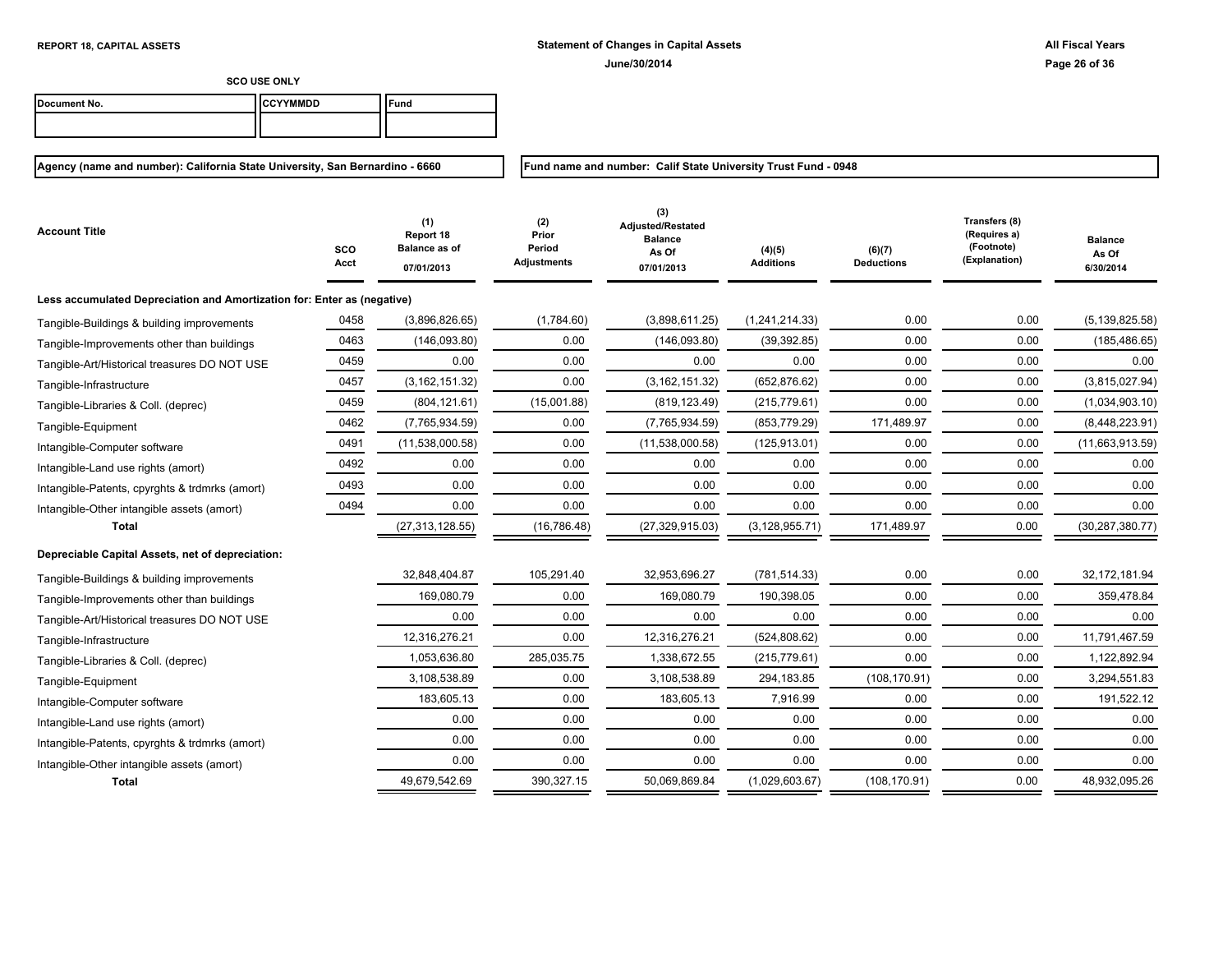| Document No. | <b>ICCYYMMDD</b> | Fund |
|--------------|------------------|------|
|              |                  |      |

**Agency (name and number): California State University, San Bernardino - 6660**

**Fund name and number: Calif State University Trust Fund - 0948**

| <b>Account Title</b>          | (1)<br>Report 18<br><b>Balance as of</b><br>07/01/2013 | (2)<br>Prior<br>Period<br>Adjustments | (3)<br><b>Adjusted/Restated</b><br><b>Balance</b><br>As Of<br>07/01/2013 | (4)(5)<br><b>Additions</b> | (6)(7)<br><b>Deductions</b> | Transfers (8)<br>(Requires a)<br>(Footnote)<br>(Explanation) | <b>Balance</b><br>As Of<br>6/30/2014 |
|-------------------------------|--------------------------------------------------------|---------------------------------------|--------------------------------------------------------------------------|----------------------------|-----------------------------|--------------------------------------------------------------|--------------------------------------|
| Total Net Capital Assets (10) | 50,030,059.34                                          | 352,563.91                            | 50,382,623.25                                                            | (991, 638.49)              | (108, 170.91)               | 0.00                                                         | 49,282,813.85                        |

- **(2)** Prior Period Adjustments represents changes to capital assets for prior year transactions, such as corrections and timing differences between previous year's Report 18 and the assets included in the final audit report etc. Include an explanation for the adjustment, including the reason for the adjustment. If the adjustment represents a building or improvement which is equal to or greater than \$1 million, then state the **nature of the adjustment, the date the asset was acquired, and the acquisition cost.**
- **(3) Campus's financial statement balance sheet capital asset amount. (Note 5 of Reporting Package).**
- **(4) Additions represent current year purchases of capital assets, completed construction in progress (CWIP), and additions to CWIP.**
- **(5) Current period depreciation and amortization will be shown in the "Addition" column of the section labeled "Less Accum. Depreciation and Amortization for:"(CSU and Proprietary funds only).**
- **(6)** Deductions represent current year sales of capital assets, obsolete capital assets, and completed construction work in progress (CWIP). If there are buildings or other improvement deductions equal to or greater than \$1 million, the following information for each building or other improvement deduction should be provided in a footnote on the Report 18; the nature of the deduction (e.g. sale, demolition), **the date acquired and acquisition cost for each deduction.**
- **(7) Accumulated depreciation for current year sales of capital assets and obsolete capital assets will be shown in the "Deductions" column of the section labeled "Less Accum. Depreciation and Amortization for:" (CSU and Proprietary funds only).**
- **(8) Transfers represent transfers to/from other funds and other agencies. A footnote is required stating the fund to which the asset was transferred or from which it was received, and the agency name and number to which the asset was transferred or from which it was received.**
- **(9) Includes assets that do not fit the other asset descriptions, such as leasehold improvements. Do not include intangible assets on this line.**
- **(10) Total Net Capital Assets represents the total tangible assets, plus the total intangible assets, net of depreciation and amortization.**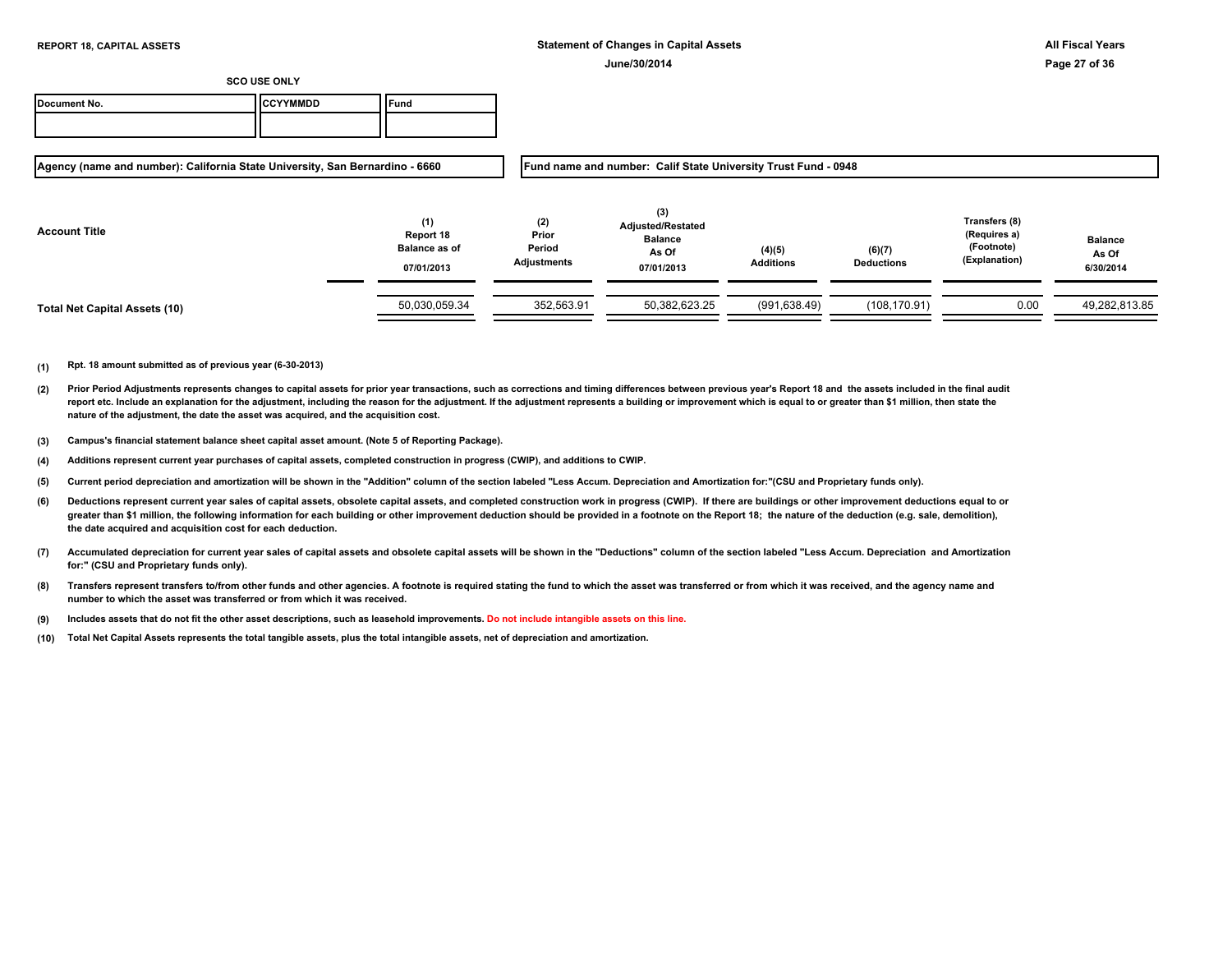| Document No. | ICCYYMMDD | ` <sup>c</sup> una |
|--------------|-----------|--------------------|
|              |           |                    |

**Agency (name and number): California State University, San Bernardino - 6660**

**Fund name and number: 2002 Higher Education Capital Outlay Bond Fund - 6028**

| <b>Account Title</b><br>Non-depreciable/Non-amortizable Capital<br>Assets: | <b>SCO</b><br>Acct | (1)<br>Report 18<br>Balance as of<br>07/01/2013 | (2)<br>Prior<br>Period<br>Adjustments | (3)<br><b>Adiusted/Restated</b><br><b>Balance</b><br>As Of<br>07/01/2013 | (4)(5)<br><b>Additions</b> | (6)(7)<br><b>Deductions</b> | Transfers (8)<br>(Requires a)<br>(Footnote)<br>(Explanation) | <b>Balance</b><br>As Of<br>6/30/2014 |
|----------------------------------------------------------------------------|--------------------|-------------------------------------------------|---------------------------------------|--------------------------------------------------------------------------|----------------------------|-----------------------------|--------------------------------------------------------------|--------------------------------------|
| Tangible-Land & land improvements                                          | 0446               | 8,390,673.44                                    | 0.00                                  | 8,390,673.44                                                             | 0.00                       | 0.00                        | 0.00                                                         | 8.390.673.44                         |
| Tangible-Art/Historical treasures (non-deprec)                             | 0444               | 0.00                                            | 0.00                                  | 0.00                                                                     | 0.00                       | 0.00                        | 0.00                                                         | 0.00                                 |
| Tangible-Construction work in progress                                     | 0455               | (0.03)                                          | 0.00                                  | (0.03)                                                                   | 0.00                       | 0.00                        | 0.00                                                         | (0.03)                               |
| Tangible-Libraries & Coll. (non-deprec) DO NOT USE                         | 0444               | 0.00                                            | 0.00                                  | 0.00                                                                     | 0.00                       | 0.00                        | 0.00                                                         | 0.00                                 |
| Intangible-Land use rights (non-amort)                                     | 0472               | 0.00                                            | 0.00                                  | 0.00                                                                     | 0.00                       | 0.00                        | 0.00                                                         | 0.00                                 |
| Intangible-Patents, cpyrghts & trdmrks (non-amort)                         | 0473               | 0.00                                            | 0.00                                  | 0.00                                                                     | 0.00                       | 0.00                        | 0.00                                                         | 0.00                                 |
| Intangible-Other intangible assets (non-amort)                             | 0474               | 0.00                                            | 0.00                                  | 0.00                                                                     | 0.00                       | 0.00                        | 0.00                                                         | 0.00                                 |
| Intangible-Internally generated assets in progress                         | 0471               | 0.00                                            | 0.00                                  | 0.00                                                                     | 0.00                       | 0.00                        | 0.00                                                         | 0.00                                 |
| <b>Total</b>                                                               |                    | 8,390,673.41                                    | 0.00                                  | 8,390,673.41                                                             | 0.00                       | 0.00                        | 0.00                                                         | 8,390,673.41                         |
| Depreciable/Amortizable Capital Assets:                                    |                    |                                                 |                                       |                                                                          |                            |                             |                                                              |                                      |
| Tangible-Buildings & building improvements                                 | 0448               | 291,355,204.30                                  | 0.00                                  | 291,355,204.30                                                           | 0.00                       | 0.00                        | 0.00                                                         | 291,355,204.30                       |
| Tangible-Improvements other than buildings                                 | 0449               | 24,467,044.07                                   | 0.00                                  | 24,467,044.07                                                            | 0.00                       | 0.00                        | 0.00                                                         | 24,467,044.07                        |
| Tangible-Art/Historical treasures DO NOT USE                               | 0445               | 0.00                                            | 0.00                                  | 0.00                                                                     | 0.00                       | 0.00                        | 0.00                                                         | 0.00                                 |
| Tangible-Infrastructure                                                    | 0451               | 22,860,381.30                                   | 0.00                                  | 22,860,381.30                                                            | 0.00                       | 0.00                        | 0.00                                                         | 22,860,381.30                        |
| Tangible-Libraries & Coll. (deprec)                                        | 0445               | 0.00                                            | 0.00                                  | 0.00                                                                     | 0.00                       | 0.00                        | 0.00                                                         | 0.00                                 |
| Tangible-Equipment                                                         | 0450               | 88,218.73                                       | 0.00                                  | 88,218.73                                                                | 0.00                       | 0.00                        | 0.00                                                         | 88,218.73                            |
| Intangible-Computer software                                               | 0481               | 0.00                                            | 0.00                                  | 0.00                                                                     | 0.00                       | 0.00                        | 0.00                                                         | 0.00                                 |
| Intangible-Land use rights (amort)                                         | 0482               | 0.00                                            | 0.00                                  | 0.00                                                                     | 0.00                       | 0.00                        | 0.00                                                         | 0.00                                 |
| Intangible-Patents, cpyrghts & trdmrks (amort)                             | 0483               | 0.00                                            | 0.00                                  | 0.00                                                                     | 0.00                       | 0.00                        | 0.00                                                         | 0.00                                 |
| Intangible-Other intangible assets (amort)                                 | 0484               | 0.00                                            | 0.00                                  | 0.00                                                                     | 0.00                       | 0.00                        | 0.00                                                         | 0.00                                 |
| <b>Total</b>                                                               |                    | 338,770,848.40                                  | 0.00                                  | 338,770,848.40                                                           | 0.00                       | 0.00                        | 0.00                                                         | 338,770,848.40                       |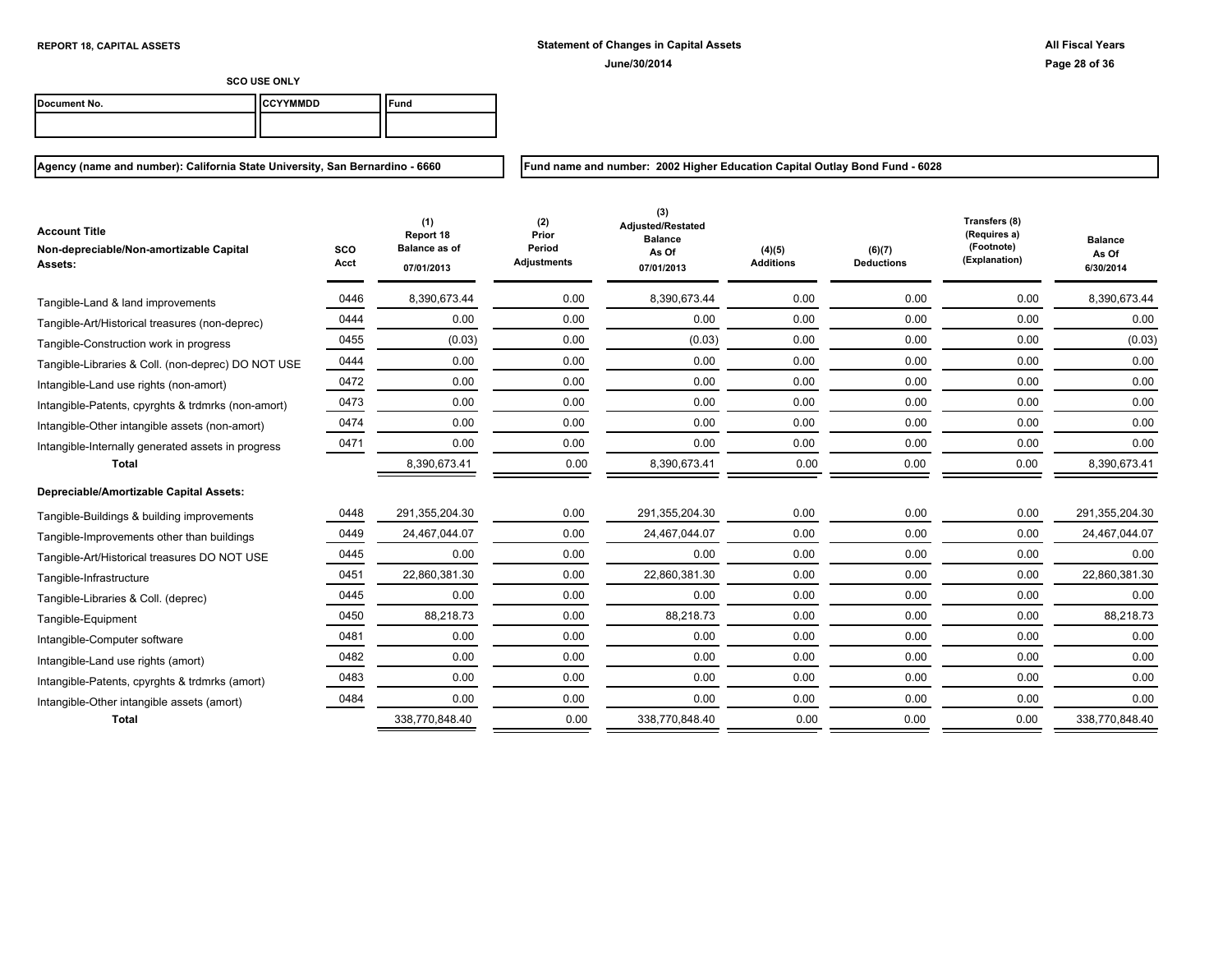**Fund name and number: 2002 Higher Education Capital Outlay Bond Fund - 6028**

**SCO USE ONLY**

| Document No. | <b>ICCYYMMDD</b> | ≂und |
|--------------|------------------|------|
|              |                  |      |

| <b>Account Title</b>                                                    | sco<br>Acct | (1)<br>Report 18<br><b>Balance as of</b><br>07/01/2013 | (2)<br>Prior<br>Period<br>Adjustments | (3)<br>Adjusted/Restated<br><b>Balance</b><br>As Of<br>07/01/2013 | (4)(5)<br><b>Additions</b> | (6)(7)<br><b>Deductions</b> | Transfers (8)<br>(Requires a)<br>(Footnote)<br>(Explanation) | <b>Balance</b><br>As Of<br>6/30/2014 |
|-------------------------------------------------------------------------|-------------|--------------------------------------------------------|---------------------------------------|-------------------------------------------------------------------|----------------------------|-----------------------------|--------------------------------------------------------------|--------------------------------------|
| Less accumulated Depreciation and Amortization for: Enter as (negative) |             |                                                        |                                       |                                                                   |                            |                             |                                                              |                                      |
| Tangible-Buildings & building improvements                              | 0458        | (154, 704, 491.68)                                     | 0.00                                  | (154, 704, 491.68)                                                | (9,091,212.24)             | 0.00                        | 0.00                                                         | (163, 795, 703.92)                   |
| Tangible-Improvements other than buildings                              | 0463        | (24, 394, 801.42)                                      | 0.00                                  | (24, 394, 801.42)                                                 | (53,093.20)                | 0.00                        | 0.00                                                         | (24, 447, 894.62)                    |
| Tangible-Art/Historical treasures DO NOT USE                            | 0459        | 0.00                                                   | 0.00                                  | 0.00                                                              | 0.00                       | 0.00                        | 0.00                                                         | 0.00                                 |
| Tangible-Infrastructure                                                 | 0457        | (15,720,750.49)                                        | 0.00                                  | (15,720,750.49)                                                   | (687, 888.15)              | 0.00                        | 0.00                                                         | (16, 408, 638.64)                    |
| Tangible-Libraries & Coll. (deprec)                                     | 0459        | 0.00                                                   | 0.00                                  | 0.00                                                              | 0.00                       | 0.00                        | 0.00                                                         | 0.00                                 |
| Tangible-Equipment                                                      | 0462        | (88, 218.73)                                           | 0.00                                  | (88, 218.73)                                                      | 0.00                       | 0.00                        | 0.00                                                         | (88, 218.73)                         |
| Intangible-Computer software                                            | 0491        | 0.00                                                   | 0.00                                  | 0.00                                                              | 0.00                       | 0.00                        | 0.00                                                         | 0.00                                 |
| Intangible-Land use rights (amort)                                      | 0492        | 0.00                                                   | 0.00                                  | 0.00                                                              | 0.00                       | 0.00                        | 0.00                                                         | 0.00                                 |
| Intangible-Patents, cpyrghts & trdmrks (amort)                          | 0493        | 0.00                                                   | 0.00                                  | 0.00                                                              | 0.00                       | 0.00                        | 0.00                                                         | 0.00                                 |
| Intangible-Other intangible assets (amort)                              | 0494        | 0.00                                                   | 0.00                                  | 0.00                                                              | 0.00                       | 0.00                        | 0.00                                                         | 0.00                                 |
| <b>Total</b>                                                            |             | (194, 908, 262.32)                                     | 0.00                                  | (194, 908, 262.32)                                                | (9,832,193.59)             | 0.00                        | 0.00                                                         | (204, 740, 455.91)                   |
| Depreciable Capital Assets, net of depreciation:                        |             |                                                        |                                       |                                                                   |                            |                             |                                                              |                                      |
| Tangible-Buildings & building improvements                              |             | 136,650,712.62                                         | 0.00                                  | 136,650,712.62                                                    | (9,091,212.24)             | 0.00                        | 0.00                                                         | 127,559,500.38                       |
| Tangible-Improvements other than buildings                              |             | 72,242.65                                              | 0.00                                  | 72,242.65                                                         | (53,093.20)                | 0.00                        | 0.00                                                         | 19,149.45                            |
| Tangible-Art/Historical treasures DO NOT USE                            |             | 0.00                                                   | 0.00                                  | 0.00                                                              | 0.00                       | 0.00                        | 0.00                                                         | 0.00                                 |
| Tangible-Infrastructure                                                 |             | 7,139,630.81                                           | 0.00                                  | 7,139,630.81                                                      | (687, 888.15)              | 0.00                        | 0.00                                                         | 6,451,742.66                         |
| Tangible-Libraries & Coll. (deprec)                                     |             | 0.00                                                   | 0.00                                  | 0.00                                                              | 0.00                       | 0.00                        | 0.00                                                         | 0.00                                 |
| Tangible-Equipment                                                      |             | 0.00                                                   | 0.00                                  | 0.00                                                              | 0.00                       | 0.00                        | 0.00                                                         | 0.00                                 |
| Intangible-Computer software                                            |             | 0.00                                                   | 0.00                                  | 0.00                                                              | 0.00                       | 0.00                        | 0.00                                                         | 0.00                                 |
| Intangible-Land use rights (amort)                                      |             | 0.00                                                   | 0.00                                  | 0.00                                                              | 0.00                       | 0.00                        | 0.00                                                         | 0.00                                 |
| Intangible-Patents, cpyrghts & trdmrks (amort)                          |             | 0.00                                                   | 0.00                                  | 0.00                                                              | 0.00                       | 0.00                        | 0.00                                                         | 0.00                                 |
| Intangible-Other intangible assets (amort)                              |             | 0.00                                                   | 0.00                                  | 0.00                                                              | 0.00                       | 0.00                        | 0.00                                                         | 0.00                                 |
| Total                                                                   |             | 143,862,586.08                                         | 0.00                                  | 143,862,586.08                                                    | (9,832,193.59)             | 0.00                        | 0.00                                                         | 134,030,392.49                       |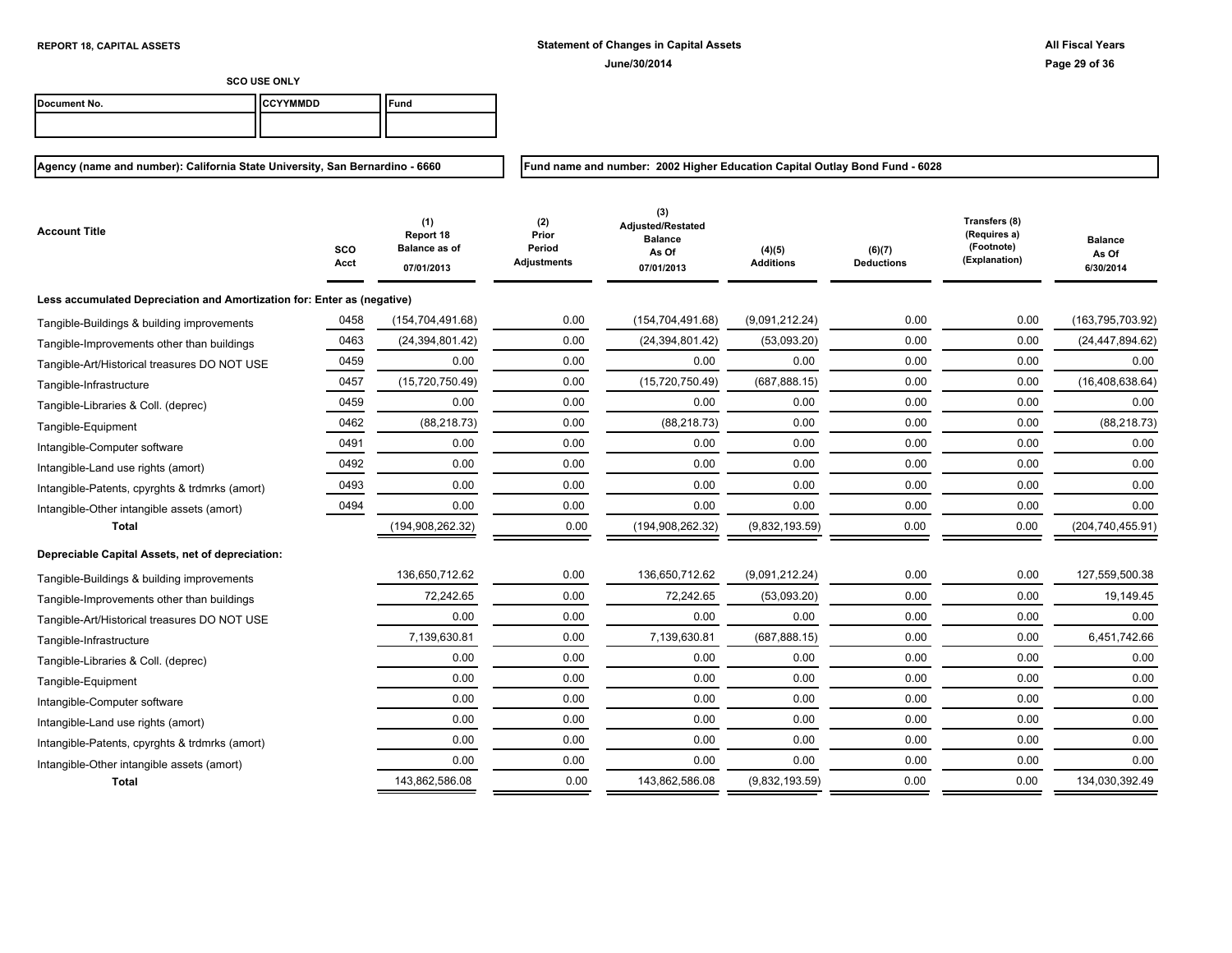| Document No. | <b>ICCYYMMDD</b> | Fund |
|--------------|------------------|------|
|              |                  |      |

**Agency (name and number): California State University, San Bernardino - 6660**

**Fund name and number: 2002 Higher Education Capital Outlay Bond Fund - 6028**

| <b>Account Title</b>          | (1)<br>Report 18<br><b>Balance as of</b><br>07/01/2013 | (2)<br>Prior<br>Period<br>Adjustments | (3)<br><b>Adjusted/Restated</b><br><b>Balance</b><br>As Of<br>07/01/2013 | (4)(5)<br><b>Additions</b> | (6)(7)<br><b>Deductions</b> | Transfers (8)<br>(Requires a)<br>(Footnote)<br>(Explanation) | <b>Balance</b><br>As Of<br>6/30/2014 |
|-------------------------------|--------------------------------------------------------|---------------------------------------|--------------------------------------------------------------------------|----------------------------|-----------------------------|--------------------------------------------------------------|--------------------------------------|
| Total Net Capital Assets (10) | 152,253,259.49                                         | 0.00                                  | 152,253,259.49                                                           | (9,832,193.59)             | 0.00                        | 0.00                                                         | 142,421,065.90                       |

- **(2)** Prior Period Adjustments represents changes to capital assets for prior year transactions, such as corrections and timing differences between previous year's Report 18 and the assets included in the final audit report etc. Include an explanation for the adjustment, including the reason for the adjustment. If the adjustment represents a building or improvement which is equal to or greater than \$1 million, then state the **nature of the adjustment, the date the asset was acquired, and the acquisition cost.**
- **(3) Campus's financial statement balance sheet capital asset amount. (Note 5 of Reporting Package).**
- **(4) Additions represent current year purchases of capital assets, completed construction in progress (CWIP), and additions to CWIP.**
- **(5) Current period depreciation and amortization will be shown in the "Addition" column of the section labeled "Less Accum. Depreciation and Amortization for:"(CSU and Proprietary funds only).**
- **(6)** Deductions represent current year sales of capital assets, obsolete capital assets, and completed construction work in progress (CWIP). If there are buildings or other improvement deductions equal to or greater than \$1 million, the following information for each building or other improvement deduction should be provided in a footnote on the Report 18; the nature of the deduction (e.g. sale, demolition), **the date acquired and acquisition cost for each deduction.**
- **(7) Accumulated depreciation for current year sales of capital assets and obsolete capital assets will be shown in the "Deductions" column of the section labeled "Less Accum. Depreciation and Amortization for:" (CSU and Proprietary funds only).**
- **(8) Transfers represent transfers to/from other funds and other agencies. A footnote is required stating the fund to which the asset was transferred or from which it was received, and the agency name and number to which the asset was transferred or from which it was received.**
- **(9) Includes assets that do not fit the other asset descriptions, such as leasehold improvements. Do not include intangible assets on this line.**
- **(10) Total Net Capital Assets represents the total tangible assets, plus the total intangible assets, net of depreciation and amortization.**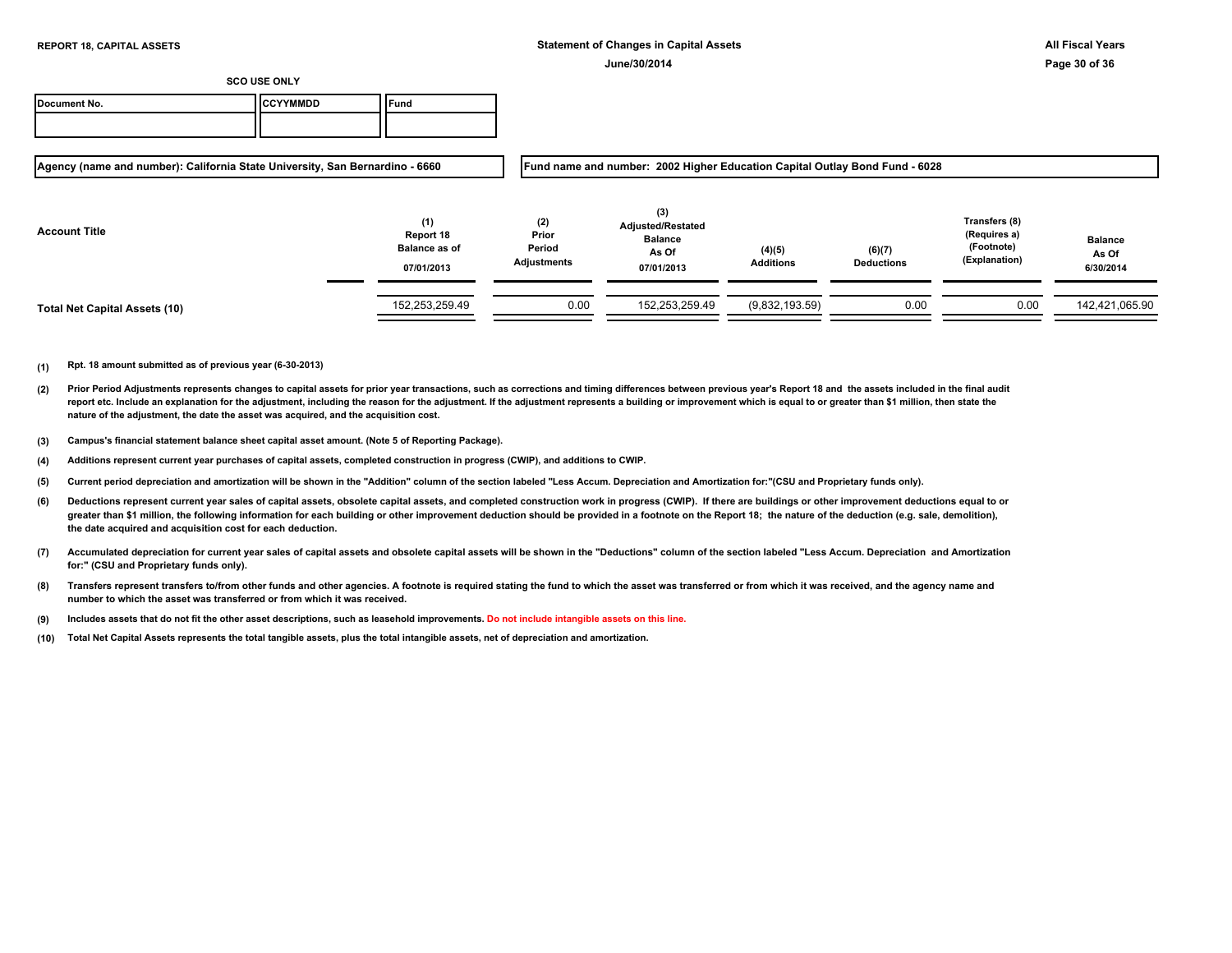| Document No. | ICCYYMMDD | ` <sup>c</sup> una |
|--------------|-----------|--------------------|
|              |           |                    |

**Agency (name and number): California State University, San Bernardino - 6660**

**Fund name and number: 2004 Higher Education Capital Outlay Bond Fund - 6041**

| <b>Account Title</b><br>Non-depreciable/Non-amortizable Capital<br>Assets: | SCO<br>Acct | (1)<br>Report 18<br><b>Balance as of</b><br>07/01/2013 | (2)<br>Prior<br>Period<br><b>Adjustments</b> | (3)<br><b>Adjusted/Restated</b><br><b>Balance</b><br>As Of<br>07/01/2013 | (4)(5)<br><b>Additions</b> | (6)(7)<br><b>Deductions</b> | Transfers (8)<br>(Requires a)<br>(Footnote)<br>(Explanation) | <b>Balance</b><br>As Of<br>6/30/2014 |
|----------------------------------------------------------------------------|-------------|--------------------------------------------------------|----------------------------------------------|--------------------------------------------------------------------------|----------------------------|-----------------------------|--------------------------------------------------------------|--------------------------------------|
| Tangible-Land & land improvements                                          | 0446        | 0.00                                                   | 0.00                                         | 0.00                                                                     | 0.00                       | 0.00                        | 0.00                                                         | 0.00                                 |
| Tangible-Art/Historical treasures (non-deprec)                             | 0444        | 0.00                                                   | 0.00                                         | 0.00                                                                     | 0.00                       | 0.00                        | 0.00                                                         | 0.00                                 |
| Tangible-Construction work in progress                                     | 0455        | 4,980,103.54                                           | (4,328,742.20)                               | 651,361.34                                                               | 1,010,000.14               | 0.00                        | 0.00                                                         | 1,661,361.48                         |
| Tangible-Libraries & Coll. (non-deprec) DO NOT USE                         | 0444        | 0.00                                                   | 0.00                                         | 0.00                                                                     | 0.00                       | 0.00                        | 0.00                                                         | 0.00                                 |
| Intangible-Land use rights (non-amort)                                     | 0472        | 0.00                                                   | 0.00                                         | 0.00                                                                     | 0.00                       | 0.00                        | 0.00                                                         | 0.00                                 |
| Intangible-Patents, cpyrghts & trdmrks (non-amort)                         | 0473        | 0.00                                                   | 0.00                                         | 0.00                                                                     | 0.00                       | 0.00                        | 0.00                                                         | 0.00                                 |
| Intangible-Other intangible assets (non-amort)                             | 0474        | 0.00                                                   | 0.00                                         | 0.00                                                                     | 0.00                       | 0.00                        | 0.00                                                         | 0.00                                 |
| Intangible-Internally generated assets in progress                         | 0471        | 0.00                                                   | 0.00                                         | 0.00                                                                     | 0.00                       | 0.00                        | 0.00                                                         | 0.00                                 |
| <b>Total</b>                                                               |             | 4,980,103.54                                           | (4,328,742.20)                               | 651,361.34                                                               | 1,010,000.14               | 0.00                        | 0.00                                                         | 1,661,361.48                         |
| Depreciable/Amortizable Capital Assets:                                    |             |                                                        |                                              |                                                                          |                            |                             |                                                              |                                      |
| Tangible-Buildings & building improvements                                 | 0448        | 50,313,501.23                                          | 1,742,194.02                                 | 52,055,695.25                                                            | 160,929.70                 | 0.00                        | 0.00                                                         | 52,216,624.95                        |
| Tangible-Improvements other than buildings                                 | 0449        | 776.089.22                                             | 417,747.92                                   | 1.193.837.14                                                             | 0.00                       | 0.00                        | 0.00                                                         | 1.193.837.14                         |
| Tangible-Art/Historical treasures DO NOT USE                               | 0445        | 0.00                                                   | 0.00                                         | 0.00                                                                     | 0.00                       | 0.00                        | 0.00                                                         | 0.00                                 |
| Tangible-Infrastructure                                                    | 0451        | 1.275.843.96                                           | 2,142,869.04                                 | 3.418.713.00                                                             | 0.00                       | 0.00                        | 0.00                                                         | 3.418.713.00                         |
| Tangible-Libraries & Coll. (deprec)                                        | 0445        | 0.00                                                   | 0.00                                         | 0.00                                                                     | 0.00                       | 0.00                        | 0.00                                                         | 0.00                                 |
| Tangible-Equipment                                                         | 0450        | 41,607.31                                              | 0.00                                         | 41,607.31                                                                | 0.00                       | 0.00                        | 0.00                                                         | 41,607.31                            |
| Intangible-Computer software                                               | 0481        | 0.00                                                   | 0.00                                         | 0.00                                                                     | 0.00                       | 0.00                        | 0.00                                                         | 0.00                                 |
| Intangible-Land use rights (amort)                                         | 0482        | 0.00                                                   | 0.00                                         | 0.00                                                                     | 0.00                       | 0.00                        | 0.00                                                         | 0.00                                 |
| Intangible-Patents, cpyrghts & trdmrks (amort)                             | 0483        | 0.00                                                   | 0.00                                         | 0.00                                                                     | 0.00                       | 0.00                        | 0.00                                                         | 0.00                                 |
| Intangible-Other intangible assets (amort)                                 | 0484        | 0.00                                                   | 0.00                                         | 0.00                                                                     | 0.00                       | 0.00                        | 0.00                                                         | 0.00                                 |
| <b>Total</b>                                                               |             | 52,407,041.72                                          | 4,302,810.98                                 | 56,709,852.70                                                            | 160,929.70                 | 0.00                        | 0.00                                                         | 56,870,782.40                        |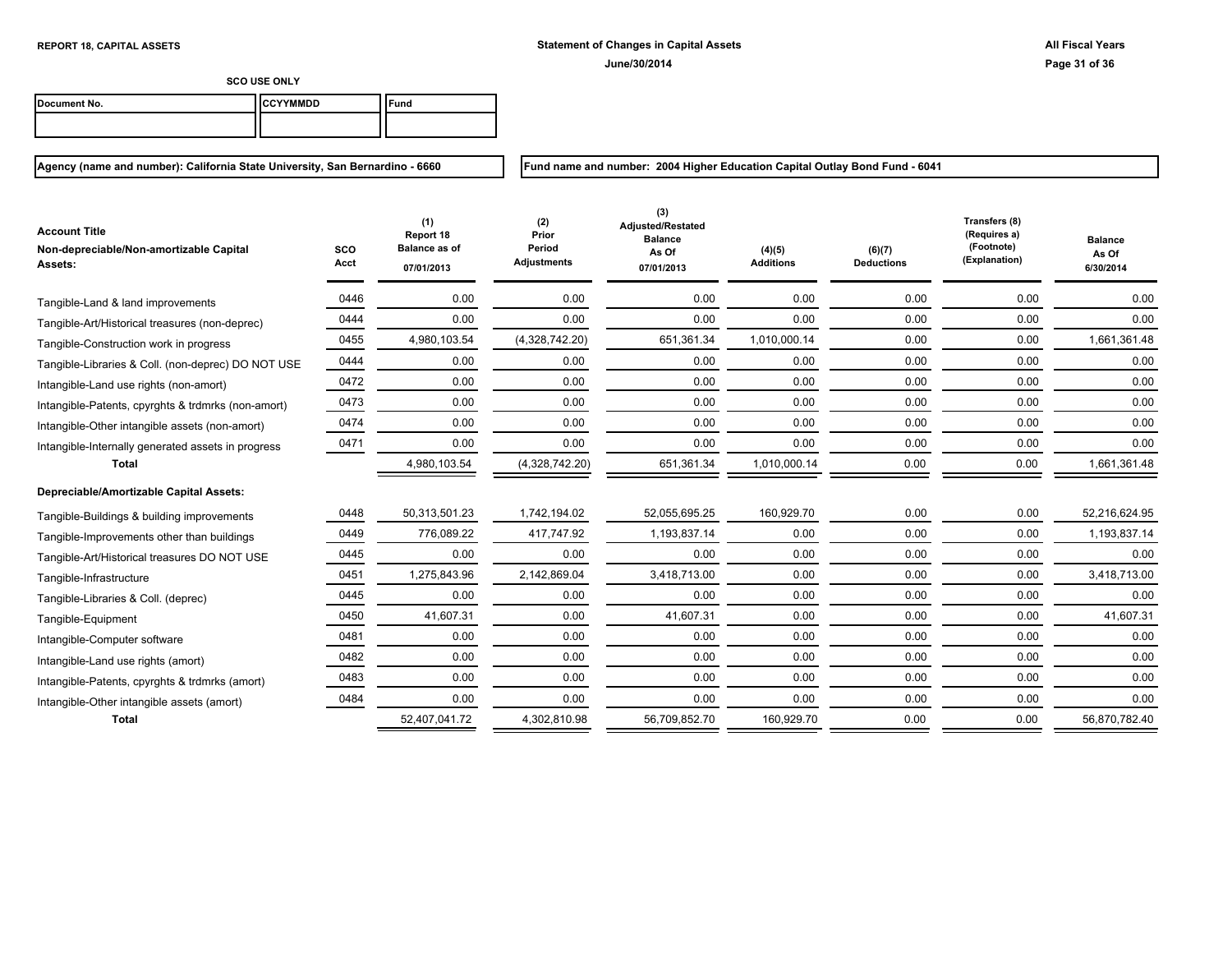**Fund name and number: 2004 Higher Education Capital Outlay Bond Fund - 6041**

**SCO USE ONLY**

| Document No. | <b>ICCYYMMDD</b> | Fund |
|--------------|------------------|------|
|              |                  |      |

| Account Title                                                           | SCO<br>Acct | (1)<br>Report 18<br><b>Balance as of</b><br>07/01/2013 | (2)<br>Prior<br>Period<br>Adjustments | (3)<br>Adjusted/Restated<br><b>Balance</b><br>As Of<br>07/01/2013 | (4)(5)<br><b>Additions</b> | (6)(7)<br><b>Deductions</b> | Transfers (8)<br>(Requires a)<br>(Footnote)<br>(Explanation) | <b>Balance</b><br>As Of<br>6/30/2014 |
|-------------------------------------------------------------------------|-------------|--------------------------------------------------------|---------------------------------------|-------------------------------------------------------------------|----------------------------|-----------------------------|--------------------------------------------------------------|--------------------------------------|
| Less accumulated Depreciation and Amortization for: Enter as (negative) |             |                                                        |                                       |                                                                   |                            |                             |                                                              |                                      |
| Tangible-Buildings & building improvements                              | 0458        | (5,852,270.02)                                         | (29,036.56)                           | (5,881,306.58)                                                    | (1,739,090.60)             | 0.00                        | 0.00                                                         | (7,620,397.18)                       |
| Tangible-Improvements other than buildings                              | 0463        | (194, 022.30)                                          | (20, 887.40)                          | (214, 909.70)                                                     | (77,608.92)                | 0.00                        | 0.00                                                         | (292, 518.62)                        |
| Tangible-Art/Historical treasures DO NOT USE                            | 0459        | 0.00                                                   | 0.00                                  | 0.00                                                              | 0.00                       | 0.00                        | 0.00                                                         | 0.00                                 |
| Tangible-Infrastructure                                                 | 0457        | (62, 323.07)                                           | (26, 785.87)                          | (89, 108.94)                                                      | (85, 467.83)               | 0.00                        | 0.00                                                         | (174, 576.77)                        |
| Tangible-Libraries & Coll. (deprec)                                     | 0459        | 0.00                                                   | 0.00                                  | 0.00                                                              | 0.00                       | 0.00                        | 0.00                                                         | 0.00                                 |
| Tangible-Equipment                                                      | 0462        | (41,607.31)                                            | 0.00                                  | (41,607.31)                                                       | 0.00                       | 0.00                        | 0.00                                                         | (41, 607.31)                         |
| Intangible-Computer software                                            | 0491        | 0.00                                                   | 0.00                                  | 0.00                                                              | 0.00                       | 0.00                        | 0.00                                                         | 0.00                                 |
| Intangible-Land use rights (amort)                                      | 0492        | 0.00                                                   | 0.00                                  | 0.00                                                              | 0.00                       | 0.00                        | 0.00                                                         | 0.00                                 |
| Intangible-Patents, cpyrghts & trdmrks (amort)                          | 0493        | 0.00                                                   | 0.00                                  | 0.00                                                              | 0.00                       | 0.00                        | 0.00                                                         | 0.00                                 |
| Intangible-Other intangible assets (amort)                              | 0494        | 0.00                                                   | 0.00                                  | 0.00                                                              | 0.00                       | 0.00                        | 0.00                                                         | 0.00                                 |
| <b>Total</b>                                                            |             | (6, 150, 222.70)                                       | (76, 709.83)                          | (6, 226, 932.53)                                                  | (1,902,167.35)             | 0.00                        | 0.00                                                         | (8, 129, 099.88)                     |
| Depreciable Capital Assets, net of depreciation:                        |             |                                                        |                                       |                                                                   |                            |                             |                                                              |                                      |
| Tangible-Buildings & building improvements                              |             | 44,461,231.21                                          | 1.713.157.46                          | 46.174.388.67                                                     | (1,578,160.90)             | 0.00                        | 0.00                                                         | 44.596.227.77                        |
| Tangible-Improvements other than buildings                              |             | 582,066.92                                             | 396,860.52                            | 978,927.44                                                        | (77,608.92)                | 0.00                        | 0.00                                                         | 901,318.52                           |
| Tangible-Art/Historical treasures DO NOT USE                            |             | 0.00                                                   | 0.00                                  | 0.00                                                              | 0.00                       | 0.00                        | 0.00                                                         | 0.00                                 |
| Tangible-Infrastructure                                                 |             | 1,213,520.89                                           | 2,116,083.17                          | 3,329,604.06                                                      | (85, 467.83)               | 0.00                        | 0.00                                                         | 3,244,136.23                         |
| Tangible-Libraries & Coll. (deprec)                                     |             | 0.00                                                   | 0.00                                  | 0.00                                                              | 0.00                       | 0.00                        | 0.00                                                         | 0.00                                 |
| Tangible-Equipment                                                      |             | 0.00                                                   | 0.00                                  | 0.00                                                              | 0.00                       | 0.00                        | 0.00                                                         | 0.00                                 |
| Intangible-Computer software                                            |             | 0.00                                                   | 0.00                                  | 0.00                                                              | 0.00                       | 0.00                        | 0.00                                                         | 0.00                                 |
| Intangible-Land use rights (amort)                                      |             | 0.00                                                   | 0.00                                  | 0.00                                                              | 0.00                       | 0.00                        | 0.00                                                         | 0.00                                 |
| Intangible-Patents, cpyrghts & trdmrks (amort)                          |             | 0.00                                                   | 0.00                                  | 0.00                                                              | 0.00                       | 0.00                        | 0.00                                                         | 0.00                                 |
| Intangible-Other intangible assets (amort)                              |             | 0.00                                                   | 0.00                                  | 0.00                                                              | 0.00                       | 0.00                        | 0.00                                                         | 0.00                                 |
| Total                                                                   |             | 46,256,819.02                                          | 4,226,101.15                          | 50,482,920.17                                                     | (1,741,237.65)             | 0.00                        | 0.00                                                         | 48,741,682.52                        |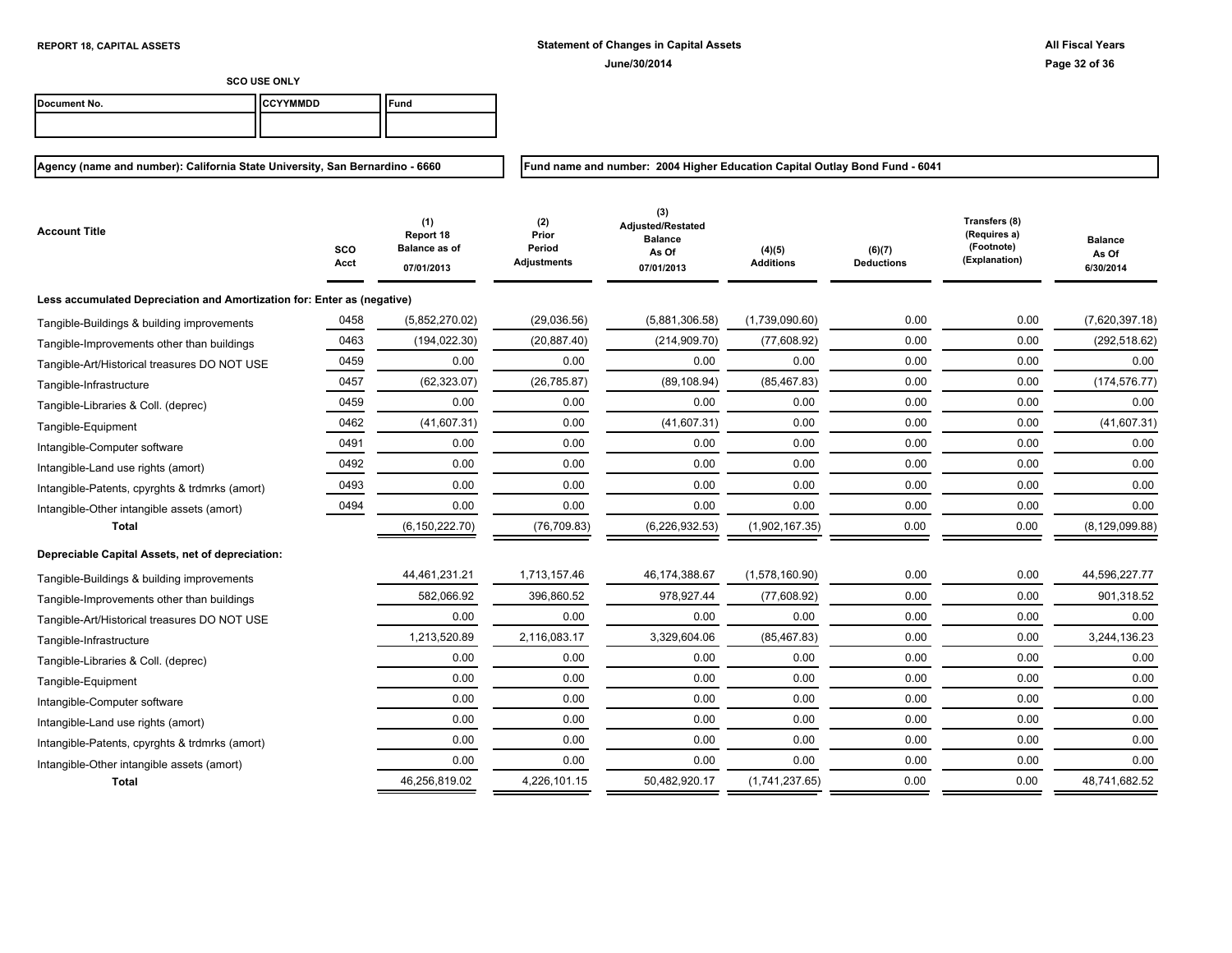| Document No. | <b>ICCYYMMDD</b> | `Fund |
|--------------|------------------|-------|
|              |                  |       |

**Agency (name and number): California State University, San Bernardino - 6660**

**Fund name and number: 2004 Higher Education Capital Outlay Bond Fund - 6041**

| <b>Account Title</b>          | (1)<br>Report 18<br><b>Balance as of</b><br>07/01/2013 | (2)<br>Prior<br>Period<br>Adjustments | (3)<br><b>Adjusted/Restated</b><br><b>Balance</b><br>As Of<br>07/01/2013 | (4)(5)<br><b>Additions</b> | (6)(7)<br><b>Deductions</b> | Transfers (8)<br>(Requires a)<br>(Footnote)<br>(Explanation) | <b>Balance</b><br>As Of<br>6/30/2014 |
|-------------------------------|--------------------------------------------------------|---------------------------------------|--------------------------------------------------------------------------|----------------------------|-----------------------------|--------------------------------------------------------------|--------------------------------------|
| Total Net Capital Assets (10) | 51,236,922.56                                          | (102, 641.05)                         | 51,134,281.51                                                            | (731, 237.51)              | 0.00                        | 0.00                                                         | 50,403,044.00                        |

- **(2)** Prior Period Adjustments represents changes to capital assets for prior year transactions, such as corrections and timing differences between previous year's Report 18 and the assets included in the final audit report etc. Include an explanation for the adjustment, including the reason for the adjustment. If the adjustment represents a building or improvement which is equal to or greater than \$1 million, then state the **nature of the adjustment, the date the asset was acquired, and the acquisition cost.**
- **(3) Campus's financial statement balance sheet capital asset amount. (Note 5 of Reporting Package).**
- **(4) Additions represent current year purchases of capital assets, completed construction in progress (CWIP), and additions to CWIP.**
- **(5) Current period depreciation and amortization will be shown in the "Addition" column of the section labeled "Less Accum. Depreciation and Amortization for:"(CSU and Proprietary funds only).**
- **(6)** Deductions represent current year sales of capital assets, obsolete capital assets, and completed construction work in progress (CWIP). If there are buildings or other improvement deductions equal to or greater than \$1 million, the following information for each building or other improvement deduction should be provided in a footnote on the Report 18; the nature of the deduction (e.g. sale, demolition), **the date acquired and acquisition cost for each deduction.**
- **(7) Accumulated depreciation for current year sales of capital assets and obsolete capital assets will be shown in the "Deductions" column of the section labeled "Less Accum. Depreciation and Amortization for:" (CSU and Proprietary funds only).**
- **(8) Transfers represent transfers to/from other funds and other agencies. A footnote is required stating the fund to which the asset was transferred or from which it was received, and the agency name and number to which the asset was transferred or from which it was received.**
- **(9) Includes assets that do not fit the other asset descriptions, such as leasehold improvements. Do not include intangible assets on this line.**
- **(10) Total Net Capital Assets represents the total tangible assets, plus the total intangible assets, net of depreciation and amortization.**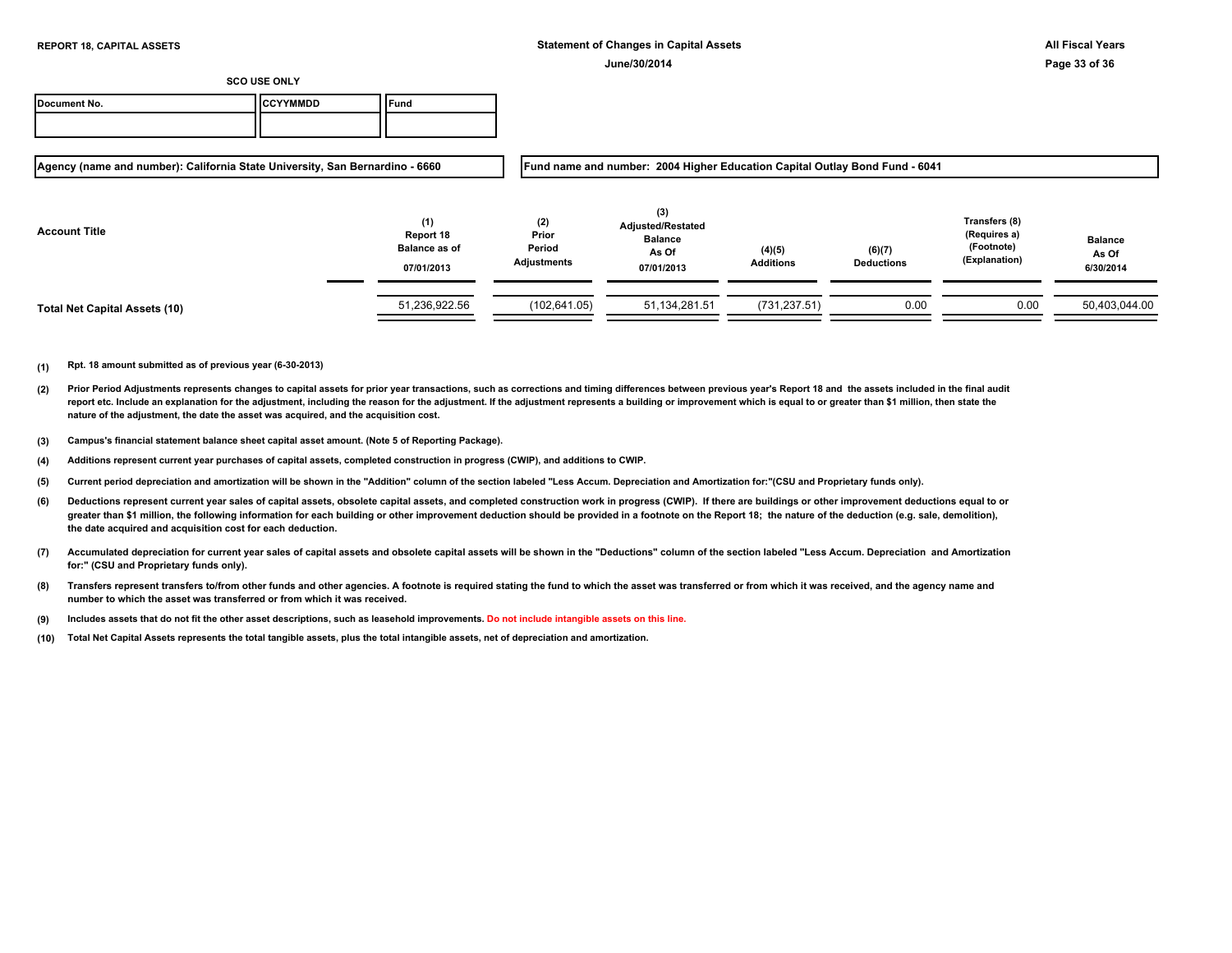| Document No. | ICCYYMMDD | ` <sup>c</sup> una |
|--------------|-----------|--------------------|
|              |           |                    |

**Agency (name and number): California State University, San Bernardino - 6660**

**Fund name and number: 2006 University Capital Outlay Bond Fund - 6048**

| <b>Account Title</b><br>Non-depreciable/Non-amortizable Capital<br>Assets: | <b>SCO</b><br>Acct | (1)<br>Report 18<br><b>Balance as of</b><br>07/01/2013 | (2)<br>Prior<br>Period<br><b>Adjustments</b> | (3)<br>Adjusted/Restated<br><b>Balance</b><br>As Of<br>07/01/2013 | (4)(5)<br><b>Additions</b> | (6)(7)<br><b>Deductions</b> | Transfers (8)<br>(Requires a)<br>(Footnote)<br>(Explanation) | <b>Balance</b><br>As Of<br>6/30/2014 |
|----------------------------------------------------------------------------|--------------------|--------------------------------------------------------|----------------------------------------------|-------------------------------------------------------------------|----------------------------|-----------------------------|--------------------------------------------------------------|--------------------------------------|
| Tangible-Land & land improvements                                          | 0446               | 0.00                                                   | 0.00                                         | 0.00                                                              | 0.00                       | 0.00                        | 0.00                                                         | 0.00                                 |
| Tangible-Art/Historical treasures (non-deprec)                             | 0444               | 0.00                                                   | 0.00                                         | 0.00                                                              | 0.00                       | 0.00                        | 0.00                                                         | 0.00                                 |
| Tangible-Construction work in progress                                     | 0455               | 0.00                                                   | 0.00                                         | 0.00                                                              | 0.00                       | 0.00                        | 0.00                                                         | 0.00                                 |
| Tangible-Libraries & Coll. (non-deprec) DO NOT USE                         | 0444               | 0.00                                                   | 0.00                                         | 0.00                                                              | 0.00                       | 0.00                        | 0.00                                                         | 0.00                                 |
| Intangible-Land use rights (non-amort)                                     | 0472               | 0.00                                                   | 0.00                                         | 0.00                                                              | 0.00                       | 0.00                        | 0.00                                                         | 0.00                                 |
| Intangible-Patents, cpyrghts & trdmrks (non-amort)                         | 0473               | 0.00                                                   | 0.00                                         | 0.00                                                              | 0.00                       | 0.00                        | 0.00                                                         | 0.00                                 |
| Intangible-Other intangible assets (non-amort)                             | 0474               | 0.00                                                   | 0.00                                         | 0.00                                                              | 0.00                       | 0.00                        | 0.00                                                         | 0.00                                 |
| Intangible-Internally generated assets in progress                         | 0471               | 0.00                                                   | 0.00                                         | 0.00                                                              | 0.00                       | 0.00                        | 0.00                                                         | 0.00                                 |
| <b>Total</b>                                                               |                    | 0.00                                                   | 0.00                                         | 0.00                                                              | 0.00                       | 0.00                        | 0.00                                                         | 0.00                                 |
| Depreciable/Amortizable Capital Assets:                                    |                    |                                                        |                                              |                                                                   |                            |                             |                                                              |                                      |
| Tangible-Buildings & building improvements                                 | 0448               | 3,139,951.46                                           | 0.00                                         | 3,139,951.46                                                      | 0.00                       | 0.00                        | 0.00                                                         | 3,139,951.46                         |
| Tangible-Improvements other than buildings                                 | 0449               | 106,103.56                                             | 0.00                                         | 106,103.56                                                        | 0.00                       | 0.00                        | 0.00                                                         | 106,103.56                           |
| Tangible-Art/Historical treasures DO NOT USE                               | 0445               | 0.00                                                   | 0.00                                         | 0.00                                                              | 0.00                       | 0.00                        | 0.00                                                         | 0.00                                 |
| Tangible-Infrastructure                                                    | 0451               | 0.00                                                   | 0.00                                         | 0.00                                                              | 0.00                       | 0.00                        | 0.00                                                         | 0.00                                 |
| Tangible-Libraries & Coll. (deprec)                                        | 0445               | 0.00                                                   | 0.00                                         | 0.00                                                              | 0.00                       | 0.00                        | 0.00                                                         | 0.00                                 |
| Tangible-Equipment                                                         | 0450               | 461,695.16                                             | 0.00                                         | 461,695.16                                                        | 0.00                       | (9,534.93)                  | 0.00                                                         | 452,160.23                           |
| Intangible-Computer software                                               | 0481               | 20,056.41                                              | 0.00                                         | 20,056.41                                                         | 0.00                       | 0.00                        | 0.00                                                         | 20,056.41                            |
| Intangible-Land use rights (amort)                                         | 0482               | 0.00                                                   | 0.00                                         | 0.00                                                              | 0.00                       | 0.00                        | 0.00                                                         | 0.00                                 |
| Intangible-Patents, cpyrghts & trdmrks (amort)                             | 0483               | 0.00                                                   | 0.00                                         | 0.00                                                              | 0.00                       | 0.00                        | 0.00                                                         | 0.00                                 |
| Intangible-Other intangible assets (amort)                                 | 0484               | 0.00                                                   | 0.00                                         | 0.00                                                              | 0.00                       | 0.00                        | 0.00                                                         | 0.00                                 |
| <b>Total</b>                                                               |                    | 3,727,806.59                                           | 0.00                                         | 3,727,806.59                                                      | 0.00                       | (9,534.93)                  | 0.00                                                         | 3,718,271.66                         |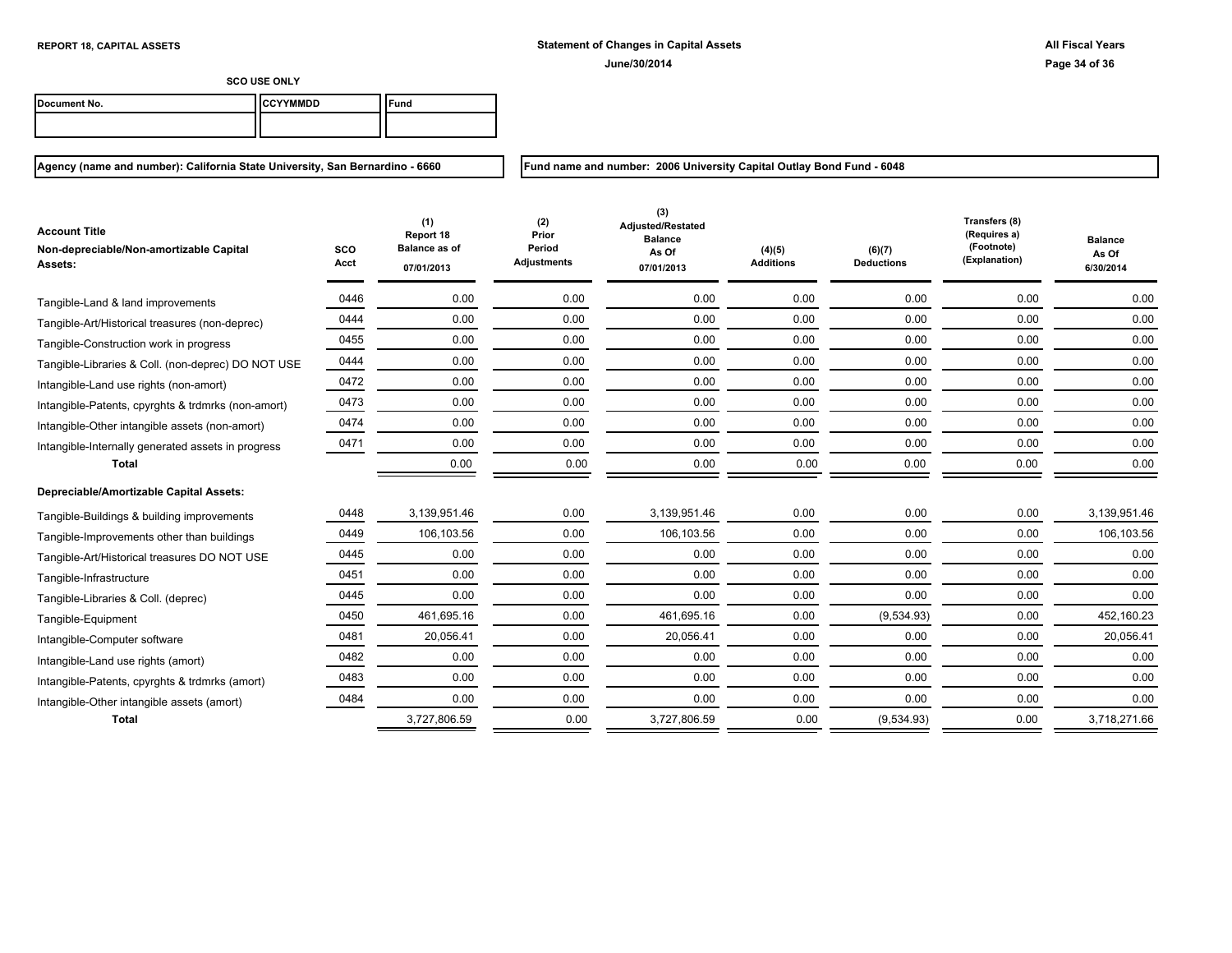**Fund name and number: 2006 University Capital Outlay Bond Fund - 6048**

**SCO USE ONLY**

| Document No. | IICCYYMMDD | <b>Fund</b> |
|--------------|------------|-------------|
|              |            |             |

## **Agency (name and number): California State University, San Bernardino - 6660**

**SCO Acct (1) Report 18 Balance as of 07/01/2013 (2) Prior Period Adjustments (4)(5) Additions (3) Adjusted/Restated Balance As Of 07/01/2013 (6)(7) Deductions Transfers (8) (Requires a) (Footnote) (Explanation) Balance As Of 6/30/2014 Account Title Less accumulated Depreciation and Amortization for: Enter as (negative)** Tangible-Buildings & building improvements  $0.05452$   $0.00$   $0.00$   $0.00$   $0.00$   $0.00$   $0.00$   $0.00$   $0.00$   $0.00$   $0.00$   $0.00$   $0.00$   $0.00$   $0.00$   $0.00$   $0.00$   $0.00$   $0.00$   $0.00$   $0.00$   $0.00$   $0.00$   $0.00$   $0.00$  Tangible-Improvements other than buildings and the computation of the computation of the computation of the computation of the computation of the computation of the computation of the computation of the computation of the Tangible-Art/Historical treasures DO NOT USE  $0.00$   $0.00$   $0.00$   $0.00$   $0.00$   $0.00$   $0.00$   $0.00$   $0.00$   $0.00$   $0.00$   $0.00$   $0.00$ 0457 0.00 0.00 0.00 0.00 0.00 0.00 0.00 Tangible-Infrastructure 0459 0.00 0.00 0.00 0.00 0.00 0.00 0.00 Tangible-Libraries & Coll. (deprec) Tangible-Equipment <u> 0462</u> (355,185.63) (355,185.63) (26,505.42) 3,813.98 (377,877.07) Intangible-Computer software 1990 10491 (20,056.41) 0.00 (20,056.41) 0.00 0.00 0.00 0.00 0.00 0.00 (20,056.41) 0492 0.00 0.00 0.00 0.00 0.00 0.00 0.00 Intangible-Land use rights (amort) 0493 0.00 0.00 0.00 0.00 0.00 0.00 0.00 Intangible-Patents, cpyrghts & trdmrks (amort) Intangible-Other intangible assets (amort)  $0.00 \t 0.00 \t 0.00 \t 0.00 \t 0.00 \t 0.00 \t 0.00 \t 0.00 \t 0.00 \t 0.00$ **Total** (628,435.70) 0.00 (628,435.70) (141,780.82) 3,813.98 0.00 (766,402.54) **Depreciable Capital Assets, net of depreciation:** 2,934,504.41 0.00 2,934,504.41 (104,665.05) 0.00 0.00 2,829,839.36 Tangible-Buildings & building improvements Tangible-Improvements other than buildings  $\qquad \qquad 58,356.95$   $\qquad \qquad 0.00$   $\qquad \qquad 58,356.95$   $\qquad \qquad 0.00$   $\qquad \qquad 47,746.60$ Tangible-Art/Historical treasures DO NOT USE  $\qquad \qquad 0.00$   $\qquad \qquad 0.00$   $\qquad \qquad 0.00$   $\qquad \qquad 0.00$   $\qquad \qquad 0.00$   $\qquad \qquad 0.00$   $\qquad \qquad 0.00$  0.00 0.00 0.00 0.00 0.00 0.00 0.00 Tangible-Infrastructure 0.00 0.00 0.00 0.00 0.00 0.00 0.00 Tangible-Libraries & Coll. (deprec) 106,509.53 0.00 106,509.53 (26,505.42) (5,720.95) 0.00 74,283.16 Tangible-Equipment 0.00 0.00 0.00 0.00 0.00 0.00 0.00 Intangible-Computer software 0.00 0.00 0.00 0.00 0.00 0.00 0.00 Intangible-Land use rights (amort) 0.00 0.00 0.00 0.00 0.00 0.00 0.00 Intangible-Patents, cpyrghts & trdmrks (amort) 0.00 0.00 0.00 0.00 0.00 0.00 0.00 Intangible-Other intangible assets (amort) **Total** 3,099,370.89 0.00 3,099,370.89 (141,780.82) (5,720.95) 0.00 2,951,869.12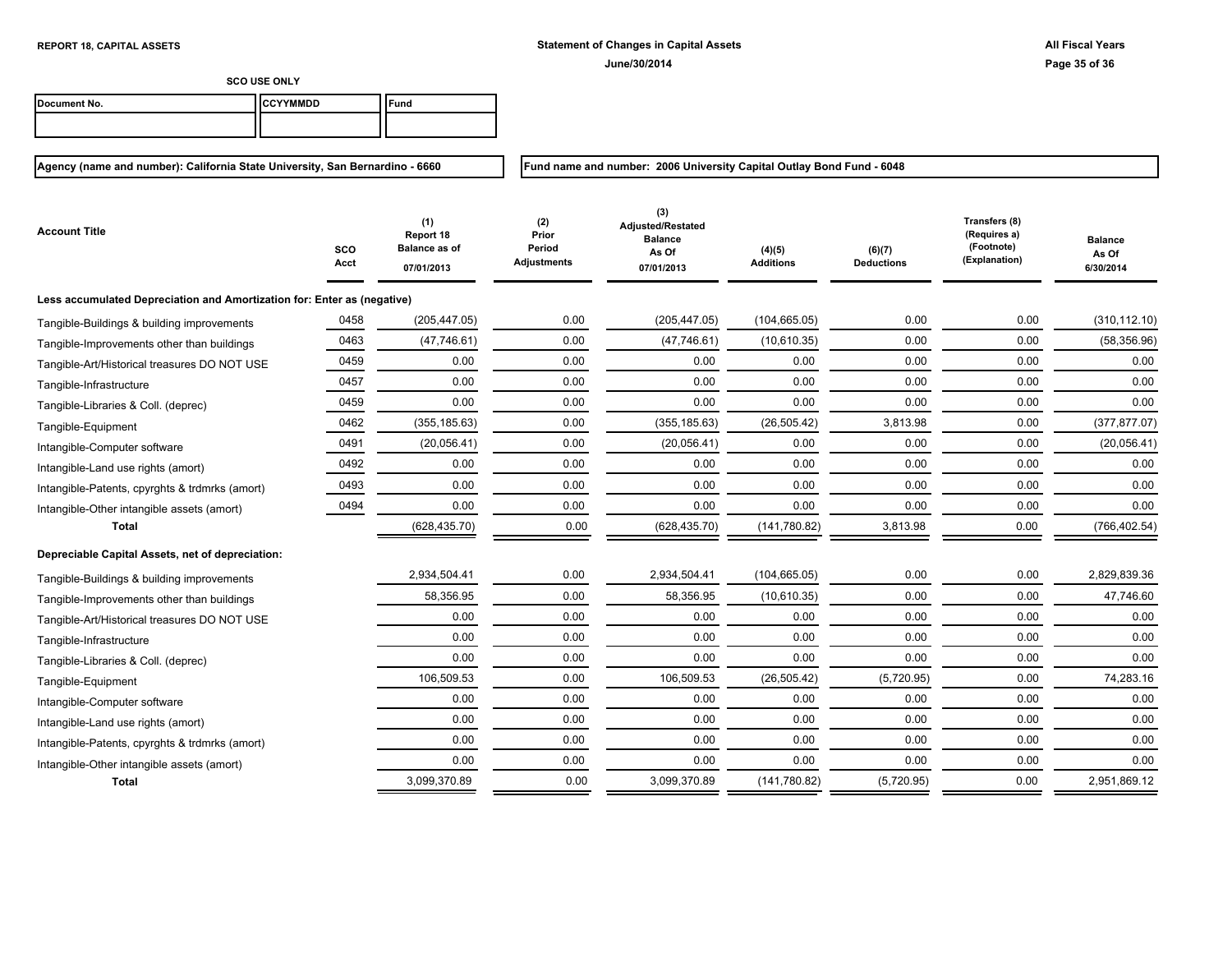| Document No. | <b>ICCYYMMDD</b> | `Fund |
|--------------|------------------|-------|
|              |                  |       |

**Agency (name and number): California State University, San Bernardino - 6660**

**Fund name and number: 2006 University Capital Outlay Bond Fund - 6048**

| <b>Account Title</b>          | (1)<br>Report 18<br><b>Balance as of</b><br>07/01/2013 | (2)<br>Prior<br>Period<br><b>Adjustments</b> | (3)<br><b>Adjusted/Restated</b><br><b>Balance</b><br>As Of<br>07/01/2013 | (4)(5)<br><b>Additions</b> | (6)(7)<br><b>Deductions</b> | Transfers (8)<br>(Requires a)<br>(Footnote)<br>(Explanation) | <b>Balance</b><br>As Of<br>6/30/2014 |
|-------------------------------|--------------------------------------------------------|----------------------------------------------|--------------------------------------------------------------------------|----------------------------|-----------------------------|--------------------------------------------------------------|--------------------------------------|
| Total Net Capital Assets (10) | 3,099,370.89                                           | 0.00                                         | 3,099,370.89                                                             | (141,780.82)               | (5,720.95)                  | 0.00                                                         | 2,951,869.12                         |

- **(2)** Prior Period Adjustments represents changes to capital assets for prior year transactions, such as corrections and timing differences between previous year's Report 18 and the assets included in the final audit report etc. Include an explanation for the adjustment, including the reason for the adjustment. If the adjustment represents a building or improvement which is equal to or greater than \$1 million, then state the **nature of the adjustment, the date the asset was acquired, and the acquisition cost.**
- **(3) Campus's financial statement balance sheet capital asset amount. (Note 5 of Reporting Package).**
- **(4) Additions represent current year purchases of capital assets, completed construction in progress (CWIP), and additions to CWIP.**
- **(5) Current period depreciation and amortization will be shown in the "Addition" column of the section labeled "Less Accum. Depreciation and Amortization for:"(CSU and Proprietary funds only).**
- **(6)** Deductions represent current year sales of capital assets, obsolete capital assets, and completed construction work in progress (CWIP). If there are buildings or other improvement deductions equal to or greater than \$1 million, the following information for each building or other improvement deduction should be provided in a footnote on the Report 18; the nature of the deduction (e.g. sale, demolition), **the date acquired and acquisition cost for each deduction.**
- **(7) Accumulated depreciation for current year sales of capital assets and obsolete capital assets will be shown in the "Deductions" column of the section labeled "Less Accum. Depreciation and Amortization for:" (CSU and Proprietary funds only).**
- **(8) Transfers represent transfers to/from other funds and other agencies. A footnote is required stating the fund to which the asset was transferred or from which it was received, and the agency name and number to which the asset was transferred or from which it was received.**
- **(9) Includes assets that do not fit the other asset descriptions, such as leasehold improvements. Do not include intangible assets on this line.**
- **(10) Total Net Capital Assets represents the total tangible assets, plus the total intangible assets, net of depreciation and amortization.**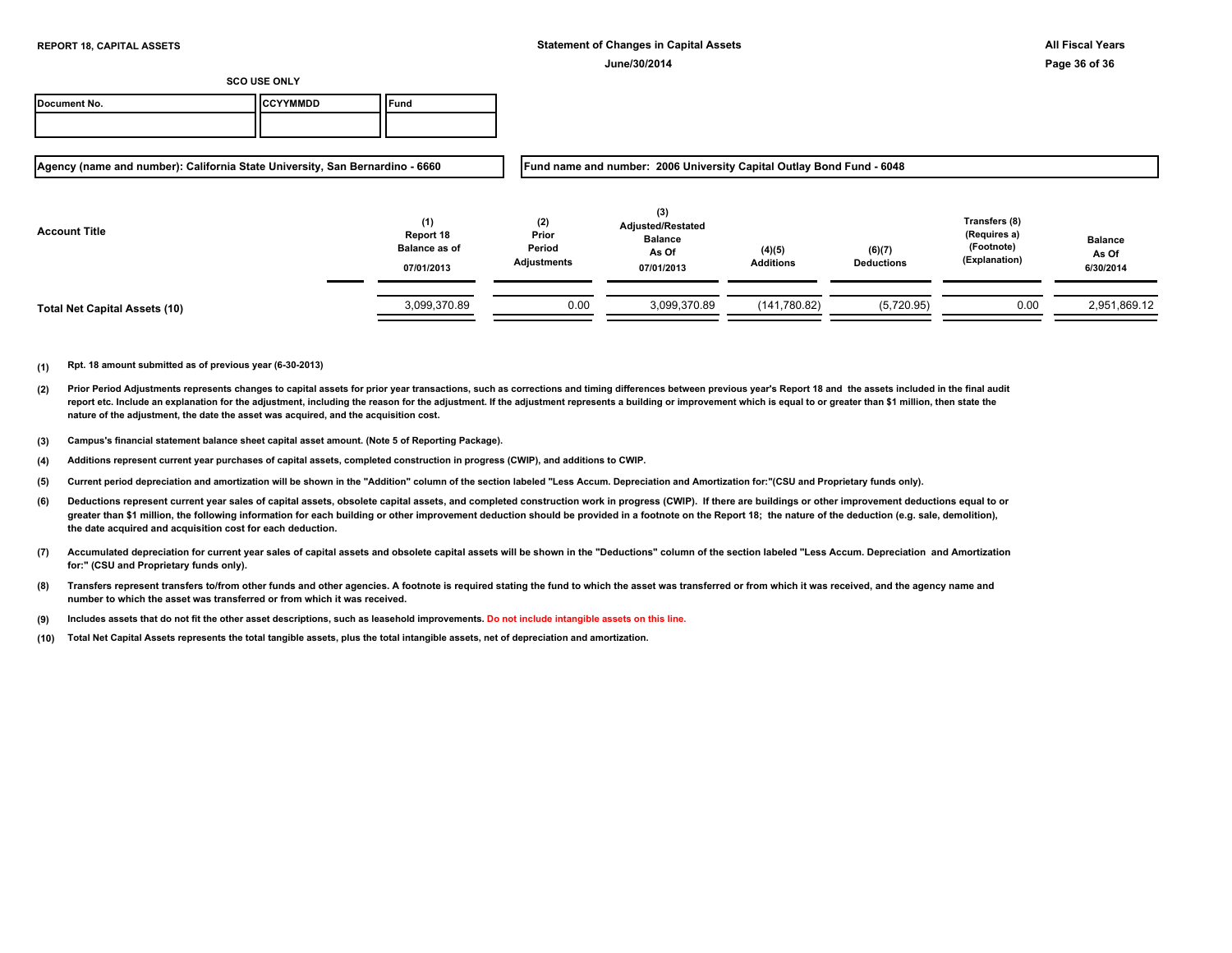ä,

# **CSU REPORT 19, CAPITAL ASSETS Statement of Changes in Capital Assets As of June/30/2014 California State University, San Bernardino (6660)**

| <b>Tangible Assets</b>                | Debit or Positive<br><b>Balance</b> | Enter as (negative)<br>Accumulated<br>Depreciation | <b>Net</b><br>Capital<br>Assets |
|---------------------------------------|-------------------------------------|----------------------------------------------------|---------------------------------|
| Land & land improvements              | 9,568,997.44                        | 0.00                                               | 9,568,997.44                    |
| Buildings & building improvements     | 472,575,924.39                      | (198,851,865.47)                                   | 273,724,058.92                  |
| Art/Historical treasures (non-deprec) | 380,978.00                          | 0.00                                               | 380,978.00                      |
| Construction work in progress         | 1,751,102.04                        | 0.00                                               | 1,751,102.04                    |
| Infrastructure                        | 46,908,191.65                       | (21, 214, 416, 16)                                 | 25,693,775.49                   |
| Libraries & Coll. (deprec)            | 15,038,163.95                       | (13,814,610.07)                                    | 1,223,553.88                    |
| Equipment                             | 20.666.862.83                       | (17, 206, 953.23)                                  | 3,459,909.60                    |
| Improvements other than buildings     | 27, 162, 327.53                     | (25.834.634.12)                                    | 1,327,693.41                    |
| <b>Total Tangible Assets</b>          | 594,052,547.83                      | (276.922.479.05)                                   | 317,130,068.78                  |

# **Intangible Assets**

| Computer software                       | 21,690,471.23  | (21, 498, 949.11)  | 191,522.12     |
|-----------------------------------------|----------------|--------------------|----------------|
| Land use rights (amort)                 | 0.00           | 0.00               | 0.00           |
| Land use rights (non-amort)             | 0.00           | 0.00               | 0.00           |
| Patents, cpyrghts & trdmrks (amort)     | 0.00           | 0.00               | 0.00           |
| Patents, cpyrghts & trdmrks (non-amort) | 0.00           | 0.00               | 0.00           |
| Other intangible assets (amort)         | 0.00           | 0.00               | 0.00           |
| Other intangible assets (non-amort)     | 0.00           | 0.00               | 0.00           |
| Internally generated assets in progress | 0.00           | 0.00               | 0.00           |
| <b>Total Intangible Assets</b>          | 21,690,471.23  | (21, 498, 949.11)  | 191,522.12     |
| <b>Total Capital Assets</b>             | 615,743,019.06 | (298, 421, 428.16) | 317,321,590.90 |